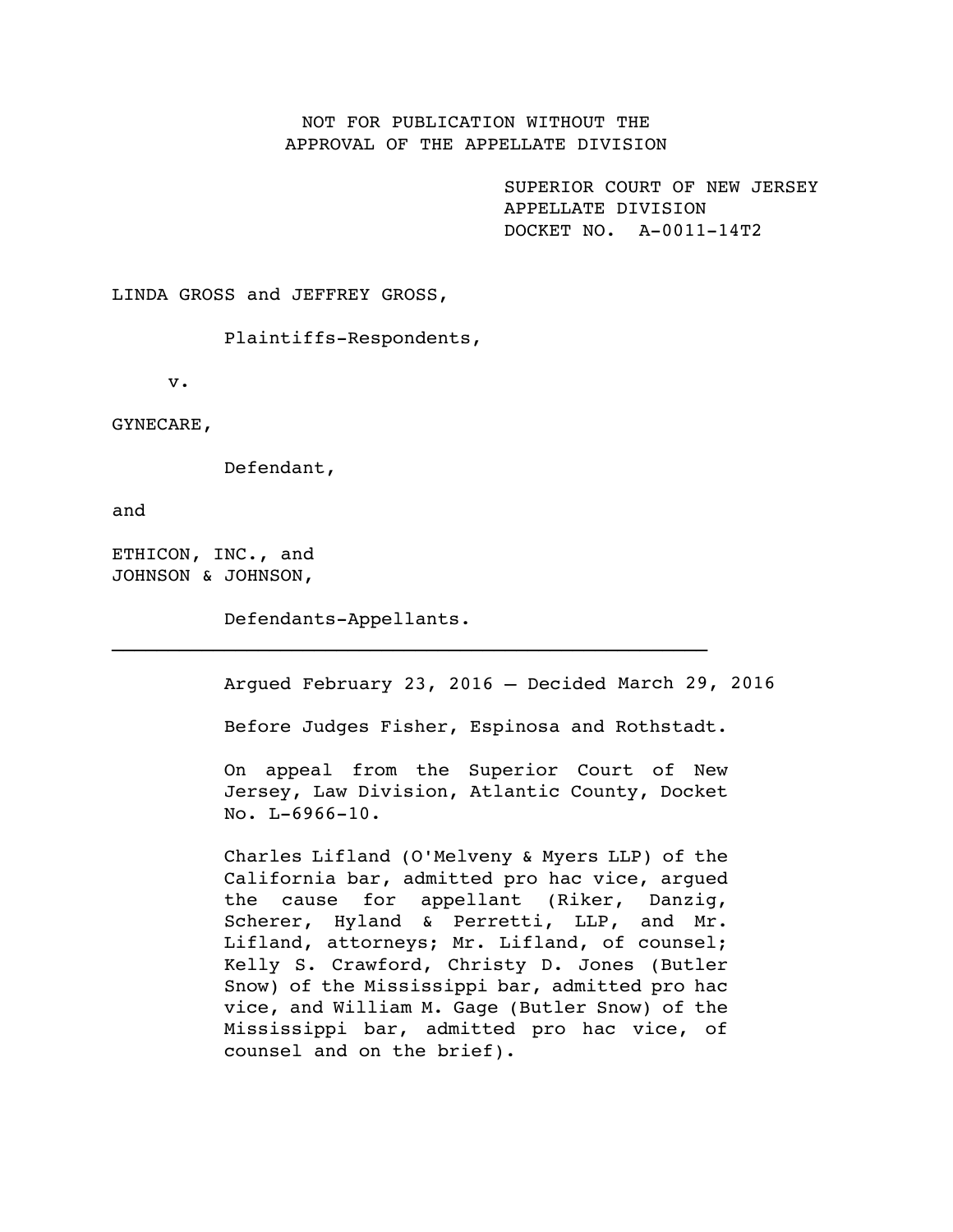Adam M. Slater argued the cause for respondents (Mazie Slater Katz & Freeman, LLC, attorneys; Mr. Slater and David A. Mazie, of counsel; Mr. Slater, Mr. Mazie and David M. Estes, on the brief).

# PER CURIAM

This appeal requires our consideration of the Prolift Pelvic Floor Repair System (Prolift), a transvaginal surgical mesh designed, manufactured and marketed by defendants Gynecare, Ethicon, Inc., and Johnson & Johnson to treat pelvic organ prolapse and stress urinary incontinence. Plaintiffs Linda and Jeffrey Gross, residents of South Dakota, commenced suit here, alleging that, as a result of the implantation of this medical device, Linda sustained multiple complications and required intensive medical treatment and numerous operations. After a lengthy trial, the jury found in favor of defendants on the claims of defective design and fraudulent misrepresentation to the implanting surgeon but found in favor of plaintiffs on their claims of failure to provide adequate warnings to the implanting surgeon, fraudulent misrepresentation to plaintiff, and loss of consortium, and awarded \$3.35 million in compensatory damages. After additional proceedings, the jury awarded \$7.76 million in punitive damages.

In appealing, defendants argue the trial judge: erroneously failed to apply the learned intermediary doctrine to the fraudulent misrepresentation or deceit claim; misapplied that doctrine to the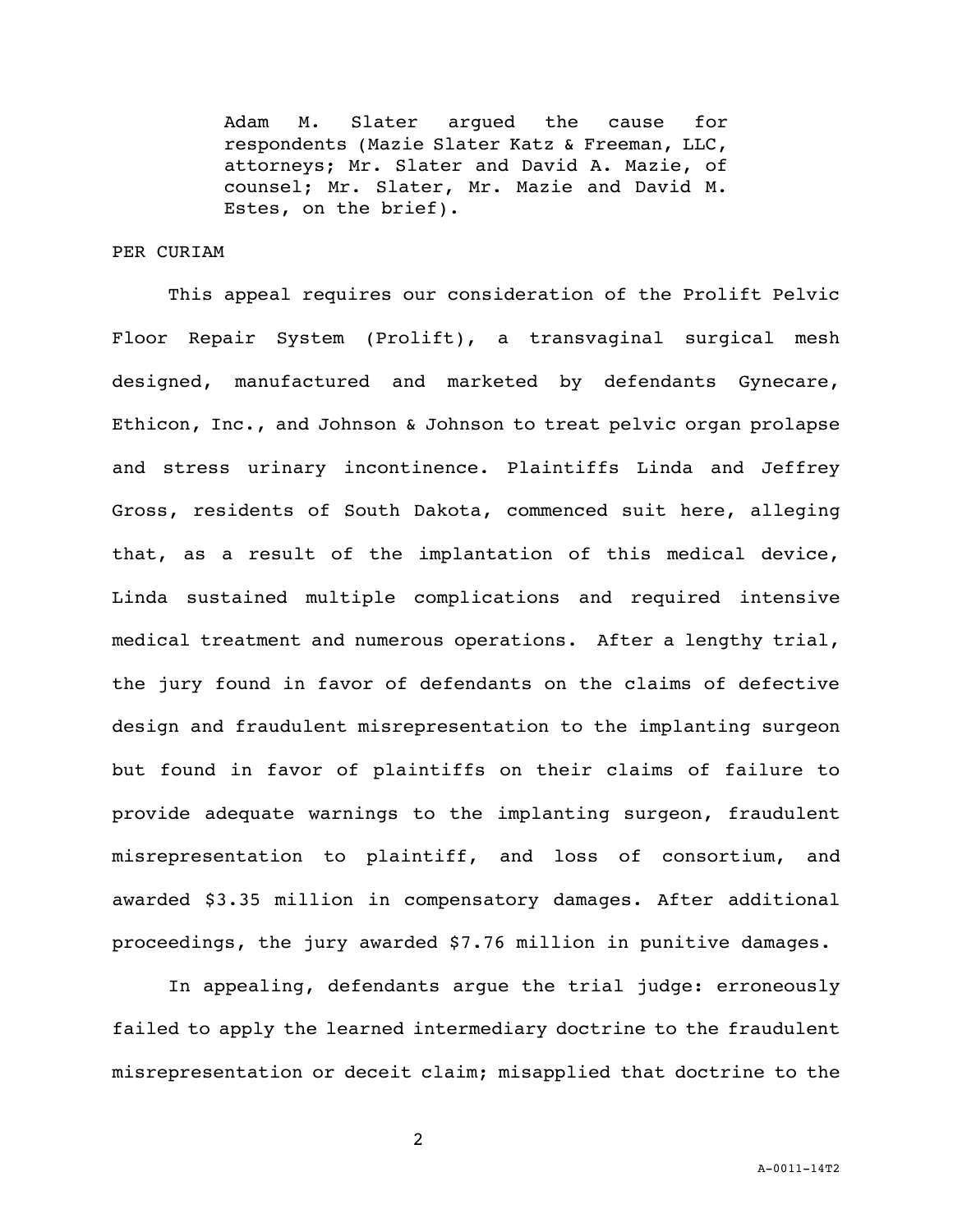failure-to-warn claim; should have recognized the causation evidence was insufficient to prove a failure to warn; made erroneous evidence rulings; and mistakenly allowed the jury to consider punitive damages.

We affirm.

i<br>L

I

On November 3, 2008, plaintiffs filed their complaint against defendants Johnson & Johnson (J&J), Ethicon, Inc., and Gynecare. The matter was assigned, along with all future pelvic mesh state court litigation, to Atlantic County for centralized management. $^{\rm l}$ 

Prior to trial, the judge considered numerous in limine motions and, among other things, denied in part and granted in part defendants' motion to exclude evidence and argument concerning post-implant events after July 13, 2006, the date plaintiff underwent implant surgery. The judge also denied without prejudice motions relating to the May 15, 2008 decision of the Food and Drug Administration (FDA) to grant clearance of Prolift under 501(k) of the Federal Food, Drug, and Cosmetic Act (FDCA), 21 U.S.C.A. § 360, and the learned intermediary doctrine; the judge concluded such arguments could be re-asserted at trial, if

 $1$  We are told this is the first (and to date only) case to be tried in the New Jersey coordinated proceeding for cases alleging personal injuries from Ethicon's pelvic mesh products.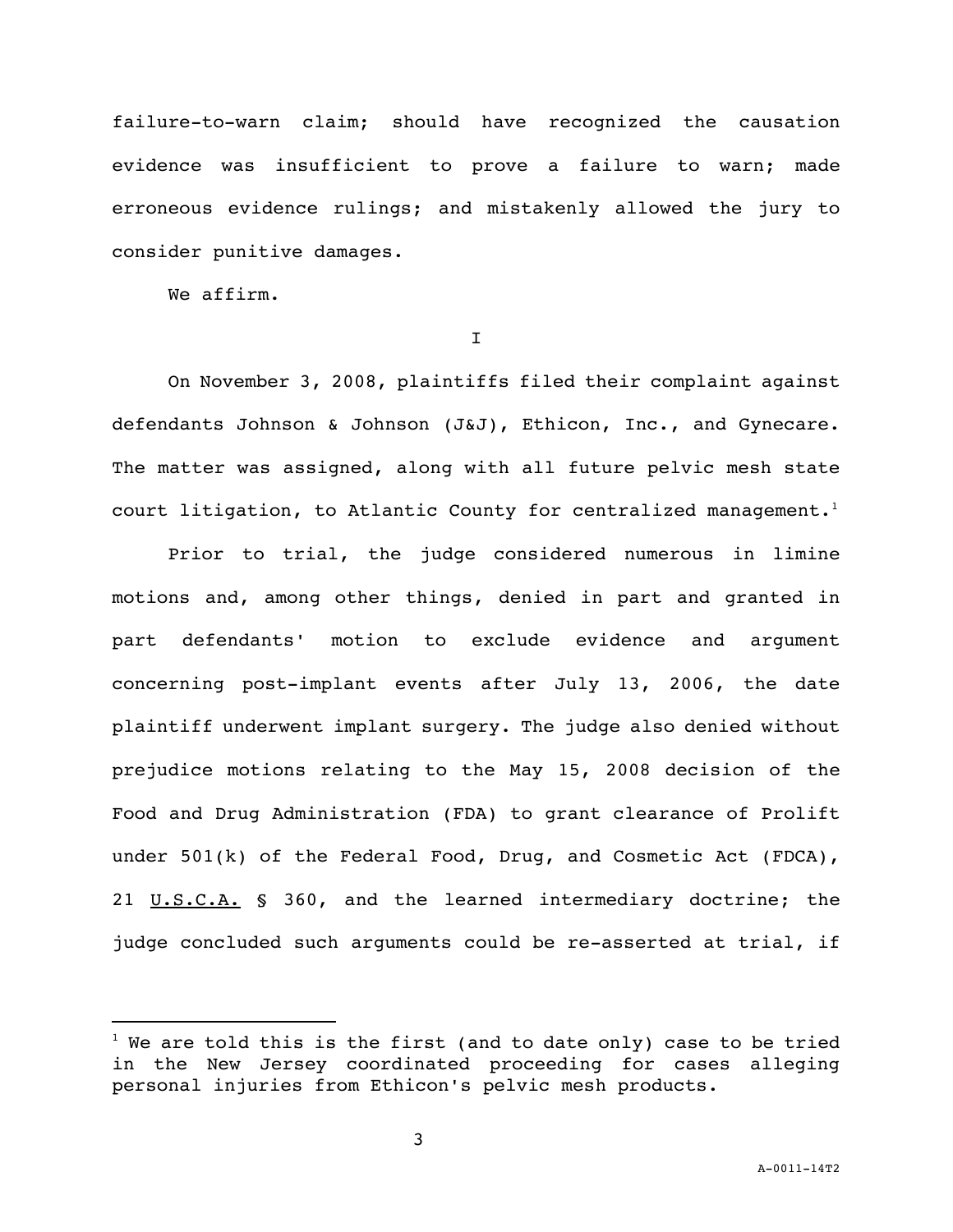warranted.

The trial took place between January 7 and February 25, 2013. At the outset, the parties stipulated South Dakota law would apply to the substantive issues, but New Jersey law and rules would govern procedural issues and the punitive damages claim.

Plaintiffs rested on February 5, 2013, and defendants unsuccessfully moved for judgment as a matter of law as to all claims. After they rested a week later, defendants renewed their motion, and the judge reserved decision. Plaintiffs also moved for a directed verdict on all claims; the judge denied that motion.

The jury returned its verdict on February 25, 2013, finding: (1) Prolift was not defectively designed; (2) defendants did not provide adequate warnings to the implanting surgeon; (3) defendants' failure to provide adequate warnings was a proximate cause of plaintiff's injuries; (4) defendants did not make a fraudulent misrepresentation to plaintiff's implanting surgeon; (5) defendants made a fraudulent misrepresentation to plaintiff; and (6) defendants' fraudulent misrepresentation to plaintiff was a proximate cause of her injuries. The jury awarded plaintiffs \$3.35 million in compensatory damages. Following the verdict, defendants moved for judgment notwithstanding the verdict (JNOV); the judge reserved decision.

The punitive damages phase commenced the next day. After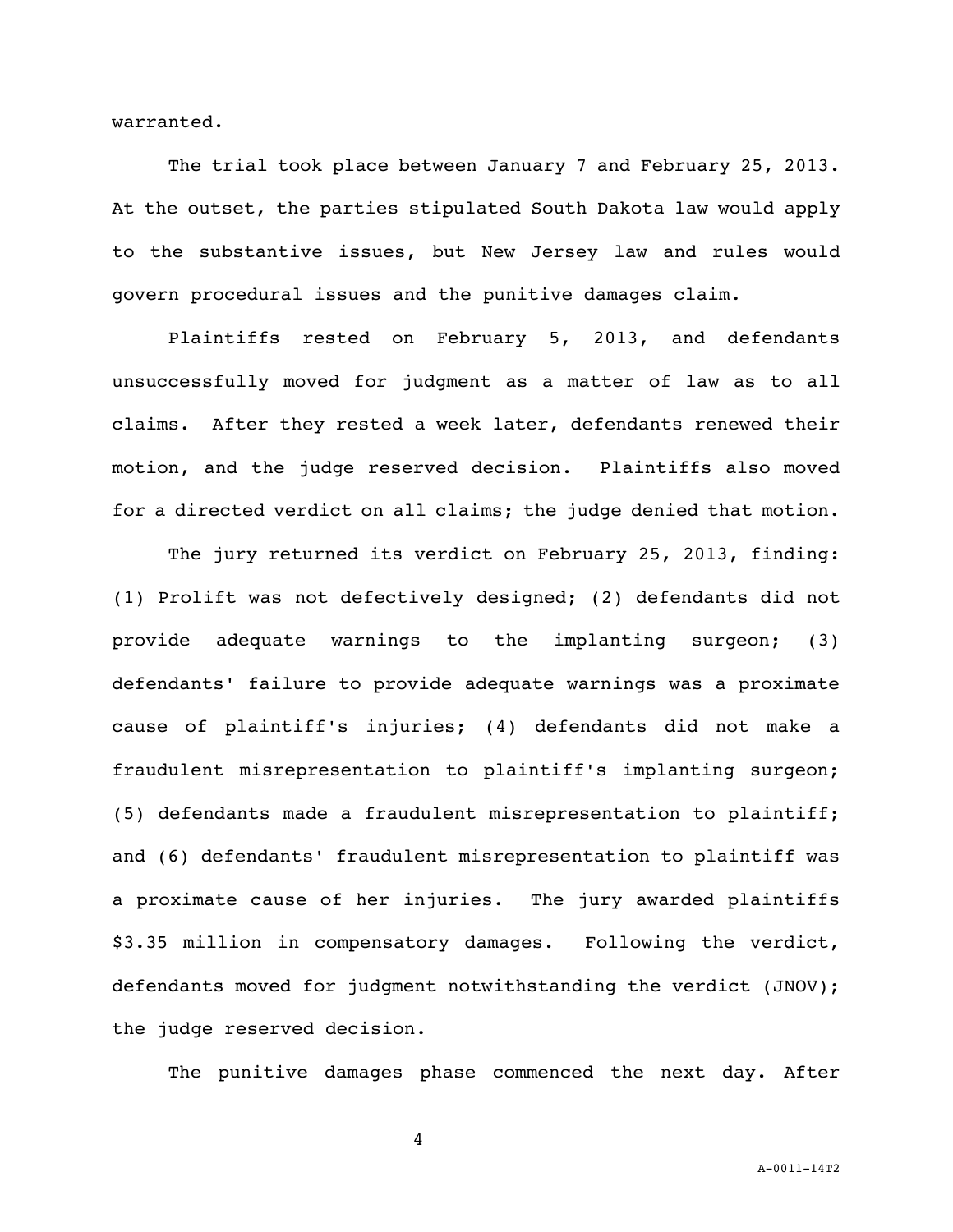plaintiffs rested, the judge denied defendants' motion for judgment and, on February 28, 2013, the jury awarded \$7.76 million in punitive damages. Final judgment was entered on July 2, 2013.

Defendants had, in the meantime, renewed their motions for JNOV and, alternatively, for a new trial or remittitur. On July 15, 2014, the judge denied defendants' motions.

Defendants Ethicon and J&J timely filed a notice of appeal.

II

Because many of the issues raised are fact-sensitive, we explain at some length the evidence adduced at trial regarding (a) pelvic organ prolapse, (b) the development of Prolift, and (c) plaintiffs' surgeries and treatment.

### A

Pelvic organ prolapse occurs when pelvic floor muscles become weak or dysfunctional and cease supporting the organs in the pelvic area, causing connective tissue attachments to stretch or break and organs to become displaced. A prolapse may occur in many ways, i.e., when: the bladder drops (cystocele); the rectum protrudes upwards (rectocele); the small bowel pushes the vagina toward the opening (enterocele); the uterus comes down into the vagina (uterine prolapse); or, for women with hysterectomies, the top of the vagina pushes into the lower vagina (vaginal vault prolapse). Potential contributing causes of pelvic organ prolapse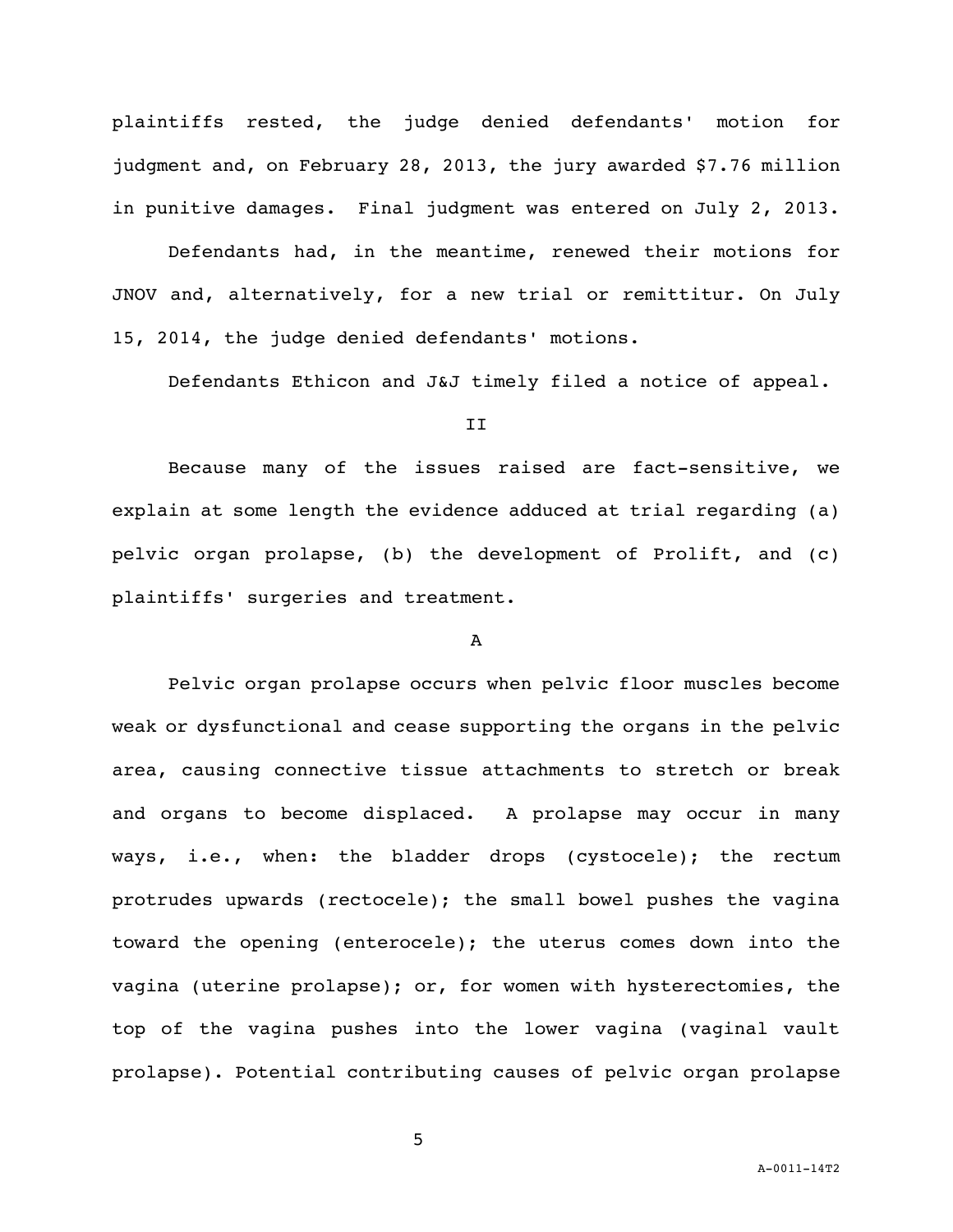include age, multiple vaginal deliveries, obesity, pelvic trauma, prior surgery, and loss of muscle tone. Serious cases may lead to urinary and bowel incontinence, impaired sexual function, bladder infections, sensations of pelvic heaviness, and bulging tissue. Pelvic organ prolapse affects approximately one in three women over forty-five years of age.

Non-surgical treatments to manage prolapse include the use of a pessary device inside the vagina to help support the pelvic area and Kegel exercises to contract and relax the pelvic floor muscles. One surgical option involves traditional native tissue repair or colporrhaphy, in which weakened vaginal tissue is cut and stitched to other supporting tissue; this procedure produces a high rate of recurrence. Another option, in use since the 1960s, involves surgical implantation of synthetic meshes through the abdomen, also known as abdominal sacrocolpopexy, which achieves higher cure rates than native tissue repair; in such instances, however, the abdominal incisions involve significant complications and risks, as well as long recovery times.

#### B

In 2002, Ethicon began to market Gynemesh PS to treat pelvic organ prolapse. Gynemesh PS used the same polypropylene mesh previously marketed as Prolene Soft, which had been used in hernia repairs, to allow the ingrowth of tissue and to stabilize fascial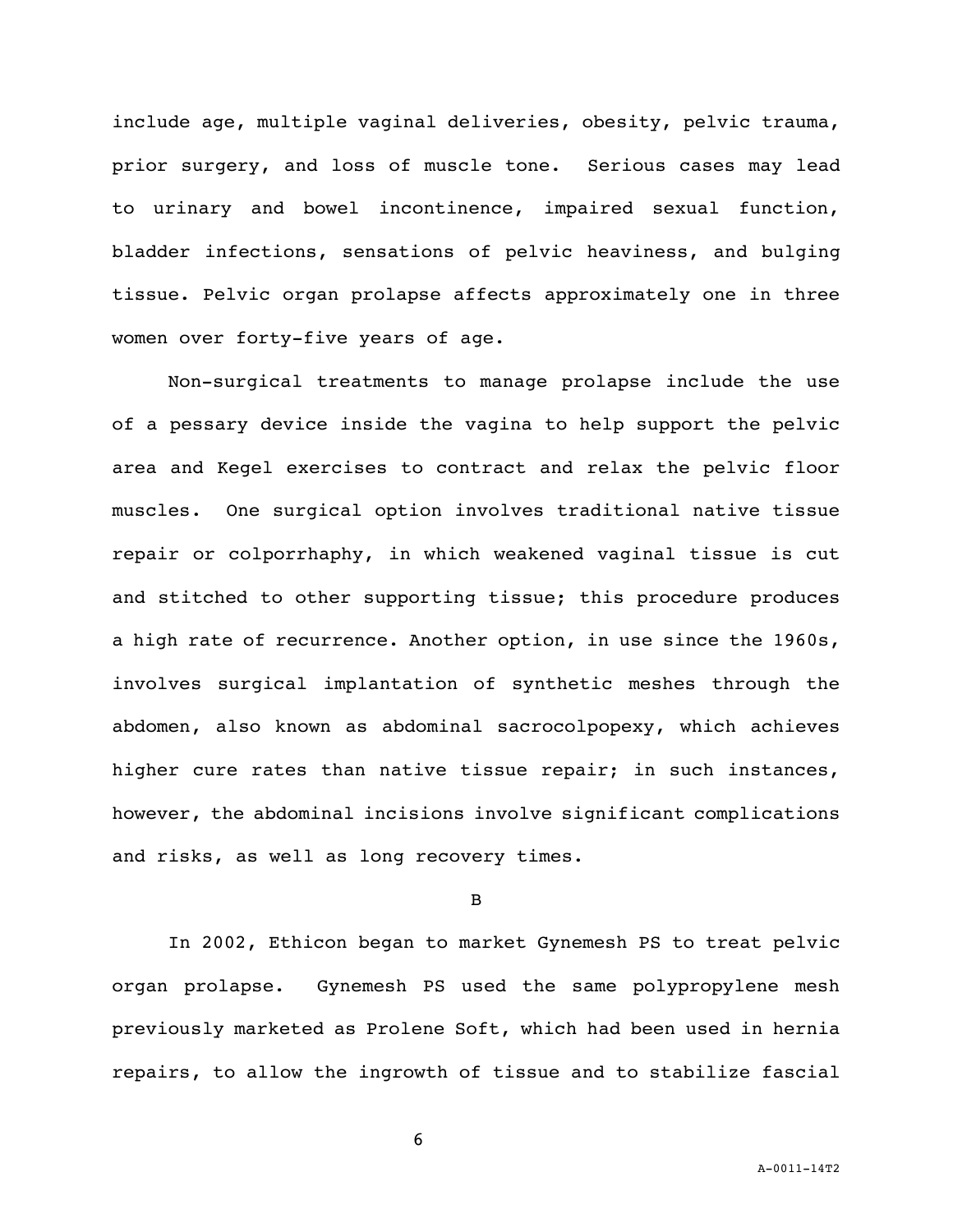structures in the pelvic floor. This mesh was sold in flat rectangular sheets of two different sizes that a surgeon could cut into the appropriate shape and then stitch into place. Ethicon designed Gynemesh in two sizes for vaginal and abdominal approaches; it did not provide tools for insertion.

On January 8, 2002, Ethicon received  $510(k)$  clearance<sup>2</sup> from the FDA for the use of Gynemesh PS in the pelvic floor. Unlike a request for premarket approval of a product with no known predicate, as a general matter 510(k) clearance does not require clinical trials but requires the company to compare its product to one already on the market, in this case Prolene Soft. The FDA then reviews the information to determine if the new device is as safe and effective as the predicate. When obtaining clearance, a company obligates itself to comply with the FDA's post-marketing requirements to track any complaints or adverse events and to report any serious or life-threatening injuries.

Meanwhile, in 2000, a group of gynecological surgeons in France began an exploratory program to develop a transvaginal mesh (TVM) procedure to treat pelvic organ prolapse. In seeking to

i<br>L

 $2$  510(k) clearance is a premarket notification that the new device was "substantially equivalent" to an existing device or "predicate" already approved. 21 C.F.R. 807.87. The FDA relies on the manufacturer to determine when modifications to a device raise new issues of safety and effectiveness, and to provide the appropriate documentation.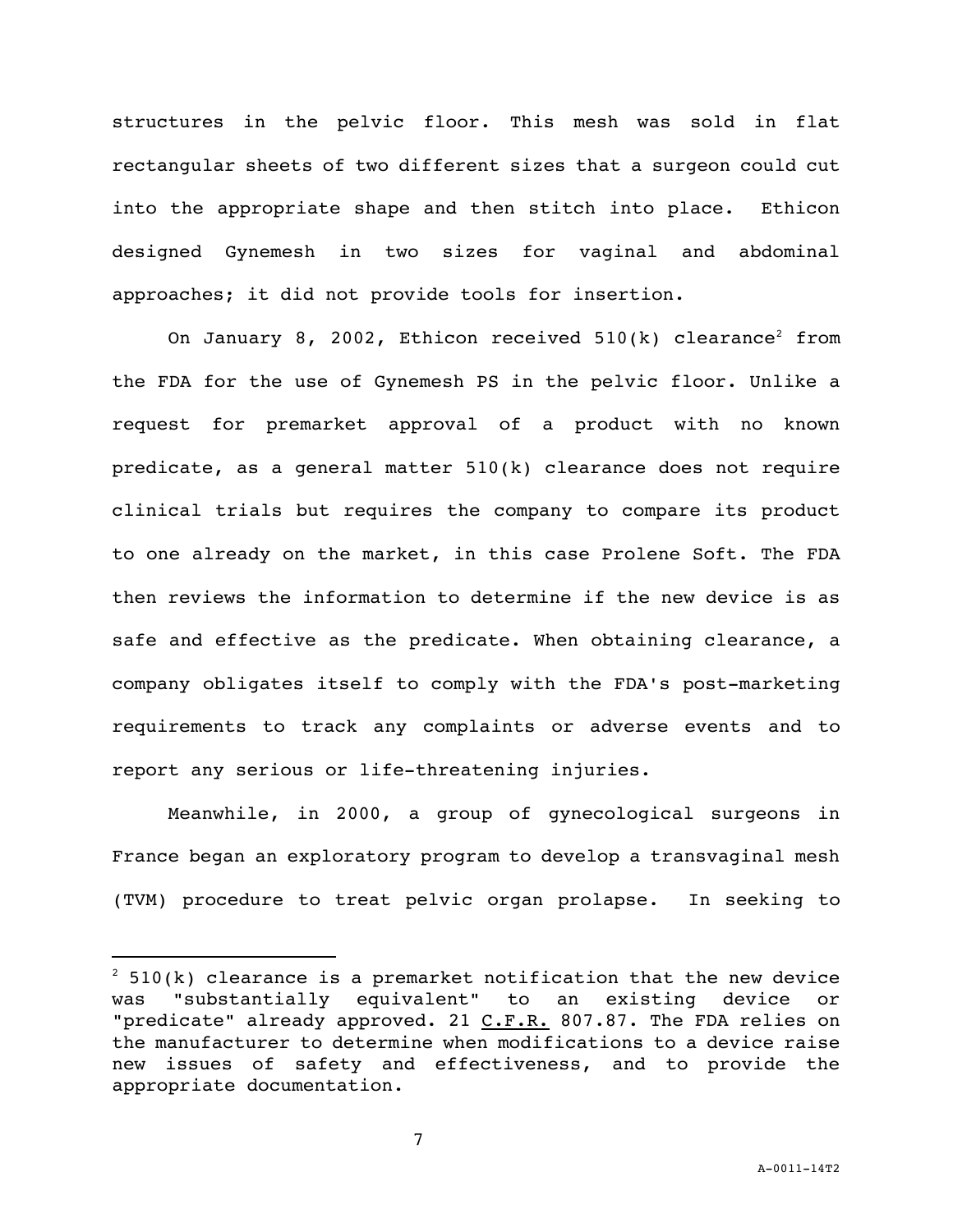develop a standardized technique to surgically repair prolapses and better understand mesh-related complications, the French TVM group worked with Ethicon and its Gynecare division, which coordinated the group's logistics.

In developing a technique to surgically implant mesh through the vagina, the French surgeons sought a soft mesh product that would resist infection as much as possible, incorporate the surrounding tissue, resist shrinkage, and limit fibrosis or scarring; they selected the same mesh material as Gynemesh PS and designed a system to insert the mesh in the pelvic area. This approach consisted of a pre-cut mesh implant and the instruments needed to perform a vaginal repair, which incorporated a large central implant with six straps or "arms" — four straps secured the anterior portion of the implant between the bladder and the vagina and two secured the posterior portion between the rectum and the vagina. These straps extended into the hip, thigh, groin and buttocks, and were designed to become fully integrated into the body.

Prolift inserted a larger volume of mesh into the pelvic space than did Gynemesh PS. Also, unlike Gynemesh PS, the Prolift kit included single-use inserter instruments including a guide, cannula, and retrieval line. Referred to as a "cannula introducer device," the guide was used to create tissue paths for the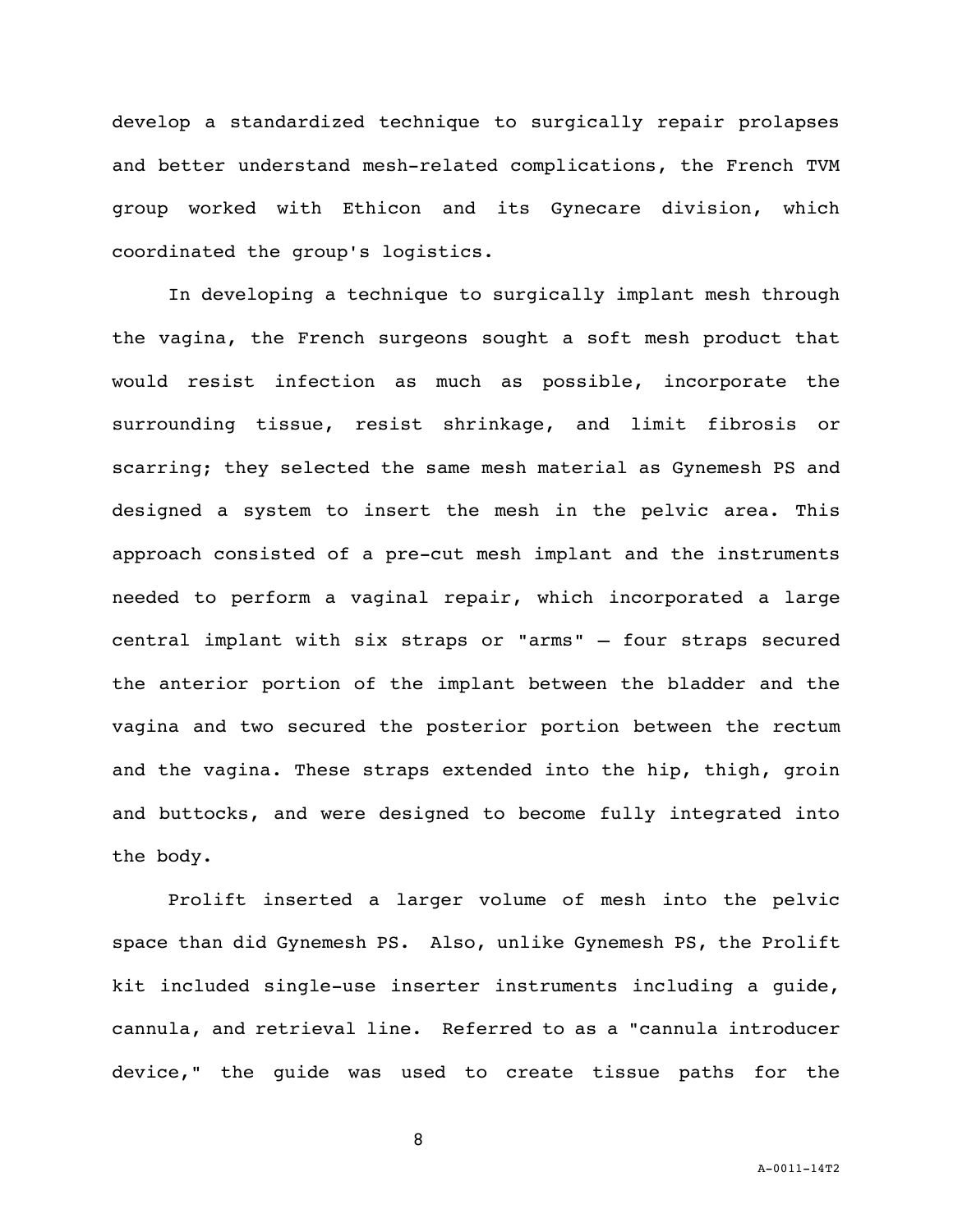placement of the mesh implants and to facilitate placement of the cannula, which was a flexible white tube fitted over the guide and placed inside the patient "to facilitate passage of the implant straps while protecting the surrounding tissue." Once the cannula was held in place, the guide was removed. The retrieval device then guided the mesh strap through the cannula until the loop on its distal end captured the strap and drew it out through the cannula. According to Axel Arnaud, M.D., who "initiated and set up the [French] project,"<sup>3</sup> Prolift was designed to create a barrier to all potential defects in the pelvic floor and, while the mesh material was the same as Gynemesh PS, the size and the technique were "completely different."

In April 2003, Ethicon held a "kickoff meeting" for the Prolift exploratory project. Scott Ciarrocca, who became the research and development project leader, was responsible for design control activities and the accumulation of documents for the design history profile. His team performed design verification studies to test mesh thickness, tear strength, and dimensions. Ciarrocca considered Gynemesh PS the "state-of-the-art material at the time."

Ciarrocca's team also conducted a "design failure modes and

i<br>L

Dr. Arnaud was the scientific director of Gynecare in Europe from 2001 to 2008.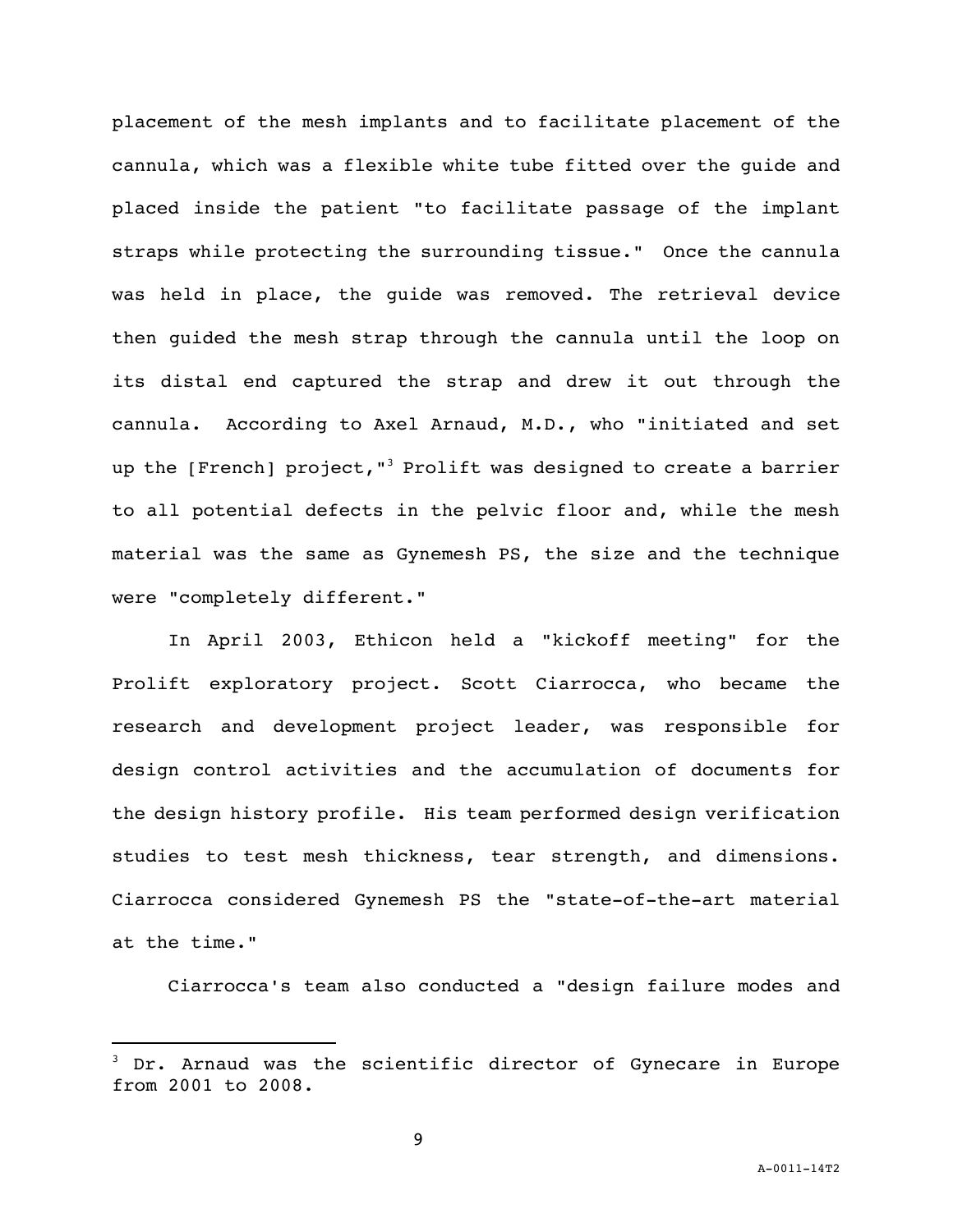effects analysis" (dFMEA), which focused on the design of the instruments. Additionally, his team performed an "application failure modes and effects analysis" (aFMEA) to determine how the instruments were used and potentially misused, and a "process failures modes and effects analysis" (pFMEA) to find ways to make the manufacturing process "robust" by ensuring that every time the components were made, "the same product [went] out the door." One of the last research and development activities was design validation to prove the design met the specifications. At that point, the team asked physicians who were uninvolved in the project development to perform simulated surgeries on cadavers using the Prolift kit; Ciarrocca's team was provided with feedback.

On July 19, 2003, Ciarrocca received an email from Professor Michel Cosson, an academic surgeon and member of the French TVM group, that identified problems with the mesh material including erosion (exposure through the vaginal wall or into organs), contraction (formation of scar tissue around the mesh, which pushes it together), and recurrence (the return of prolapse). Cosson wrote that if erosion or recurrence occurred due to the mesh, the team needed "to go back into the concept stage, delay launch and increase resources."

On October 6, 2004, Sean O'Bryan, who developed the regulatory strategy for Prolift at the project's inception, advised Ciarrocca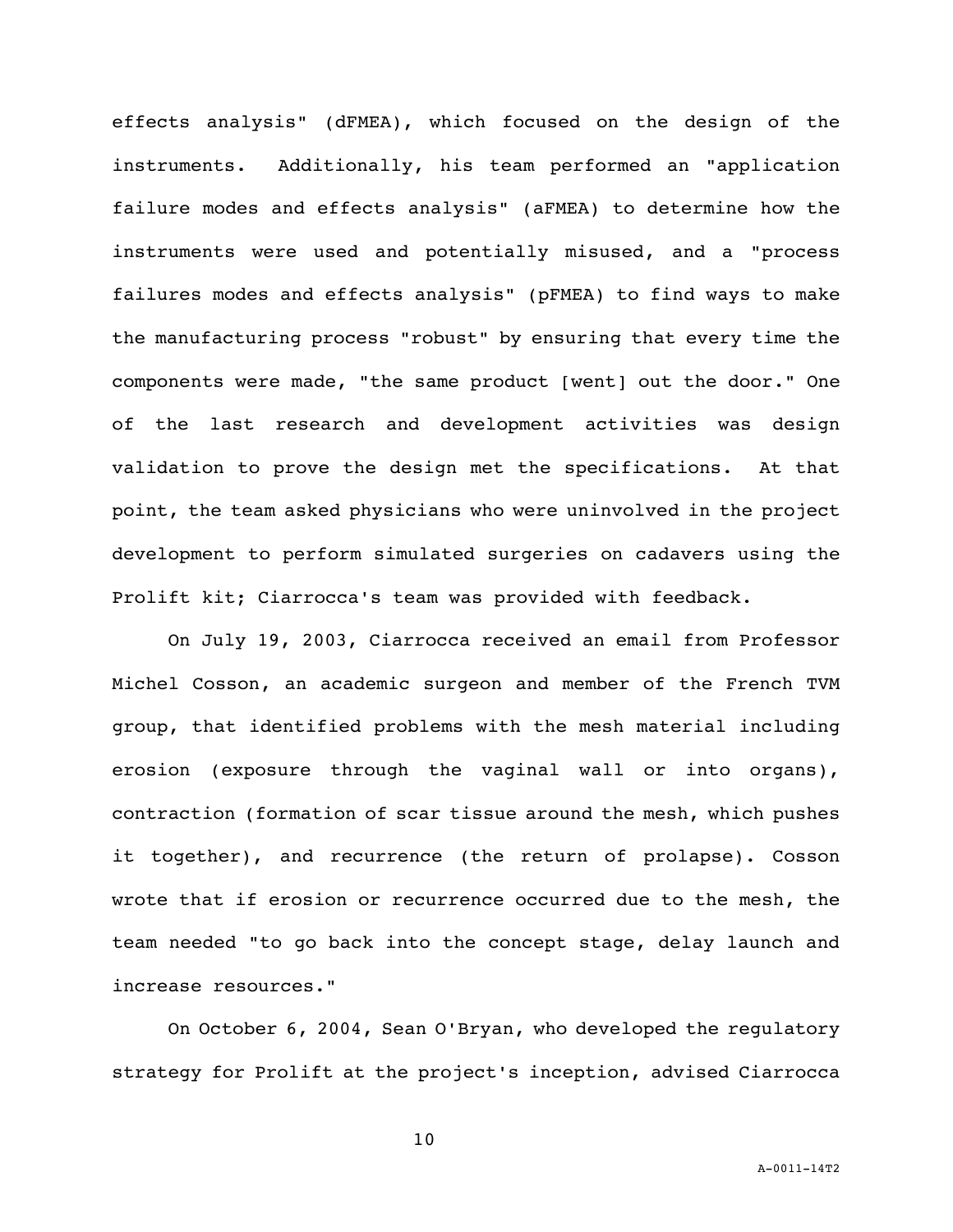that FDA Guidelines did not require a new 510(k) premarket notification. He explained at trial that the differences between Gynemesh PS and Prolift were not significant enough to warrant a new 510(k) clearance.

In 2004, Ethicon prepared Prolift's "instructions for use" (IFU), which was written for the implanting surgeon and packaged with every Prolift kit. It advised physicians that the "[f]ailure to properly follow instructions may result in improper functioning of the devices and lead to injury," and that training was recommended and available. The IFU stated that the Prolift total, anterior or posterior pelvic floor repair systems were indicated for "tissue reinforcement and long-standing stabilization of fascial structures of the pelvic floor in vaginal wall prolapse." The IFU described the pre-cut Gynecare Gynemesh PS, noting it was approximately 50% more flexible than standard Prolene mesh. And it identified potential adverse reactions, including: "those typically associated with surgically implantable materials, including infection potentiation, inflammation, adhesion formation, fistula formation, erosion, extrusion and scarring that results in implant contraction"; other identified adverse reactions included "[p]unctures or lacerations of the vessels, nerves, bladder, urethra, and bowel" that might occur during guide passage and require surgical repair.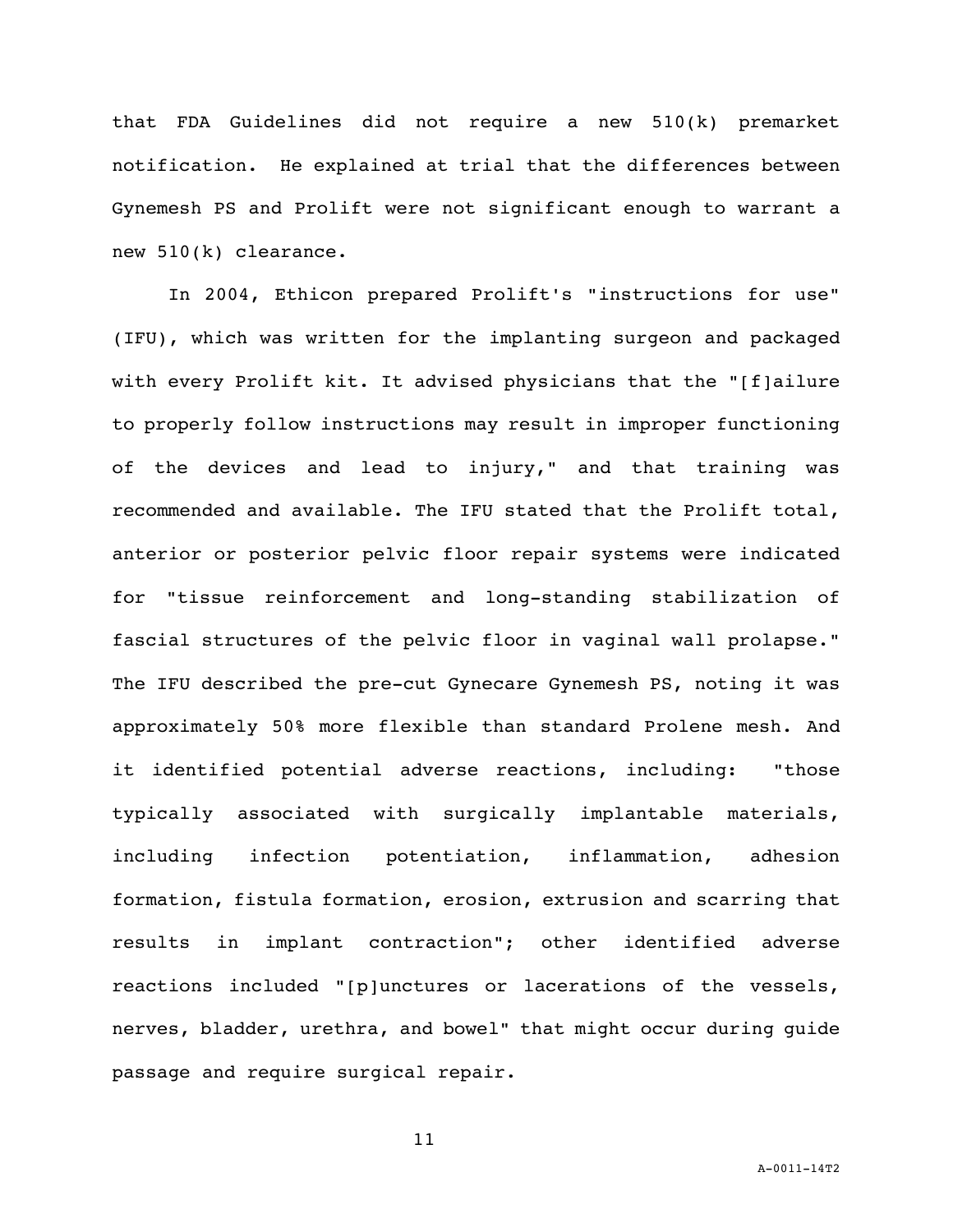Charlotte Owens, M.D., who joined Ethicon as worldwide medical director in 2003 and left in August 2005, testified that she understood the document had to be clear, unambiguous, accurate, and supported by data, and she claimed the IFU communicated all contraindications, warnings, precautions, and adverse reactions to physicians. At trial, Owens could not recall any supporting data for the statement in the IFU that the bi-directional elastic property of Gynemesh PS allowed adaptation to various stresses encountered in the body. Owens acknowledged that she approved the IFU even though she knew there might be long-term complications.

Meanwhile, the French surgeons had been using the Prolift kit and following their patients over several years. In November 2004, they published an article addressing Gynemesh Soft, the same mesh material used in the Prolift system, opining that retraction was impossible to forecast and highly variable and that its "after effects" included dyspareunia (painful sexual intercourse).

On January 11, 2005, Arnaud, the scientific director of Gynecare Europe, sent an email to Ophelie Berthier, the product director who oversaw the marketing launch of Prolift worldwide, proposing to add the following warning to the IFU:

> Warning: Early clinical experience has shown that the use of mesh through a vaginal approach can occasionally/uncommonly lead to complications such as vaginal erosion and retraction, which can result in an anatomical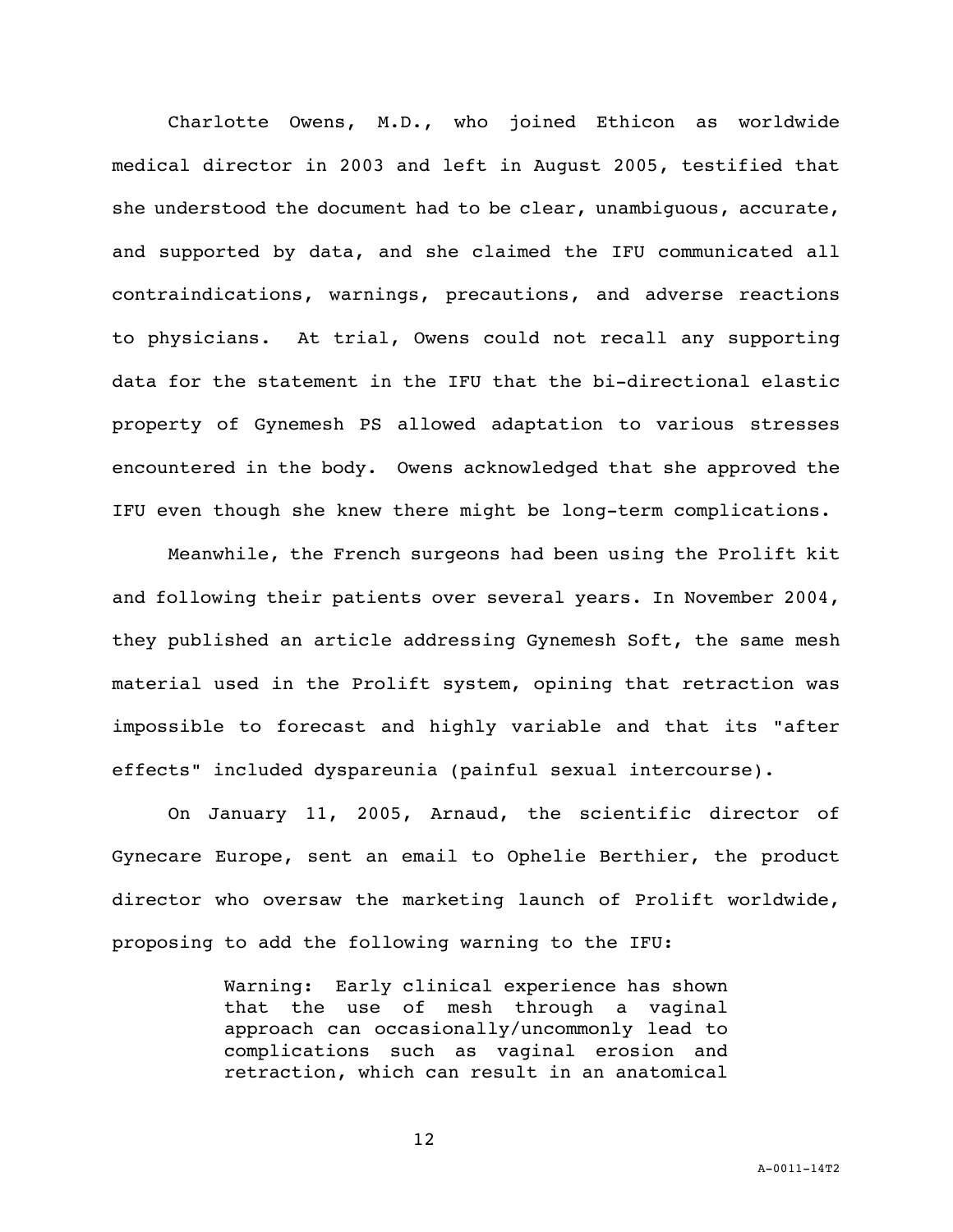distortion of the vaginal cavity that can interfere with sexual intercourse. Clinical data suggests the risk of such a complication is increased in cases of associated hysterectomy. This must be taken in consideration when the procedure is planned in a sexually active woman.

Berthier advised Ciarrocca it was "quite urgent" to incorporate the changes in the IFU version in the procedure CD-ROM.

Ciarrocca forwarded this email to O'Bryan and Owens, asking whether it was "okay to add such a sentence as it is being proposed without FDA approval." On January 13, 2005, O'Bryan responded: "We can change the adverse event to whatever is most appropriate without FDA implications. I will leave it to Charlotte [Owens] and Axel [Arnaud] to decide." O'Bryan noted that the IFU had already been approved through an internal process used to review important labels, and that it most likely had "gone out for translations," meaning it was in the hands of the printer. Ciarrocca replied:

> We have already printed launch stock. This would be a next revision addition, but they want it in there ASAP.

At trial, he acknowledged the proposed warning was not included in the first IFU because Ethicon did not want to reprint it, noting a motivation to get the product to market as soon as possible. The warning, however, did not appear in the next revision and only appeared in May 2008 after the FDA required more explicit language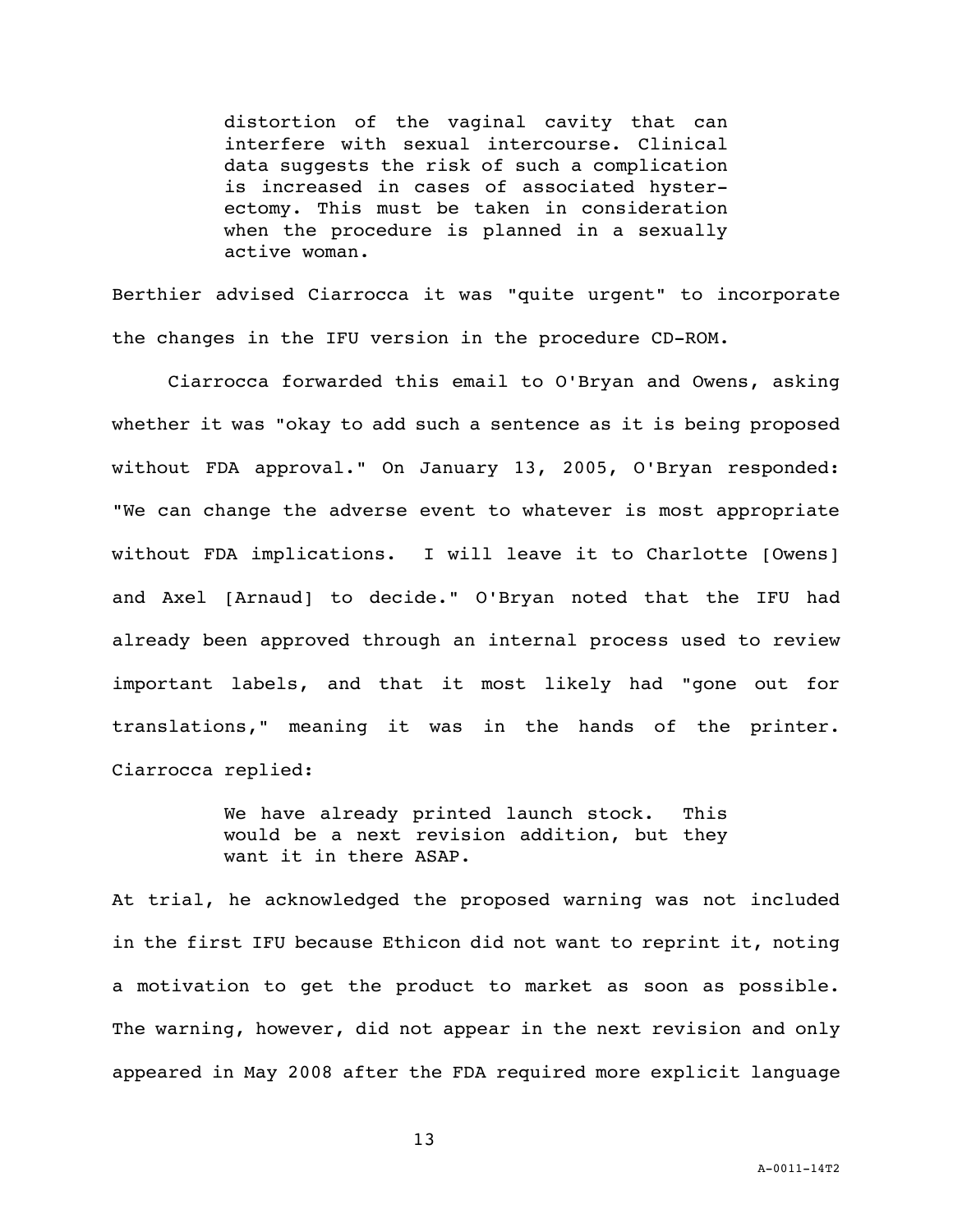about the risks related to sexual function, such as the possibility of "pain with intercourse."

On January 14, 2005, Owens issued a clinical expert report to document the "safety and functionality" of the Prolift system to treat pelvic floor repair. She relied on a Gynemesh PS clinical study that was ongoing when she arrived at Gynecare as the foundation from which to draw relevant information for her report. That study was performed by multiple physicians using Gynemesh PS for vaginal and abdominal placements; the Owens' report on Prolift listed the same potential complications identified in the Gynemesh PS study, such as "[i]nfection, mesh exposure, fistula, hematoma, and contraction." She reported there were no instances of tissue contraction in the Gynemesh clinical evaluation.

At the time she authored this clinical expert report, Owens was familiar with the 2004 article published by the French TVM group that identified retraction as a potential complication along with such after effects as dyspareunia and severe pain. Owens did not cite the article in her report or discuss the possibility of retraction.

Owens testified that surgeons were expected to inform their patients of potential risks associated with any pelvic floor repair, including uncomfortable sexual relations. She acknowledged Prolift represented the first time the mesh material was marketed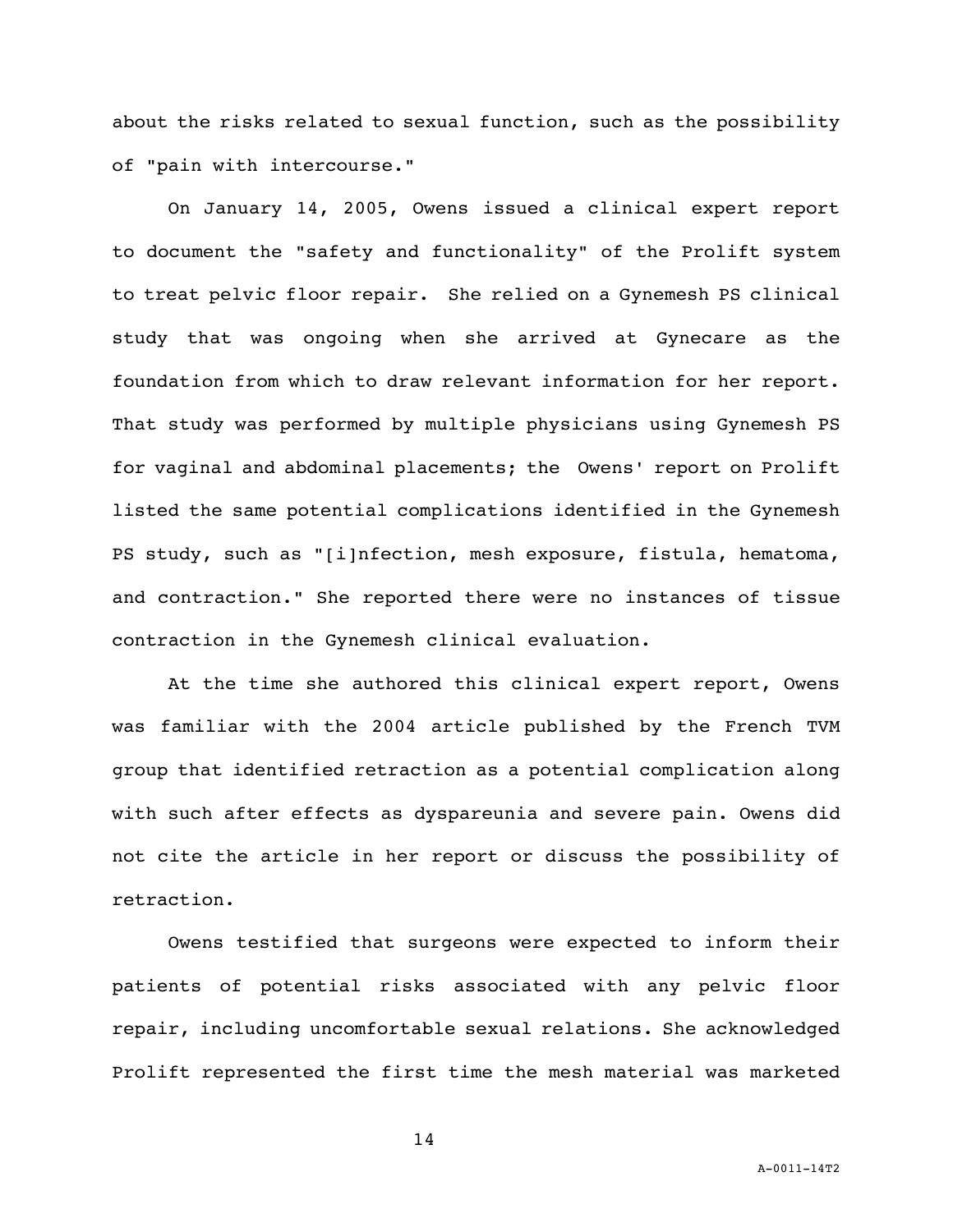"in that shape, size, with those instruments, [and] with that accompanying procedure," and she also acknowledged she had only performed the Prolift implant in cadavers.

On February 8, 2005, Ciarrocca signed the last design validation report showing what Ethicon learned during validation of the instruments by physicians in the cadaver labs. The report was also signed by Owens and O'Bryan, among others. In response to a comment from a participating physician, Ethicon wrote: "Clearly, for most physicians, the Prolift procedure will be a deviation from what they are currently doing."

Noting that pelvic floor surgeries were complex and posed risks, Ciarrocca explained that "at the end of the day" Owens decided there was sufficient evidence that the benefit exceeded the risks. He explained that some risks could be mitigated by providing detailed educational materials for the surgeons and acknowledged that prior to the marketing of Prolift in March 2005 the Prolift instruments were never tested in a clinical study. Nevertheless, he maintained the mesh implants were tested in animal studies.

Owens testified that, before the market launch of Prolift, she knew the mesh could erode, migrate, or lead to inflammation and, also, that removal of mesh could be very difficult even though Ethicon did not conduct studies on how to remove it. She also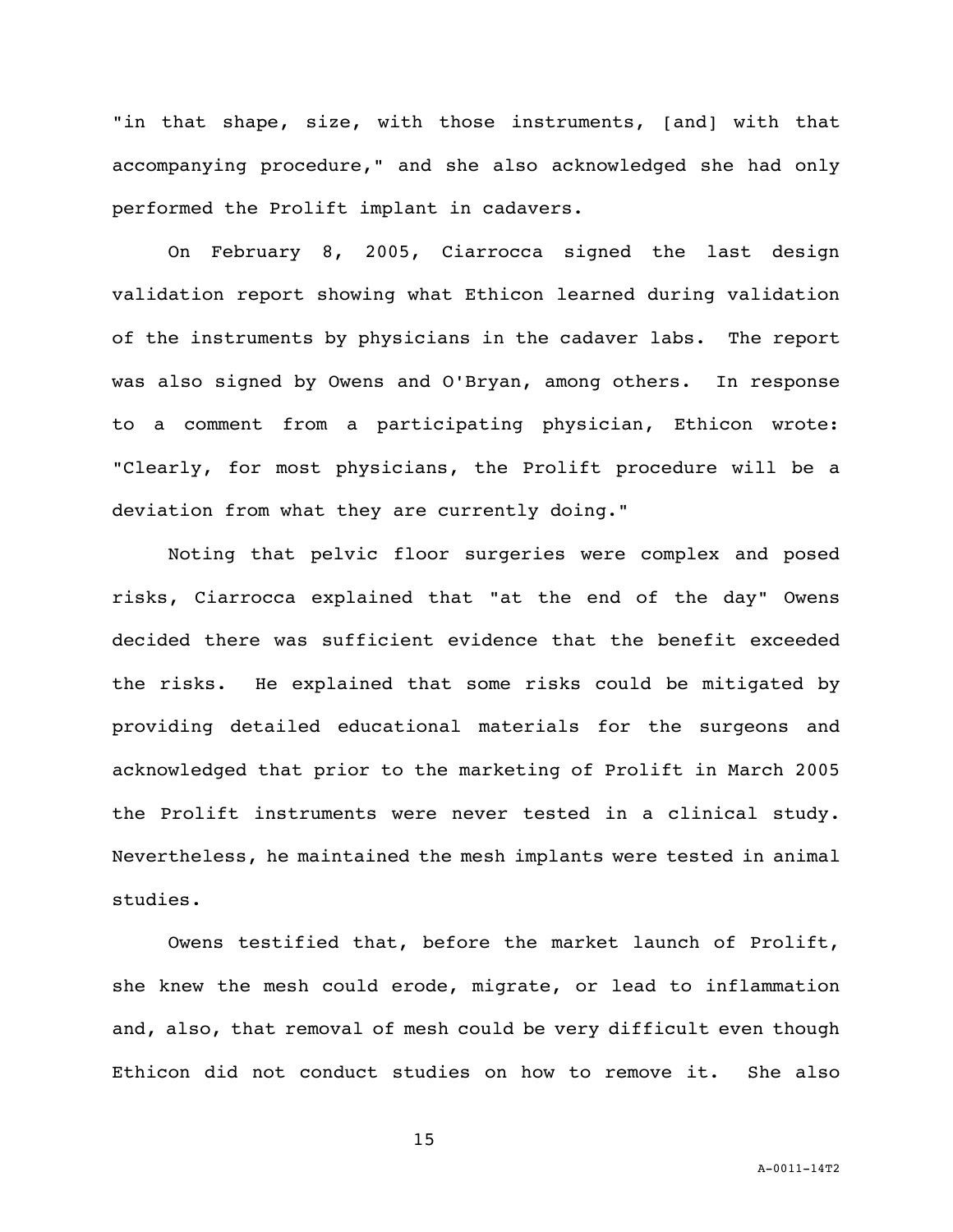knew the guide process through the pelvis could damage the pudendal nerve, which innervates parts of a woman's pelvis that allow for normal urinary and bowel function. Owens admitted she was unaware of any unanticipated adverse events that occurred after Prolift's launch and before she left Ethicon.

Arnaud similarly testified that, prior to Prolift's launch, he was aware of such potential problems as erosion and retraction of mesh with potential risks of pain, dyspareunia, and prolapse recurrence. He was also conscious of the need to improve the mesh material to reduce stiffness in the area of the implant where scar tissue formed and shrinkage occurred. Arnaud admitted that, at the time, he did not understand the mechanism of erosion or know how to reduce mesh shrinkage. In his view, it was the surgeon's responsibility to develop solutions if a patient experienced complications.

Likewise, Piet Hinoul, M.D. - an urogynecologist<sup>4</sup> who joined Gynecare in 2008 as a worldwide medical director — confirmed that on the day of the launch Ethicon was aware of potential complications, such as urinary incontinence, urinary retention or obstruction, ureteral obstruction, voiding dysfunction, pain, pelvic pain, and pain with intercourse. Hinoul claimed all

i<br>L

 $4$  Urogynecology is a surgical specialty that treats mostly pelvic organ prolapse and urinary incontinence.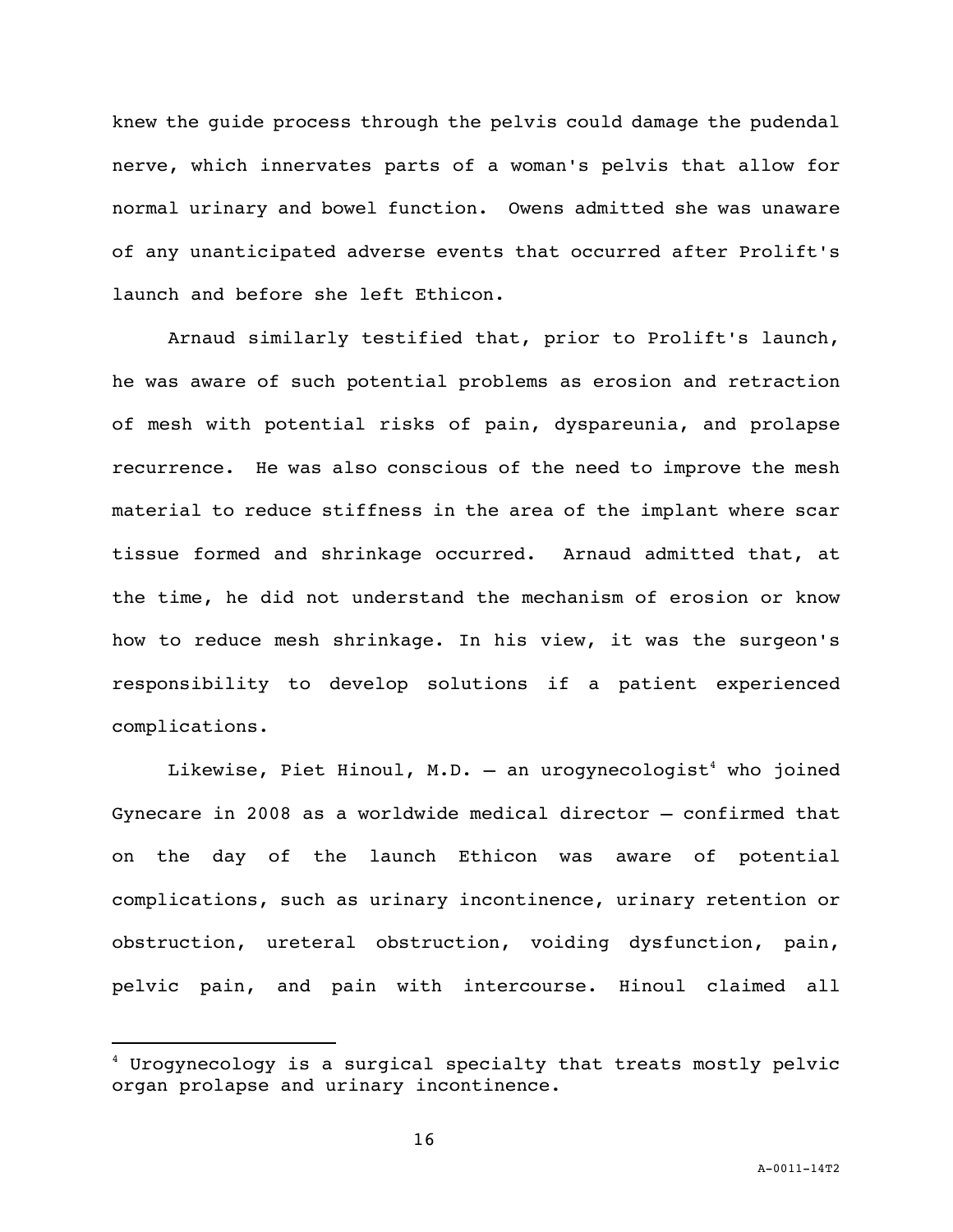potential risks were listed in the IFU even if they were not identified by name, and he explained the first sentence in the IFU's warnings section stated that Prolift must be performed by doctors skilled in pelvic organ prolapse surgery and the use of synthetic meshes. According to Hinoul, pre-marketing tests showed Prolift had low complication rates comparable to other prolapse surgeries.

In March 2005, Ethicon began marketing Prolift to treat pelvic organ prolapse and stress urinary incontinence. Prolift was marketed in three kits: an anterior Prolift designed to provide support to the anterior vagina or "front half"; a posterior Prolift; and a total Prolift. At the time of launch, Ethicon had not conducted a clinical study on live people. The launch was accompanied by the IFU prepared in 2004 and the patient brochure. As described by Hinoul and David B. Robinson, M.D., the director of medical affairs at Ethicon from early November 2005 until the end of 2010, the purpose of the patient brochure was to facilitate discussions between the patient and her physician about the benefits and risks of the Prolift system. Hinoul explained that the implanting physician was expected to explain the Prolift system to the patient after which the patient could read the brochure and discuss any additional questions with her doctor. Robinson acknowledged a patient could be expected to rely on the patient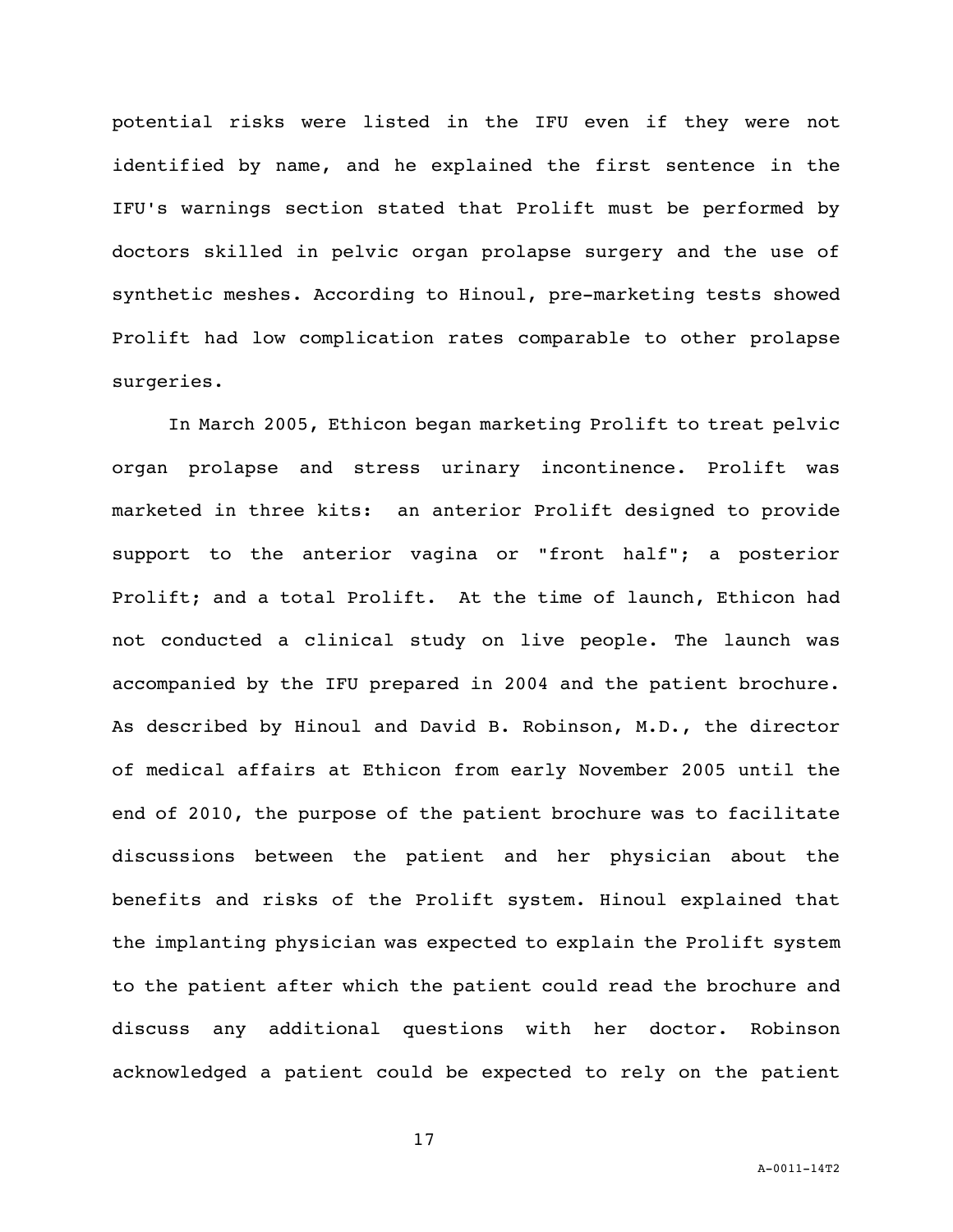brochure — which he described as "an abbreviated instruction for use" — and consider its statements about the benefits and risks of the Prolift device as part of the decision-making process with the physician, and he recognized the brochure did not mention dyspareunia, a known potential adverse reaction.

The brochure promoted Prolift as "a revolutionary new minimally invasive surgical technique that offers promising longterm results for women with pelvic organ prolapse," advised patients that "[a]ll surgical procedures present some risks," and additionally observed that:

> Although rare, complications associated with the procedure include injury to blood vessels of the pelvis, nerve damage, difficulty urinating, bladder and bowel injury. There is also a small risk of the mesh material becoming exposed into the vaginal canal.

The patient brochure and IFU included the same warnings and precautions, and adverse reactions. Neither document mentioned the risks of repeated erosions, dyspareunia, the inability to remove mesh, pudendal neuralgia (an abnormality in the nerve fibers), or chronic pain. Nor did either mention that physicians should be highly skilled and experienced in performing pelvic floor repair surgeries. The brochure instructed the patient to "[t]alk with your doctor or healthcare provider about pelvic organ prolapse and what you can do about it" and cautioned that "[o]nly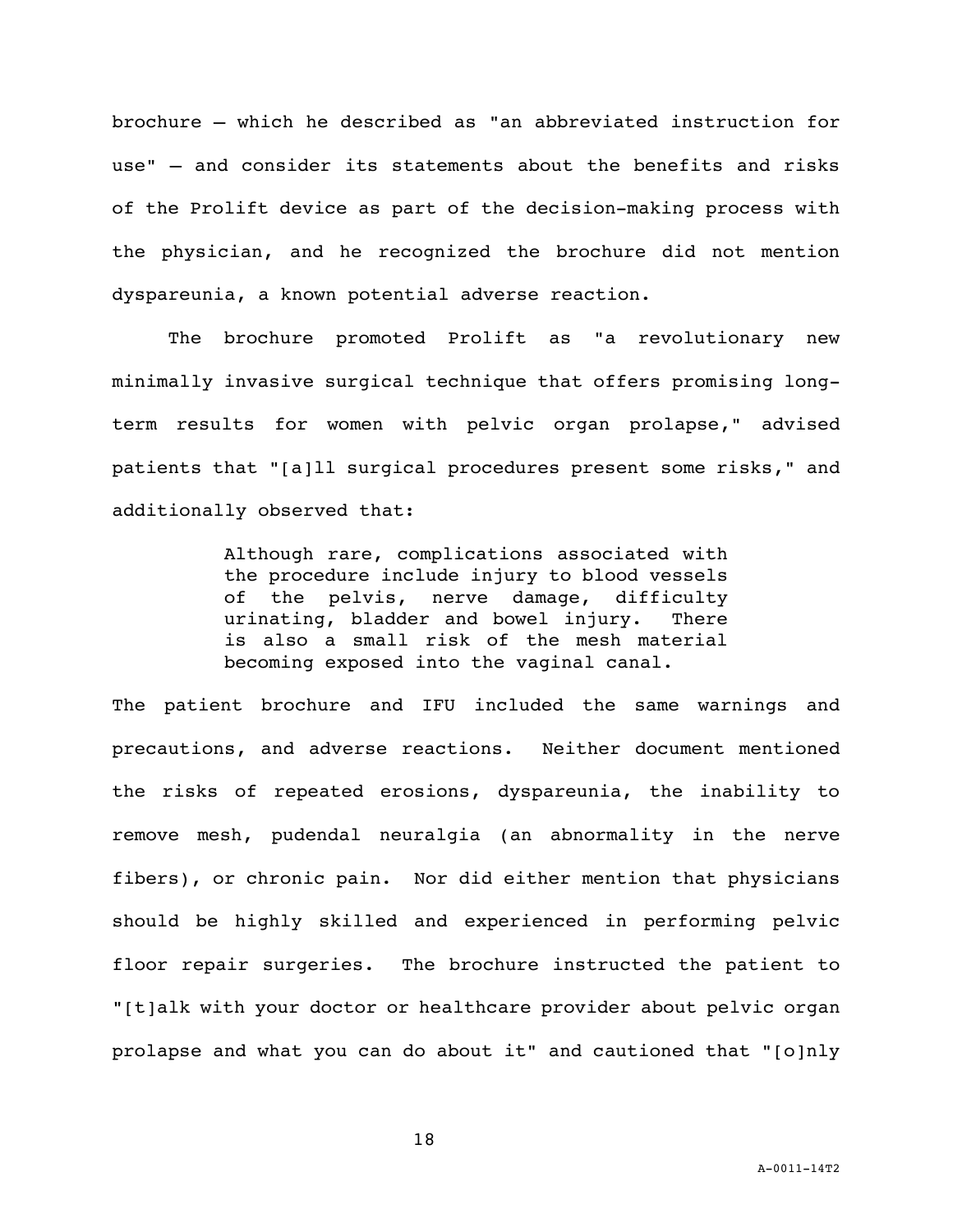a complete physical examination and consultation with your physician can determine which procedure is right for you."

On March 22, 2005, Cosson and other members of the French TVM group published an article discussing the results of a study of 277 patients eight weeks after Prolift surgery. They found that thirty-four patients experienced mesh exposure and, after a month of treatment, twenty-five required surgery. Based on this data, the authors advised that "caution be exercised when carrying out this new surgical procedure" and suggested "experimental studies and clinical trials . . . in order to reduce the level of exposure to less than 5% of cases."

In a November 23, 2005 email — eight months after Prolift went on the market — Arnaud wrote to several individuals at Ethicon about information he had received from Professor Jakob Eberhard, a Swiss surgeon who performed anterior Prolifts. Eberhard claimed, among other things, that: the insertion of the straps required too many steps, including the "placement of the cannula, insertion of the retrieval devices, [and] capture of the strap"; that a risk for vessel or bowel perforation was present because the guide was too sharp; and that after retrieval of the cannula, the straps took on a rope-like shape, instead of lying flat, causing some patients discomfort. Arnaud advised Ethicon to take Eberhard's remarks into consideration. Ethicon received other post-launch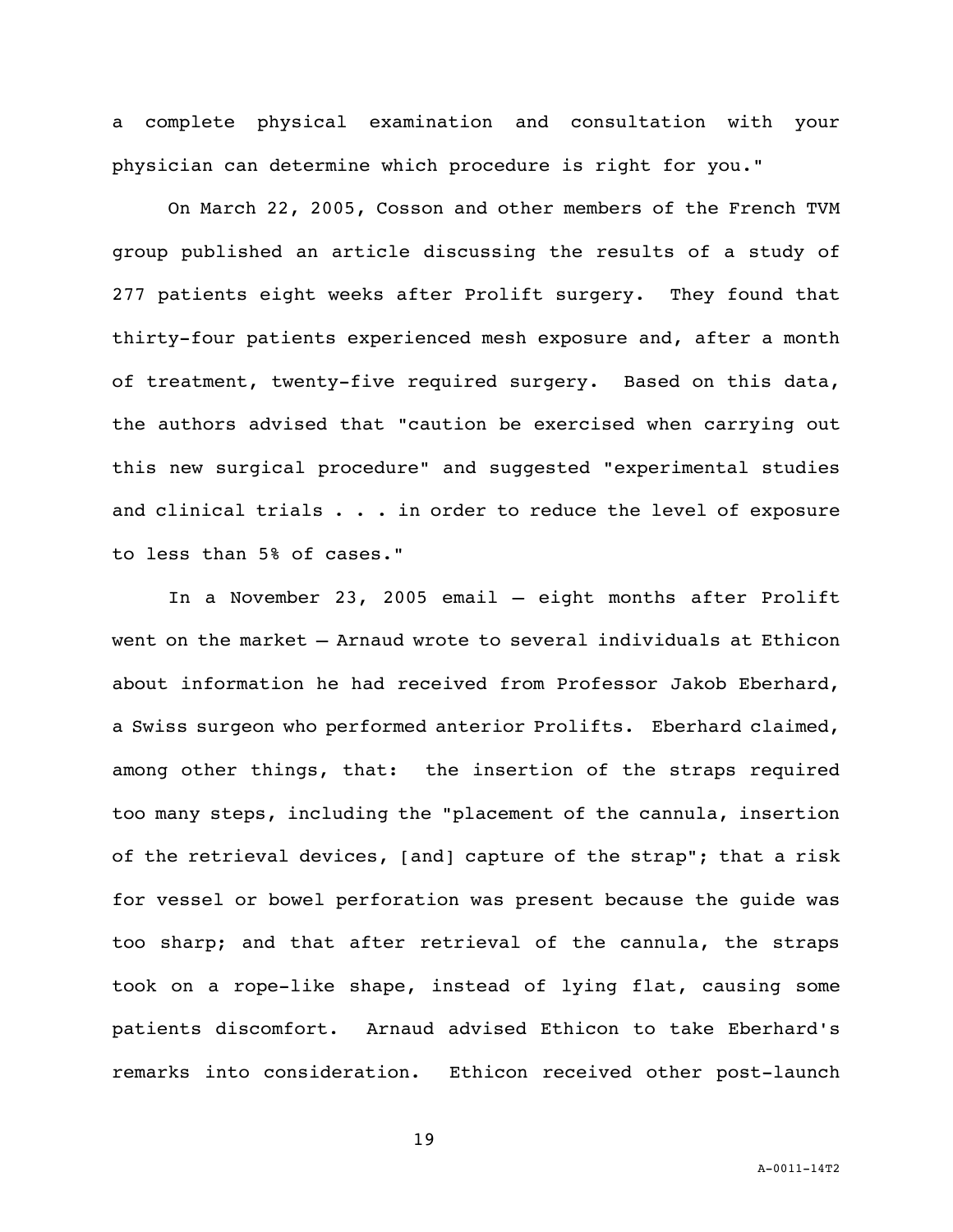reports from surgeons that patients complained of the inability to void following the procedure and of dyspareunia with pain at the six-arm insertion points.

On June 27, 2006 — a few weeks before plaintiff's implant surgery — the French TVM group published the results of its study of 106 patients to determine the recurrence of prolapse twelve months post-procedure. The results did not meet the pre-defined criteria of success, which defined a prolapse recurrent rate of less than twenty percent. Nonetheless, they concluded that the study demonstrated "reasonable success rates" and a recurrence rate that compared favorably "with re-operation rates of around 30% using traditional vaginal approaches in other studies."

On February 23, 2007, Cosson wrote that it might be possible to improve polypropylene mesh in terms of shrinkage and that a new material might be needed. In an email dated October 29, 2008, Jonathan Meek, worldwide marketing director for Ethicon, described polypropylene as "the best of a bad lot" with respect to integration and retraction, saying there was "a need to develop grafts that mimic the human tissue mechanical properties."

Meanwhile, as early as January 2005, Gene Kammerer, an engineer at Ethicon, suggested the possibility of using Ultrapro mesh for pelvic floor repair in place of Gynemesh. In an email dated April 13, 2005, he wrote that surgeons and customers wanted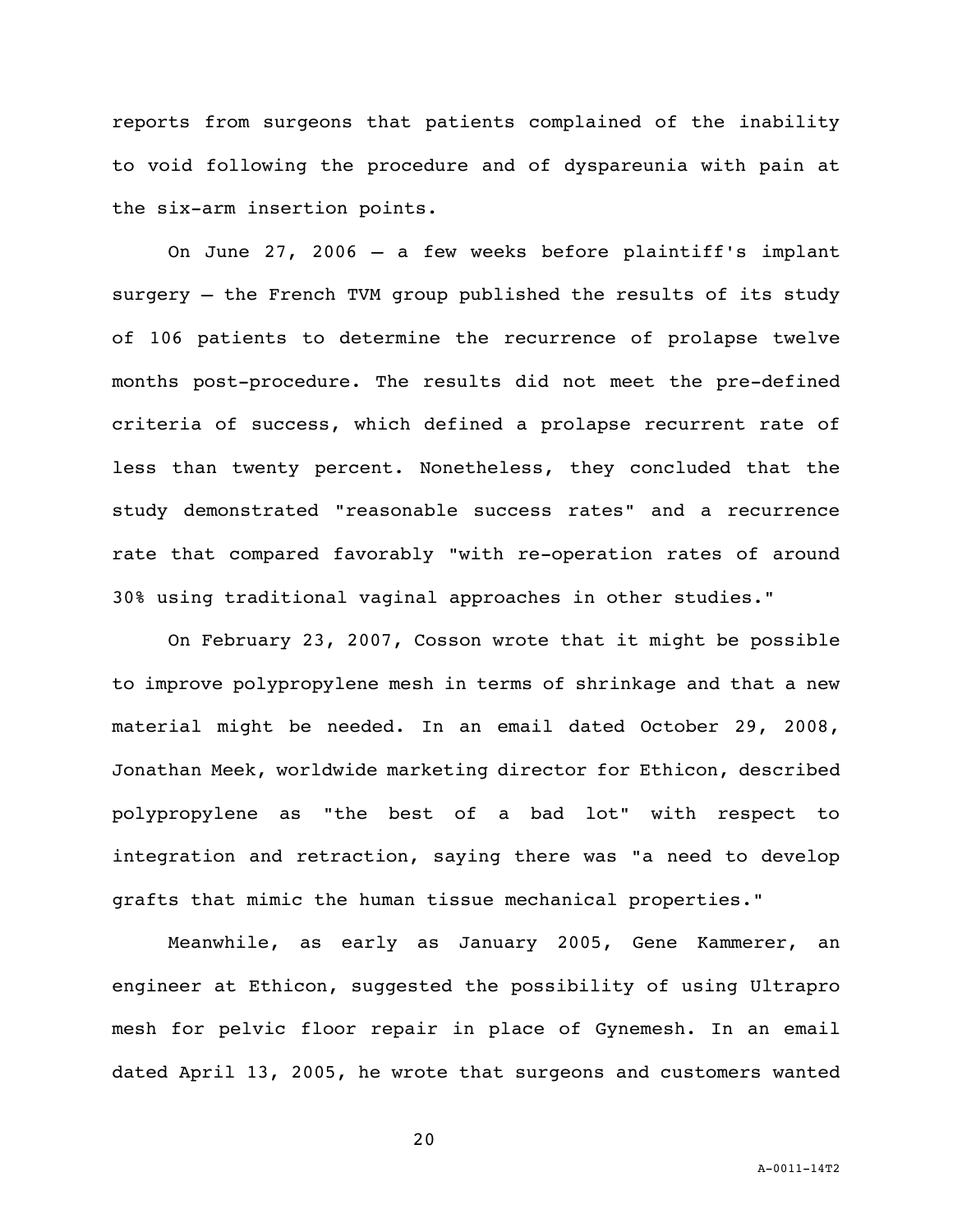a better mesh to reduce contraction and scar tissue and that Ultrapro would make the procedure better for patients and give Ethicon a significant advantage over the competition. Kammerer said Ultrapro had a lower inflammatory response, left behind less material than Prolene Soft, and had a larger pore size than Gynemesh PS to better allow the ingrowth of tissue.

Over the next four years, Ethicon developed Ultrapro mesh for pelvic floor repair, which it marketed as the Prolift+M Pelvic Floor Repair System (Prolift+M).

 $\mathbf C$ 

Plaintiff Linda Gross, a registered nurse, and her husband, Jeffrey, resided in Watertown, South Dakota, and had three children. Clark Wayne Likness, M.D., the family physician who delivered the children, testified plaintiff had an episiotomy and rectal tear after the first birth in 1985, an episiotomy after the second birth the following year, and a small superficial tear after the third birth in 1990, with no follow-up issues.

In 2001, plaintiff, then thirty-five years old, saw Kevin Benson, M.D., a urogynecologist and pelvic reconstructive surgeon, complaining of increased bleeding and frequency of menstrual periods and urinary incontinence. Benson performed an examination and found a Grade 2 cystocele — meaning the bladder protruded "[j]ust about to the opening" of the vagina. After discussing the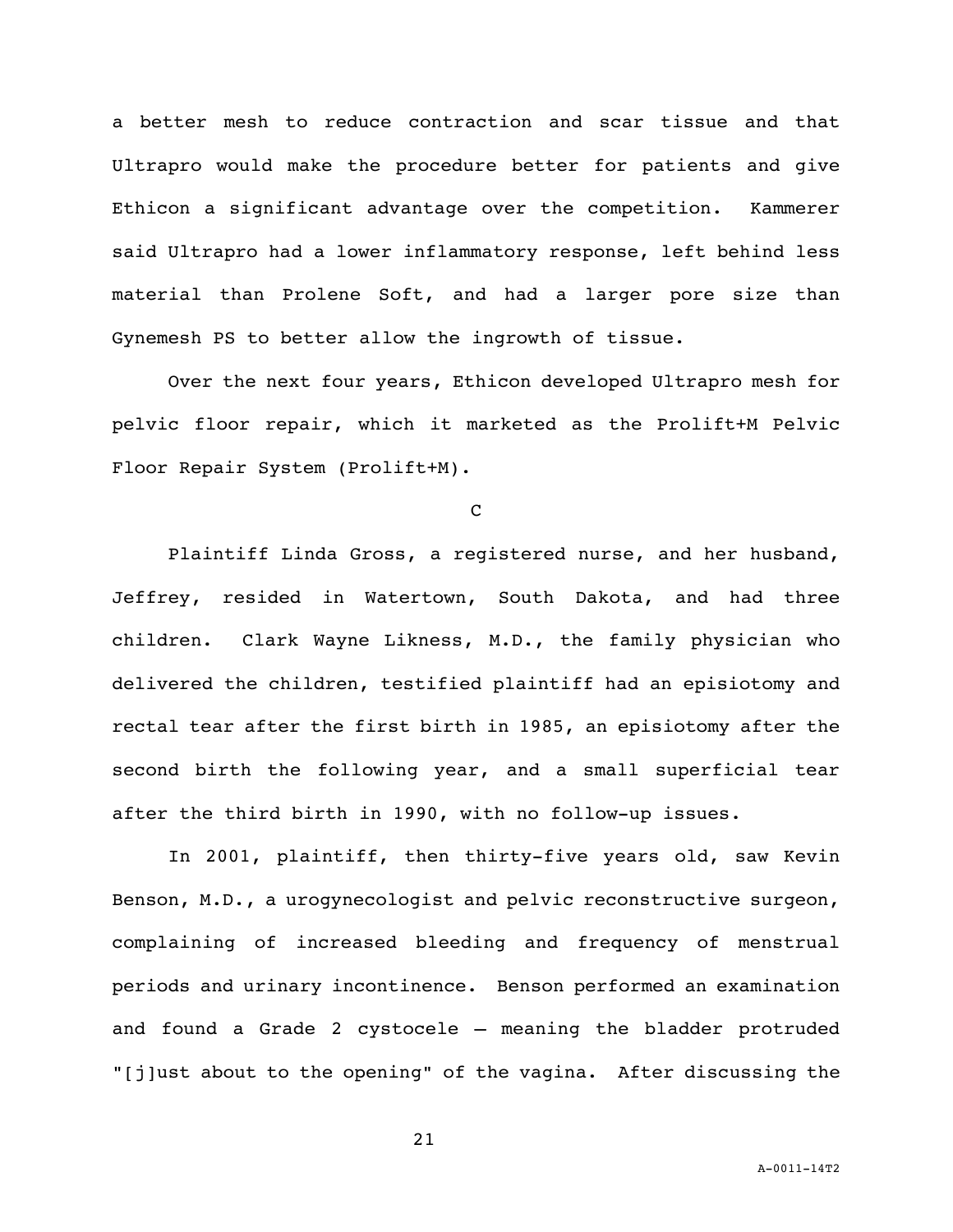risks of various options including a pessary implant and birth control pills to treat her menstrual issues, plaintiff opted for surgery. Benson performed a vaginal hysterectomy to remove her uterus, a Burch urethropexy to treat her stress urinary incontinence, and a McCall's culdoplasty to provide apical support and prevent a future prolapse. Plaintiff suffered from post-spinal headaches for approximately nine months after the surgery.

Between 2001 and 2006, plaintiff was treated for high cholesterol, high blood pressure, and weight gain. In 2003, she had gallbladder surgery and, in 2005, experienced bowel problems. At her annual physical that year, a nurse at Likness's office diagnosed a rectocele and recommended a change in diet. During this period, plaintiff also had recurring urinary tract infections (UTIs).

On June 7, 2006, plaintiff, then forty-one, saw Benson complaining of obstructed defecation. His examination revealed a rectocele, which protruded two to three centimeters beyond the opening of the vagina. He also determined that plaintiff likely had an enterocele. 5

Benson discussed various options, including continued observation, a pessary implant, a native tissue repair to suture

i<br>L

One witness described an enterocele as "part of the small intestine that takes over the space where the uterus used to be."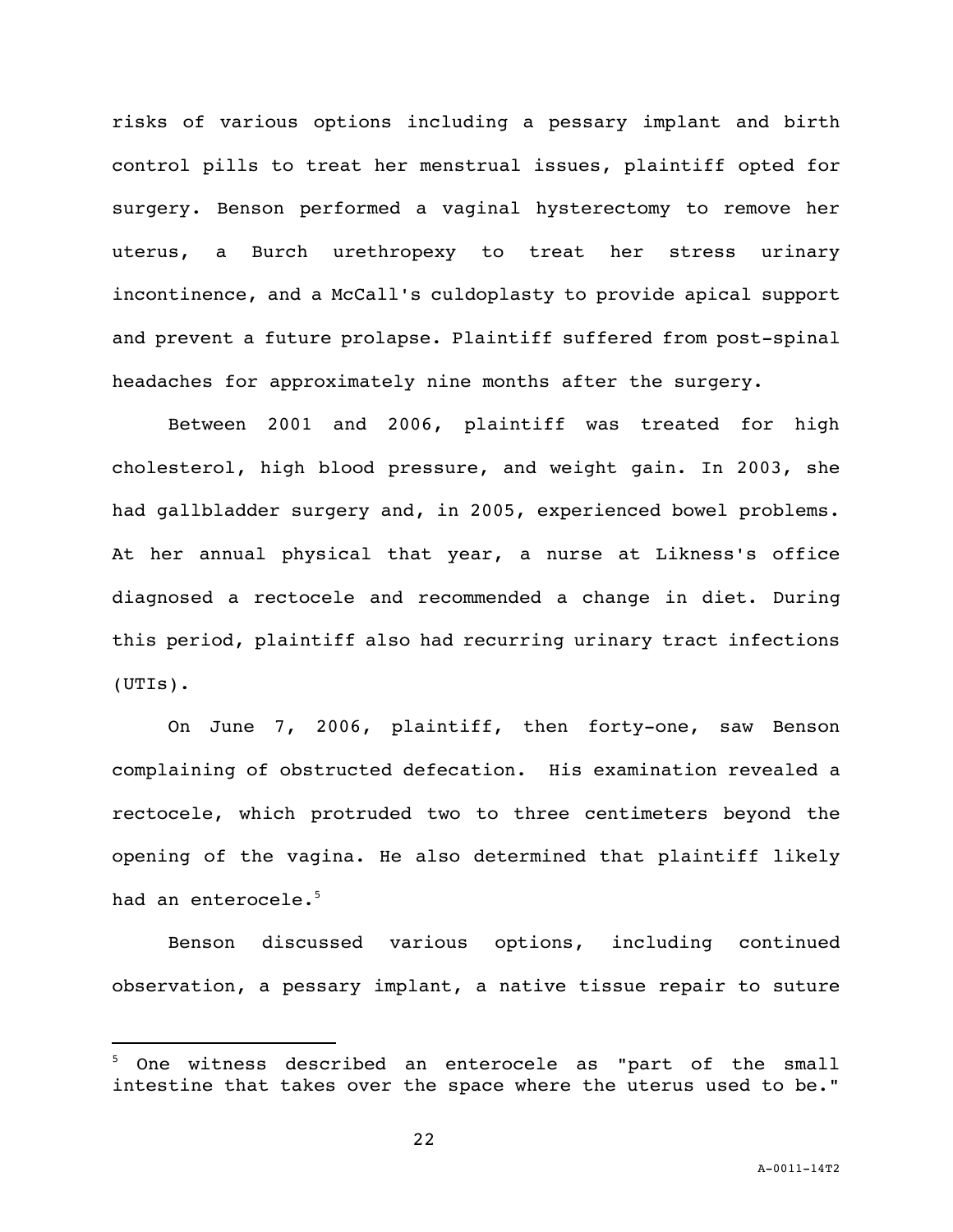the organs and pull them into the pelvis, and Prolift. He discussed the risk of recurrence from a traditional repair and the fact that a pessary treated symptoms but provided no cure for the rectocele. Benson discussed Prolift's risks, including exposure or erosion of the mesh into other structures, as well as bleeding, infection, and inflammation. In addition, Benson reviewed for plaintiff the risks of any vaginal surgery, including dyspareunia, scarring, and the potential for future surgery. Because he had no available copies of the patient brochure, Benson referred plaintiff to Ethicon's website. Ultimately, Benson and plaintiff concurred that a mesh implant was the best option and its benefits outweighed its risks, and plaintiff consented to the procedure.

Benson said he relied on the IFU to communicate all the risks and potential adverse effects of Prolift. He trusted Ethicon to provide fair, balanced, and truthful information in the IFU, training materials, and surgical technique guide. By the time of plaintiff's surgery, he had received training on the use of the Prolift system, trained other physicians in the surgical technique, and performed approximately fifty Prolift implants. He also then understood that if a problem arose, "removal of the mesh would improve the circumstances."

Plaintiff had the Prolift operation on July 13, 2006. The surgery involved the placement of an anterior vaginal mesh under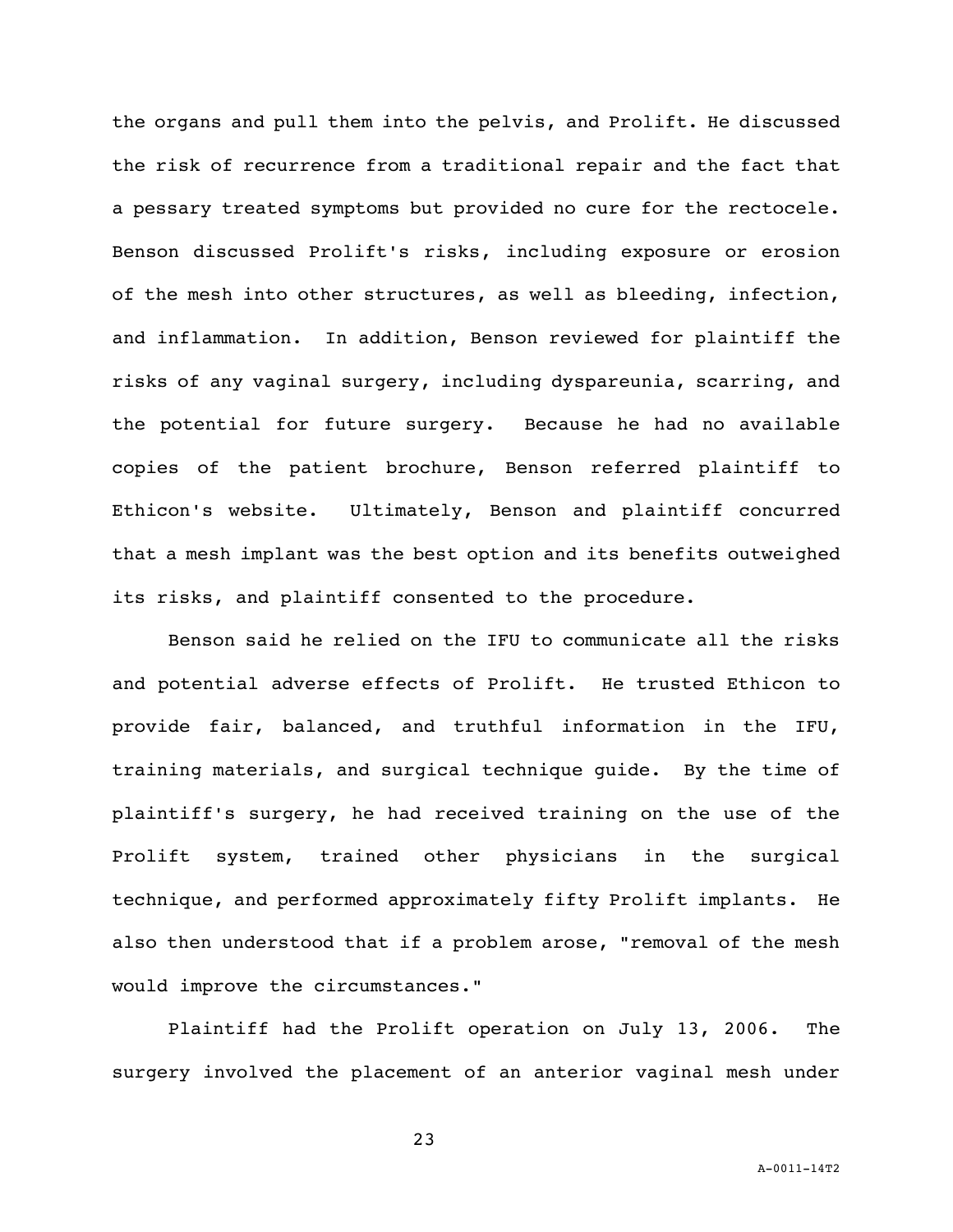the bladder, resuspension of the vaginal apex, and placement of a posterior vaginal mesh. During surgery, Benson confirmed the presence of a rectocele and enterocele, and he also diagnosed a high cystocele — "a small prolapse of the bladder coming usually down in the anterior wall of the vagina."

During a follow-up visit on July 17, 2006, Benson observed the vagina was healing well, there were no signs of infection, and the defecatory dysfunction was markedly better.

On August 28, 2006, plaintiff saw Benson with complaints of pelvic pain. He found no signs of mesh erosion or extrusion and noted she was voiding better and having no problems with defecation.

On September 11, 2006, plaintiff saw Benson with complaints of persistent pelvic pain. During his physical examination, she reported pain where the superficial arm of the Prolift mesh would have penetrated through the obturator membrane. Benson infiltrated the area with a local anesthetic and a steroid.

Plaintiff obtained temporary relief, but returned on September 19, 2006, reporting the pain was worse after increasing activity and at the end of the day. Benson told her that "being patient and moving forwards to a solution [wa]s better than rushing in to perhaps hav[ing] more problems."

On September 21, 2006, Benson performed exploratory surgery.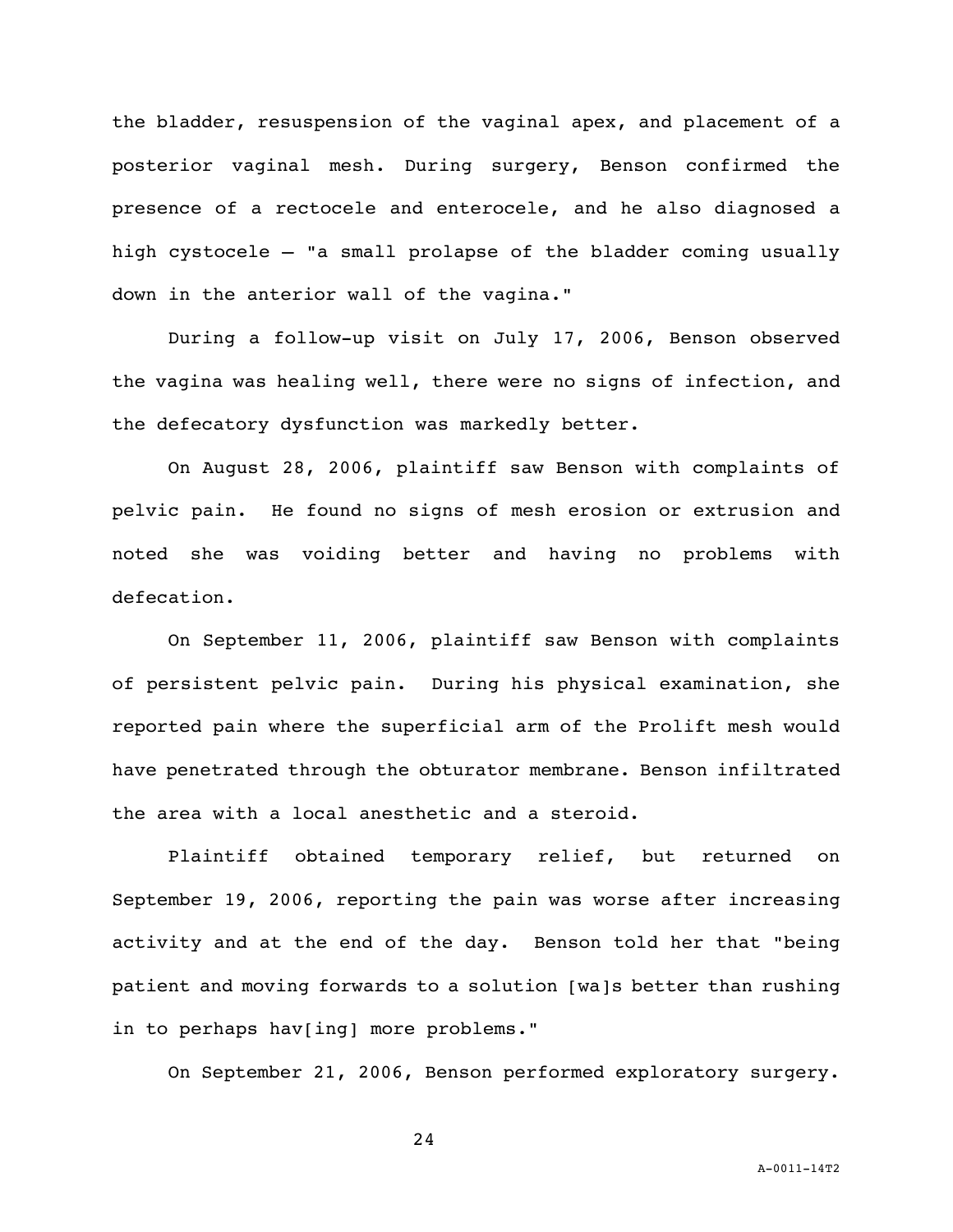He found nothing abnormal in the area of the anterior superficial wing but discovered some irritation inside the bladder, which was consistent with interstitial cystitis; he performed a cystoscopy. His postoperative diagnosis included left-sided perineal pain after Prolift, recurrent UTIs, and hemorrhagic cystitis.

Benson saw plaintiff four days later and reported no evidence of entrapped mesh. He further reported that the surgical site was healing well and there were no signs of infection.

On September 28, 2006, plaintiff complained of pelvic pain to Likness, but, on October 2, 2006, she reported to Benson that she was doing much better. During a follow-up visit on October 31, 2006, Benson found no evidence of erosion but felt an area of potential thickening. Benson told plaintiff he could excise a portion of the mesh but removal might produce mixed results. He explained that the mesh might not be the only etiology of her pain and expressed concern that her prolapse might return if he removed too much. Plaintiff expressed her understanding but wanted to proceed with surgery.

In his operative report dated November 9, 2006, Benson documented chronic pelvic pain and dyspareunia after vaginal mesh repair. The surgery identified a small extrusion of mesh at the posterior vaginal apex (the top of the vagina); some bunched mesh in the area where plaintiff felt discomfort was removed. Benson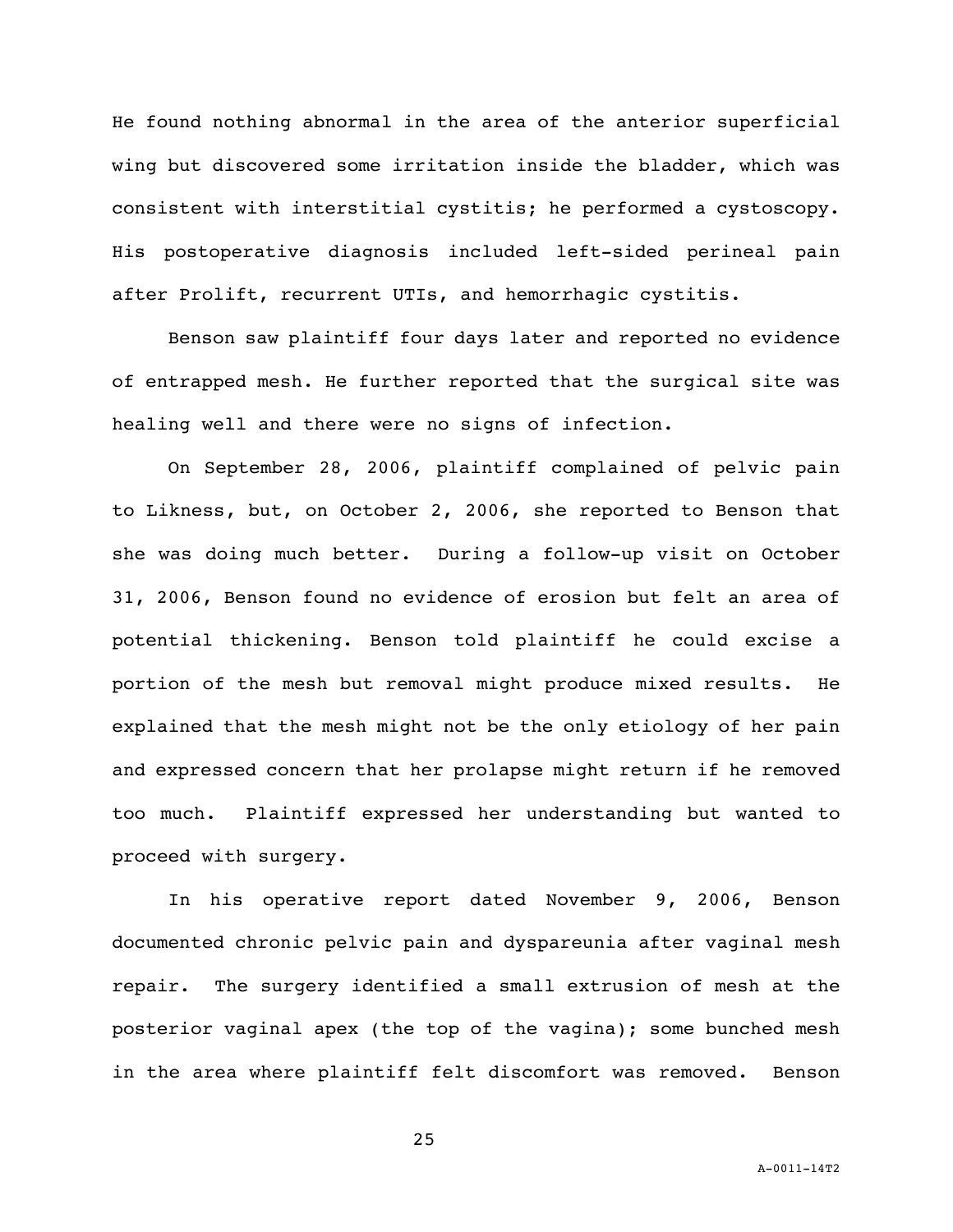explained during his deposition that the mesh was not flat — that it had "contracted into a wrinkled type of bulge" or "essentially shrunk over time." He further explained that the location of the mesh contraction was where plaintiff had complained of pain, but he did not remove the mesh wings. At a post-operative visit on November 14, 2006, Benson found no evidence of erosion.

The next day, plaintiff saw Jacalynn Lake, a physical therapist, for "left lower quadrant pain and rectus abdominous strain." As part of manual therapy, Lake placed her fingers inside plaintiff's vagina to decrease muscle tension and tightness. She described plaintiff — her former co-worker — as a different person after Prolift surgery. She observed that plaintiff had gained weight and had difficulty performing activities.

On November 29, 2006, at Benson's suggestion, plaintiff saw Michael E. Fiegen, M.D., a urogynecologist, for a second opinion about her post-operative pelvic pain. Plaintiff reported she took Toradol, an anti-inflammatory medication, to control pain and remain functional. Fiegen performed a digital palpation by pressing his fingers over the anterior compartment of the vagina, noting tissue was still healing from recent surgery. He saw no evidence of mesh erosion. He performed a cystoscopy but found no evidence of a hemorrhage to suggest persistent issues of interstitial cystitis. Fiegen's clinical impression was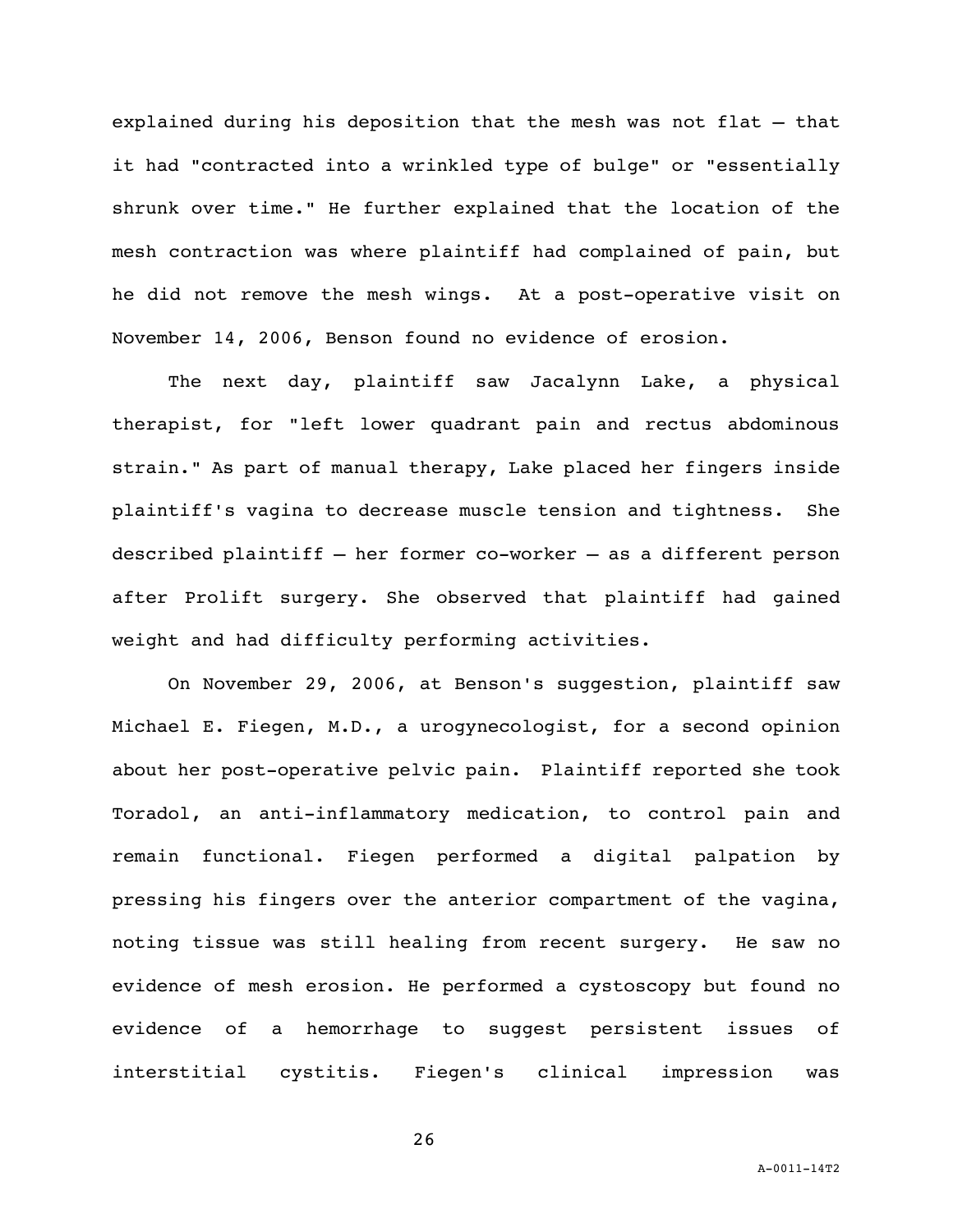"[m]yofascial pain with persistent inflammation resulting from Prolene mesh placement." Fiegen explained at trial that myofascial pain referred to muscle and fascial tissue that was part of the support systems for the pelvis, that he partly based his impression of persistent inflammation on plaintiff's positive response to anti-inflammatory medicines, and that he could not confirm his diagnosis without surgery. Fiegen recommended a complete removal of the mesh.

When plaintiff subsequently spoke with Benson about Fiegen's recommendation, Benson advised that removal of the mesh might lead to a recurrence of her prolapse and might not improve her pain. Plaintiff decided to proceed with the surgery.

On December 14, 2006, Benson removed the anterior portion of mesh in the vaginal area. Plaintiff reported relief and returned to work. Likness, who discussed plaintiff's surgery with Benson, testified they agreed she was having an immunologic response from the mesh that caused irritation, inflammation, and swelling.

By late January 2007, plaintiff's symptoms returned. She saw Benson, who found no evidence of mesh exposure or extrusion. At that time, plaintiff learned Benson had not removed the mesh arms, which Benson did not recommend due to the high risk of morbidity and of becoming incontinent. In his records, Benson reported that he told plaintiff he felt like "a dog chasing its tail in trying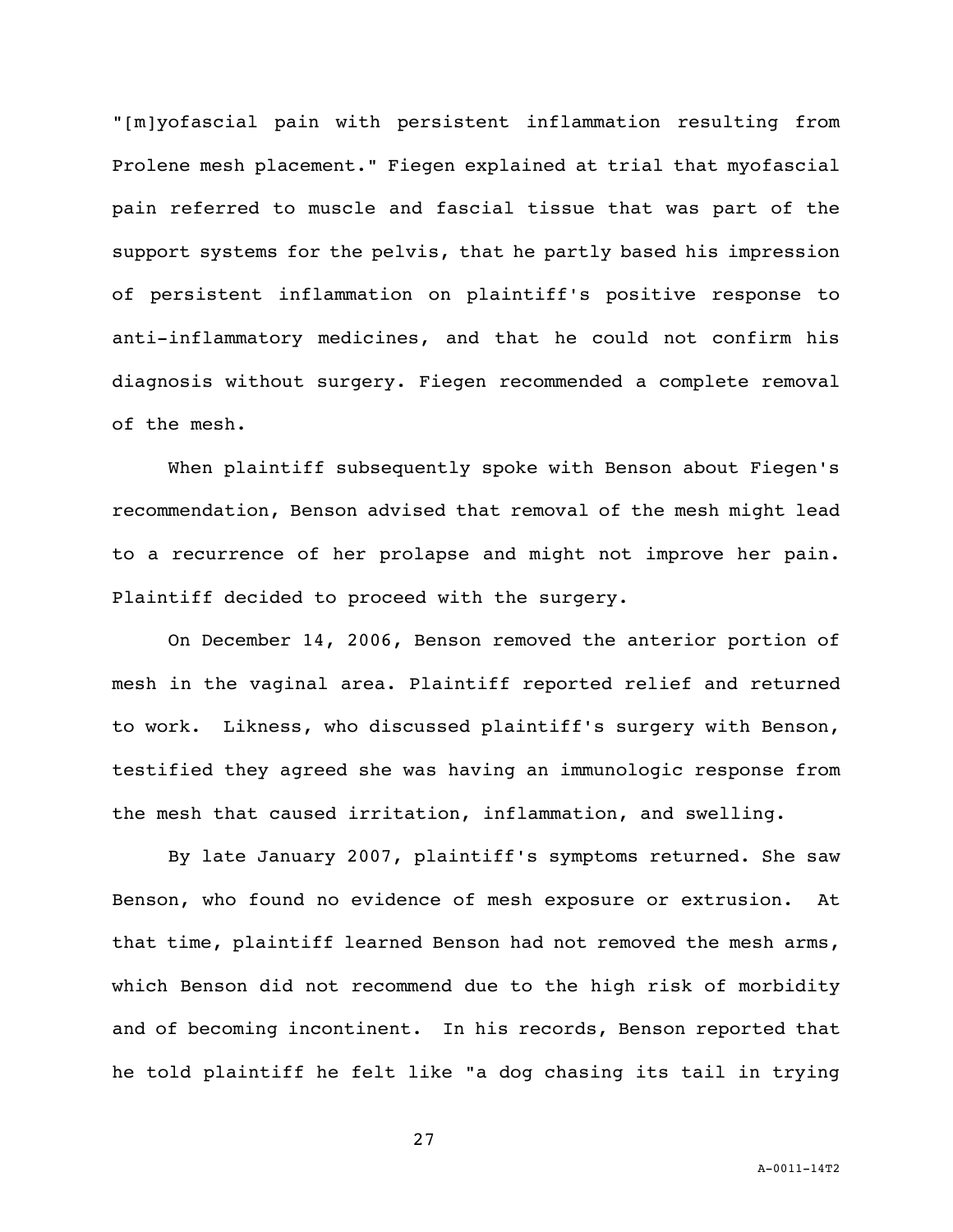to determine where this pain is at any given time." Noting her improvement after the second surgery, Benson did not believe the problem was "graft material related" and recommended conservative management.

On February 15, 2007, plaintiff saw James Raders, M.D., an urogynecologist in Minneapolis, who was also a consultant for Ethicon on such products as Prolift. Plaintiff described leftsided pain "inside her vagina" as "shooting" and "burning," explaining it was exacerbated by significant activity and by sitting for prolonged periods. Plaintiff reported abandoning vaginal sexual activity due to dyspareunia. During the physical examination, Raders found a mass or area of firmness measuring approximately five by fifteen millimeters.

Raders discussed with plaintiff the general risks of surgery such as "anesthesia, bleeding, infection, organ damage, blood clots, pneumonia, [and] death," as well as the risk of developing a fistula and advised against the removal of small amounts of mesh, explaining it could be "a hazardous dissection [and] further disturb her pelvic floor musculature and innervation and would probably not relieve, only exacerbate her existing pain syndrome." He recommended other treatment such as continued use of antiinflammatories and physical therapy with "deep intravaginal myofascial release," i.e., deep vaginal massage of muscles.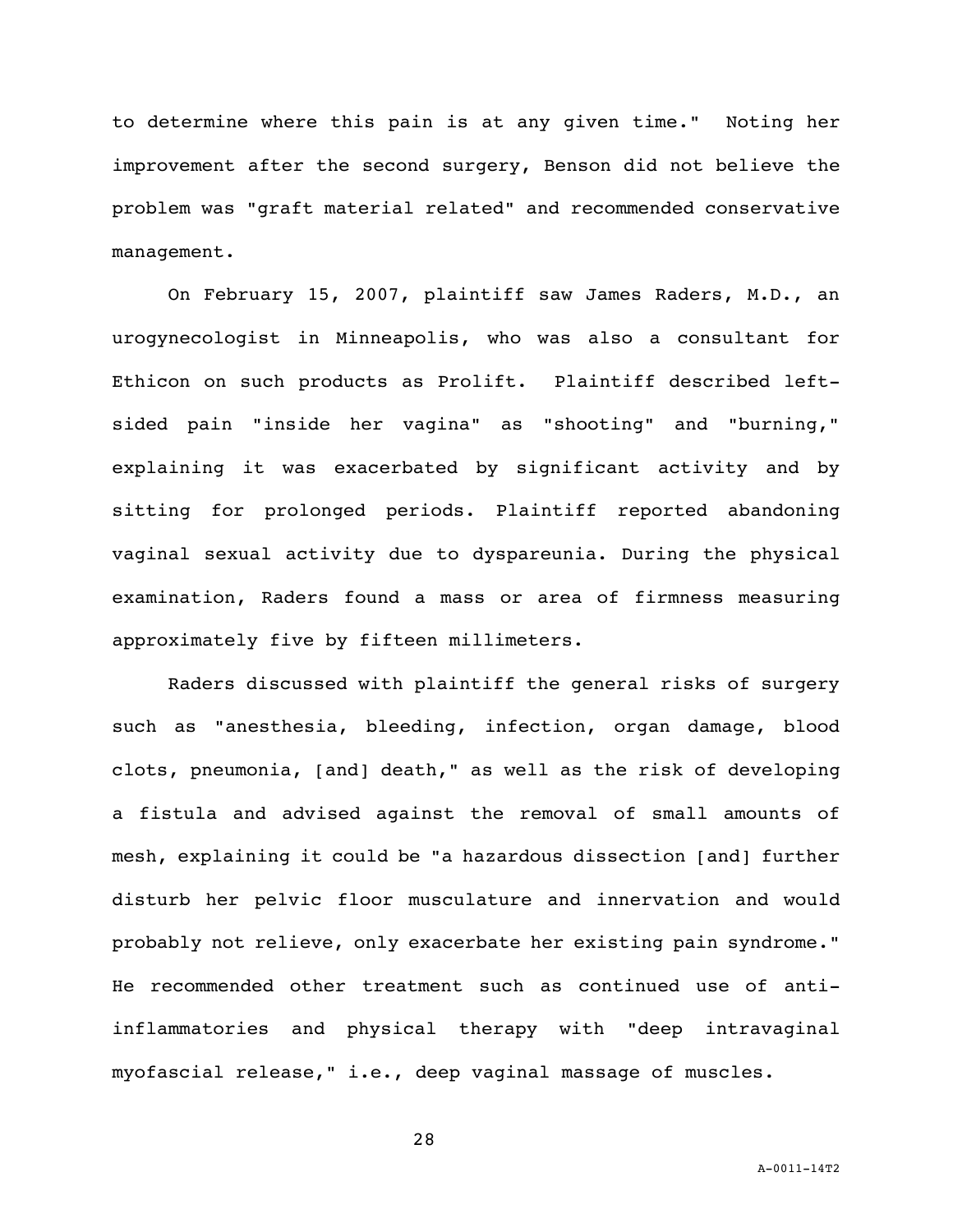On May 4, 2007, plaintiff saw Fiegen for persistent pain. During examination he sensed a "[s]mall residual remnant of Prolene mesh," and he injected Marcaine, a Novacaine-like drug, and a steroid over the area of the mesh to break the pain cycle. He told plaintiff that surgical intervention was then inappropriate and she should wait to see if the injections relieved her pain. He did not see her again.

On May 10, 2007, plaintiff returned to Raders, who felt the small mass described by Fiegen. Despite Raders's warning that further surgery could result in recurrent or more significant fibrosis, and that it might also exacerbate her pain, plaintiff chose to proceed. On May 22, 2007, Raders performed the surgery, finding the mass consisted of a residual piece of mesh embedded in scar tissue, and removed it. Raders testified, with some resistance, that he felt there was enough potential benefit to go forward with surgery, saying "the risks were not that great regardless of what benefit she may or may not glean from it." He testified that plaintiff's pain symptoms improved but were shortlived.

Plaintiff saw Raders again in July 2007, complaining of pain in her left gluteal area. During the exam he found mesh exposure. Raders cautioned against removal of the mesh arms, explaining it was not likely to result in global resolution of her pain because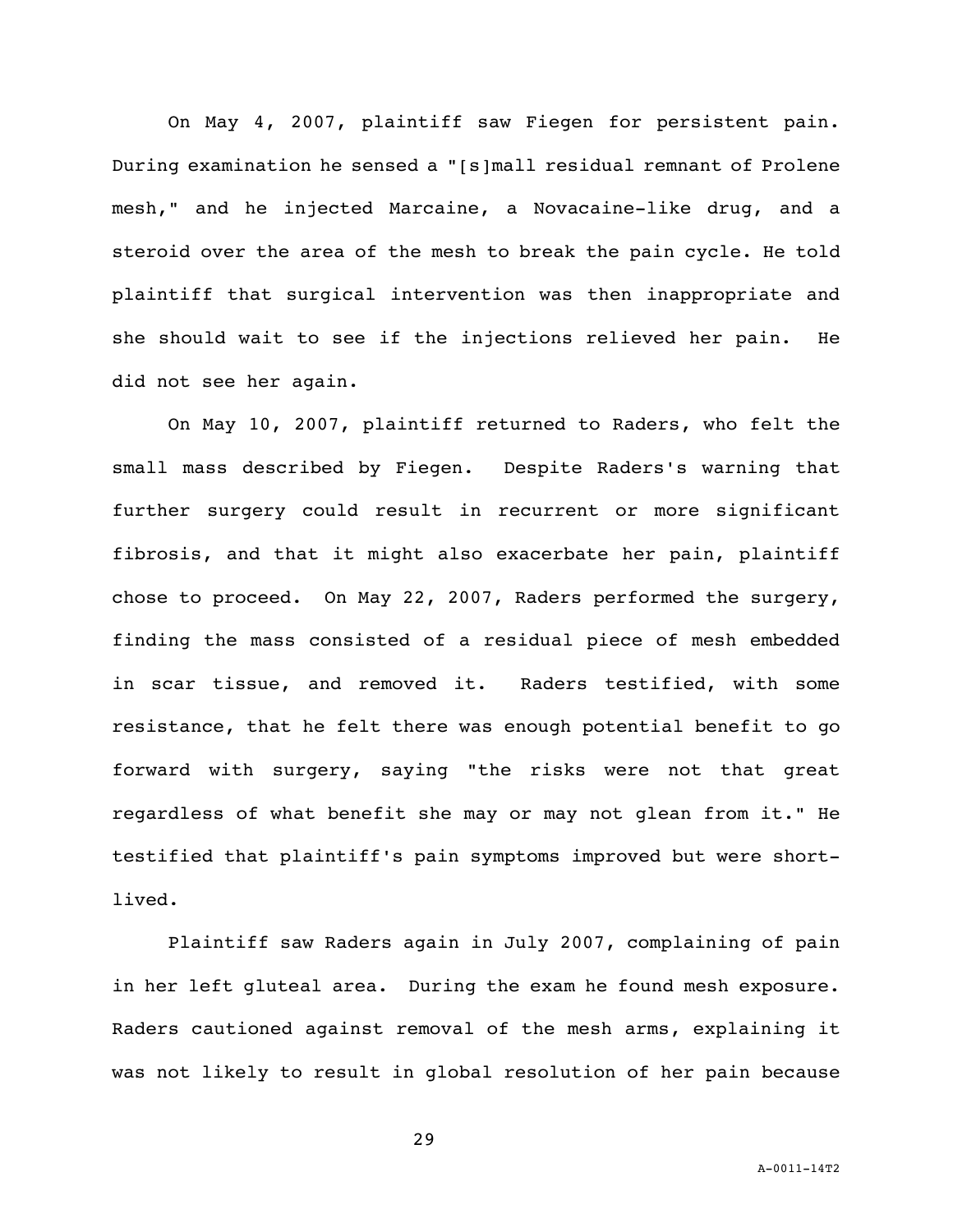"the previous mesh excisions had not done so." He informed plaintiff about the risks of surgery; she wanted the mesh removed. At trial, Raders said that, while not common, plaintiff's chronic pelvic pain syndrome was a complication of pelvic reconstructive surgery. On July 27, 2007, plaintiff returned to Raders, who had a "long discussion" with her about the inadvisability of any "surgical misadventure" looking for mesh arms. He again explained that, even if found, removal was "unlikely to result in global resolution of her pain."

In early October 2007, a Dr. Trabuco<sup>6</sup> at the Mayo Clinic performed exploratory surgery on plaintiff and found mesh wrapped around and embedded in the left ureter and additional mesh embedded in the left vaginal wall. Two weeks later, he removed the exposed mesh. Afterwards, he told plaintiff that removal of additional mesh might not alleviate the pain but might instead make it worse. Plaintiff, however, returned to Trabuco on January 24, 2008, at which time he removed more mesh.

Likness testified that two years after the Prolift surgery he continued to treat plaintiff for secondary anxiety and depression as a result of severe pain; he also testified she had no prior history of emotional issues. Likness prescribed

i<br>L

<sup>6</sup> His first name is not revealed in the record.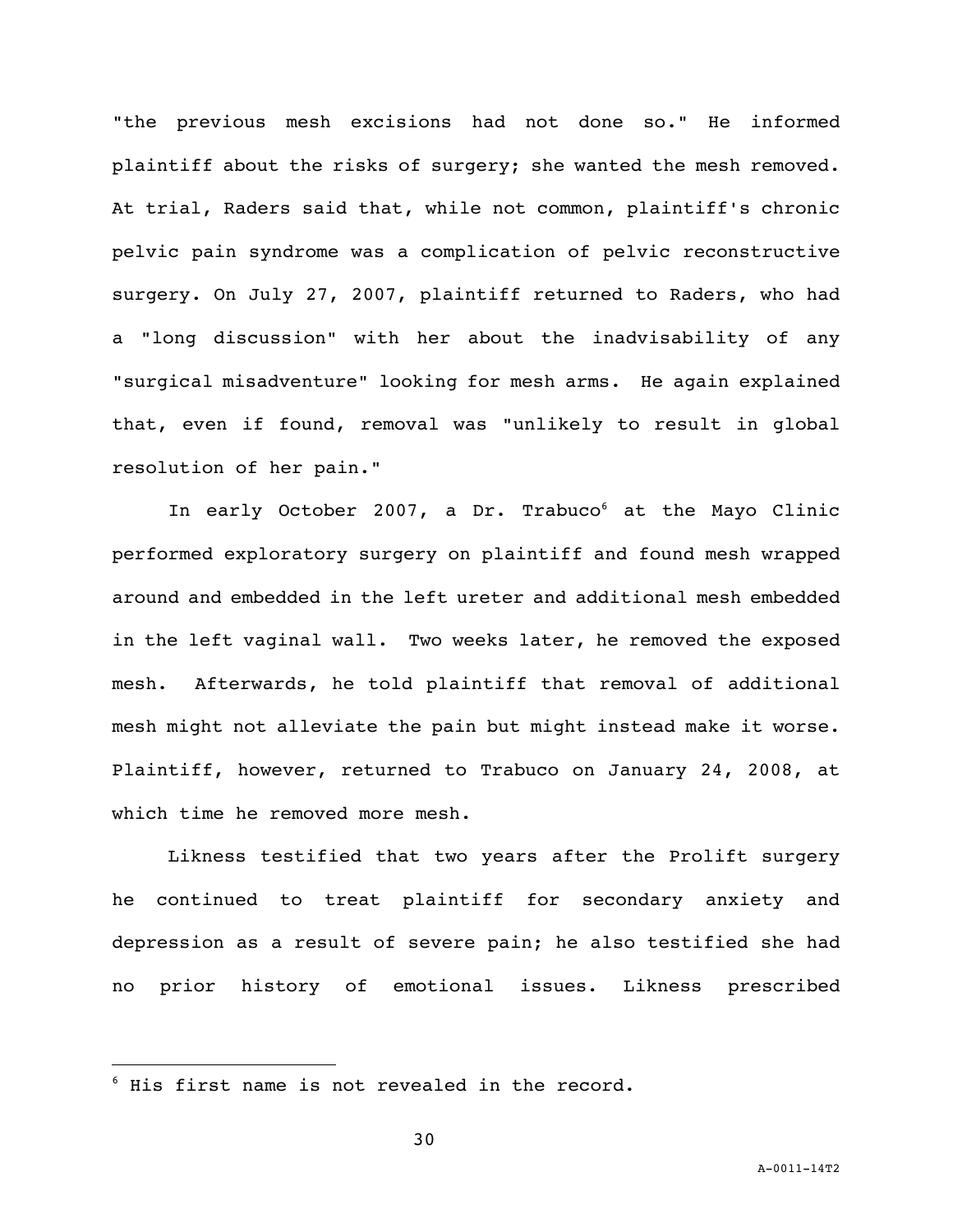medication to help plaintiff sleep better and referred her to a clinical psychologist. Likness reported in his medical notes from May 2008 that plaintiff still had residual urine and required self-catherizing once or twice a day.

In June 2008, plaintiff and her husband were trying to have sexual relations when he felt a sharp object. She returned to the Mayo Clinic and, on June 24, 2008, Trabuco removed another piece of mesh.

Plaintiff subsequently saw Dr. Michael Hibner in Arizona. On June 8, 2009, he performed surgery to reduce the pain in her pudendal nerve. Afterwards, she suffered complications that required placement of a pain pump and a drainage tube. Plaintiff continued to have drainage issues and, in October 2009, underwent a procedure to remove excess scar tissue, which was preventing the wound from healing.

In January 2010, plaintiff lost her job at Prairie Lakes Hospital. In 2011, she had a job performing administrative work for two hours a day at an assisted living facility while another employee went on leave, but would arrive home in pain and exhausted. On July 24, 2012, and October 17, 2012, plaintiff went to the Mayo Clinic for Botox injections in her pelvic floor to break her spasms and relax her bladder; this provided no relief.

Likness testified that plaintiff had twenty-two surgical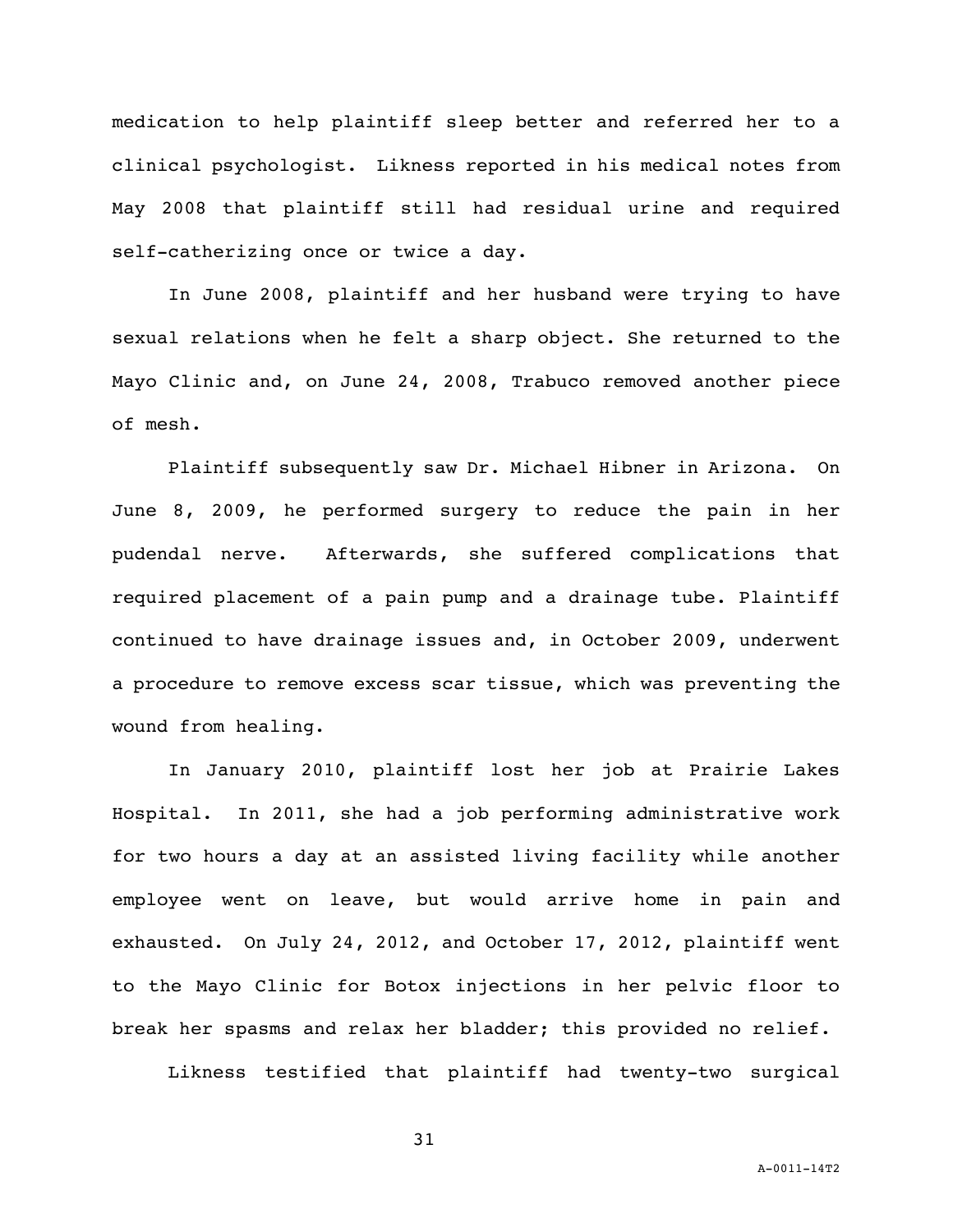procedures after her implant in July 2006, nine of which found mesh. He believed these surgeries were appropriate and necessary. In his view, the mesh had migrated. Likness explained that he, Trabuco, Hibner, and Raders had found "palpable areas of swelling, pointing, pressure, fullness that truly suggested recurrent mesh in these locations." He blamed the mesh implant for plaintiff's chronic pelvic pain, dyspareunia, bladder infections, urinary retention, pudendal neuralgia, depression, and anxiety. Likness explained that, with the exception of UTIs, plaintiff did not suffer from any of these health issues prior to the Prolift surgery, and he concluded plaintiff's problems were permanent.

Ronnie Lee Seltzer, M.D., a psychiatrist who interviewed plaintiff and reviewed her medical records in advance of trial, testified plaintiff suffered from permanent depressive and anxiety disorders caused by chronic pain syndrome.

At trial, Benson testified that plaintiff experienced a "catastrophic outcome." Although he had performed Prolift surgeries before and after July 2006, he described plaintiff's outcome as "the only one that has been that severe." Fiegen, who had performed two or three anterior Prolifts, similarly testified that plaintiff had an "unusual occurrence" and he had "not seen or heard of other physicians at conferences, at meetings, talk about a patient that had this kind of reaction."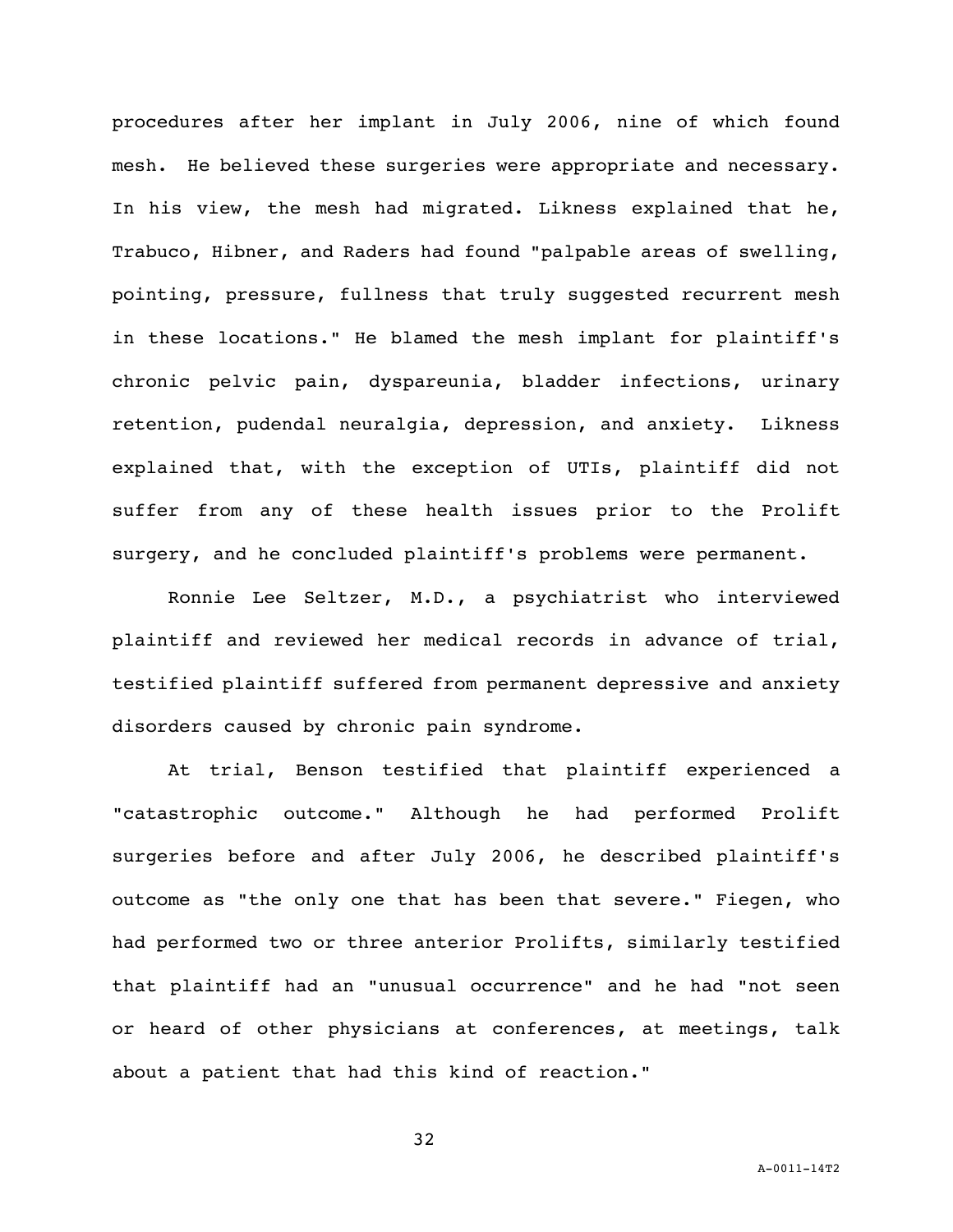Benson said Ethicon did not warn about the catastrophic outcome suffered by plaintiff and, if he had known about such potential complications in July 2006, he would have presented more information to plaintiff about potential risks. Benson elaborated that their discussion would have been "more robust," meaning they would have discussed all possible adverse outcomes. While he probably spent fifteen to twenty minutes with plaintiff discussing the Prolift surgery, he now spends forty-five minutes to an hour with a patient discussing whether to have the mesh implant, and reviewing the complications of mesh removal and the possibility of permanent pain.

Benson testified he would not have recommended Prolift to plaintiff if he had known about all the potential risks. For example, if he had known that patients with chronic pain had a higher chance of complications, he would have discussed this risk with plaintiff given her prior spinal headaches. Also, given that at the time of surgery plaintiff was forty-one and sexually active with no prior history of any prolapse, Benson said "with the environment that we're in today, it would essentially allow for the option of observation, of pessary or a traditional suture colporrhaphy." Even so, Benson said he still would have offered Prolift as an option for plaintiff in July 2006, explaining it is the patient who makes the final decision.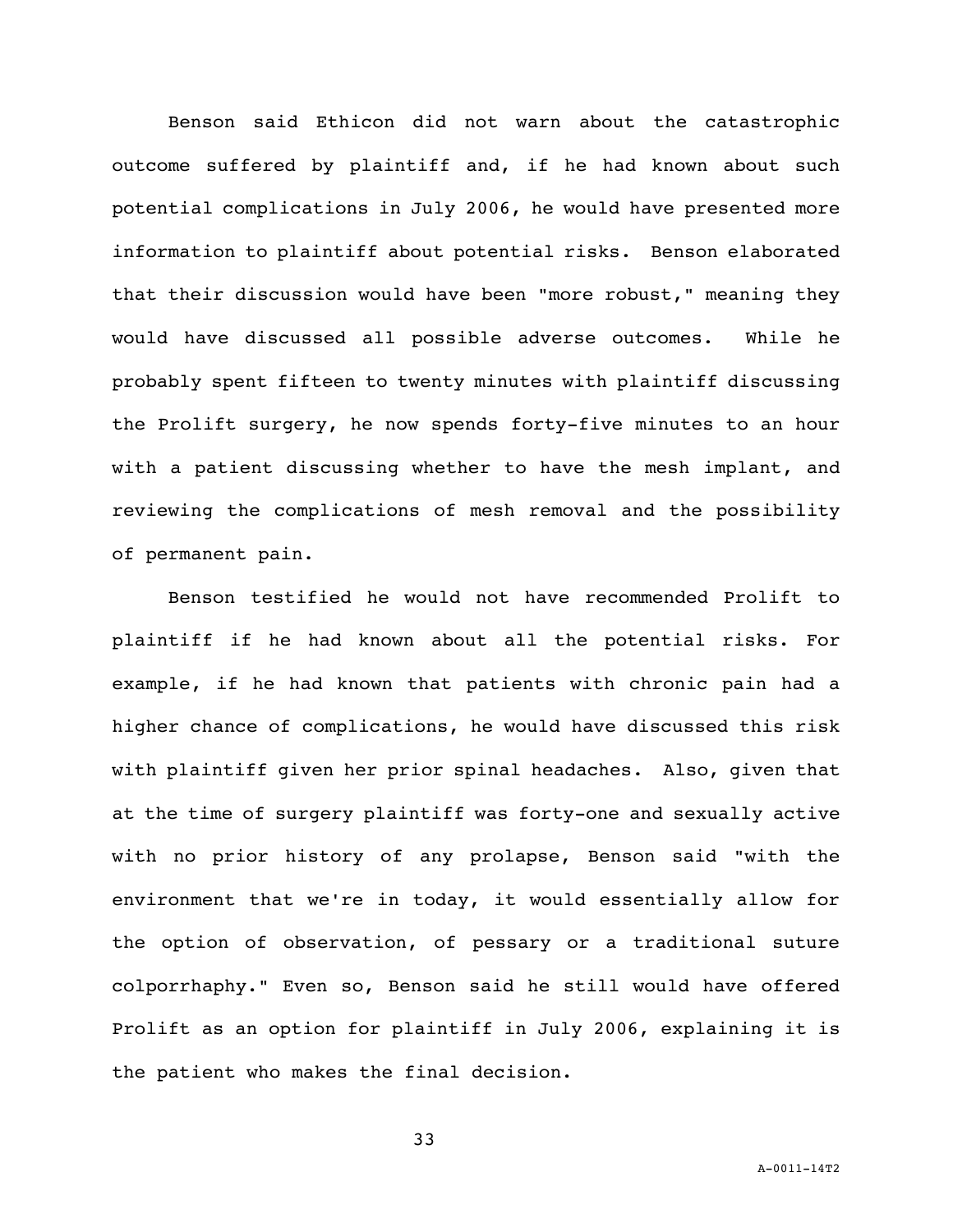In appealing, defendants argue that the trial judge: (a) erred in determining that the learned intermediary doctrine did not apply to plaintiffs' deceit claim and was misapplied on plaintiffs' failure-to-warn claims; (b) mistakenly concluded that plaintiffs' causation evidence was sufficient to support a failure-to-warn claim; (c) abused her discretion in making certain evidence rulings; and (d) erroneously permitted the punitive damage award to stand. $^7\;$  We reject these arguments and affirm.

A

In their arguments about the learned intermediary doctrine, defendants contend that the trial judge (1) erred in failing to conclude the doctrine barred plaintiffs' deceit claim as a matter of law, and (2) misapplied the doctrine to plaintiffs' failureto-warn claim. Before considering those precise contentions, we first make the following observations about the doctrine.

34

i<br>L

 $^7$  Because we do not reverse with regard to any of these issues, defendant's fifth point — in which they argue "because the jury returned a general verdict on punitive damages, a new trial is required if the court reverses one or the other of plaintiffs' underlying claims" — is moot.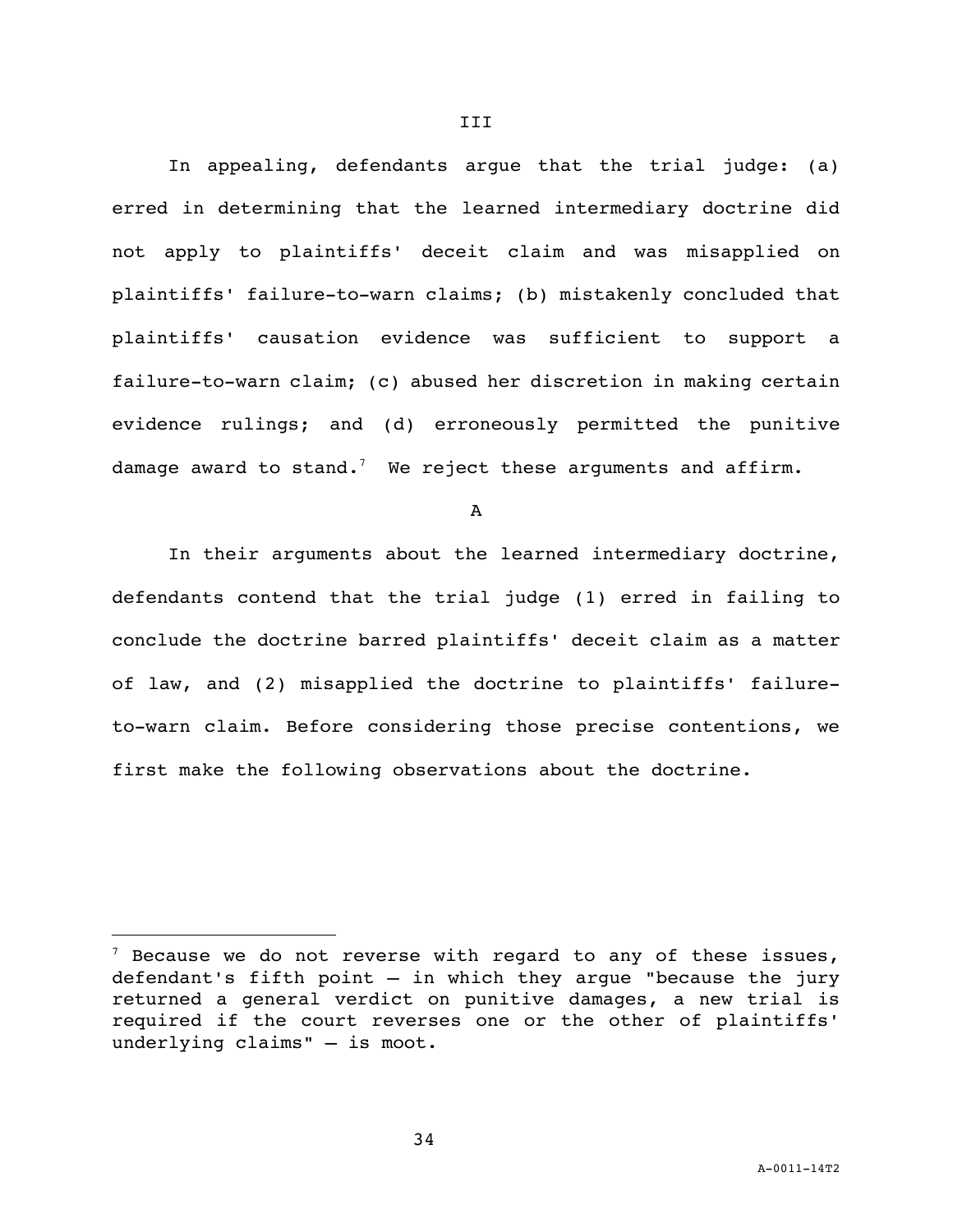The learned intermediary doctrine<sup>8</sup> imposes a duty on a manufacturer to warn physicians of the risks involved with its product, thereby placing the physician in the role of intermediary between manufacturer and patient. See Ehlis v. Shire Richwood, Inc., 367 F.3d 1013, 1016 (8th Cir. 2004) (North Dakota law); McElhaney v. Eli Lilly & Co., 575 F. Supp. 228, 231 (D.S.D.), aff'd, 739 F.2d 340 (8th Cir. 1984).<sup>9</sup> Thus, the law considers a manufacturer's warning to a physician to be a warning to the patient, and a manufacturer "need not communicate directly with all ultimate users" of its product. In re Norplant Contraceptive Prods. Liab. Litig., 215 F. Supp. 2d 795, 803 (E.D. Tex. 2002), aff'd sub nom. White v. Wyeth Labs., 69 F. App'x 658 (5th Cir. 2003).

The doctrine, however, does not allow or presuppose that physicians "substitute their judgment for that of their patients." Gilliland v. Novartis Pharm. Corp., 34 F. Supp. 3d 960, 972 (S.D. Iowa 2014). And the learned intermediary doctrine does not

i<br>L

 $8$  The parties agree South Dakota law applies but that its highest court has not spoken on the subject. In Schilf v. Eli Lilly & Co., 687  $F.3d$  947, 949 (8th Cir. 2012), the court determined that the South Dakota Supreme Court would likely adopt the learned intermediary doctrine as well as the heeding presumption that "a reasonable person . . . would act according to an adequate warning."

<sup>&</sup>lt;sup>9</sup> The court of appeals in McElhaney held only that the district court's interpretation of South Dakota law was reasonable. 739 F.2d at 340.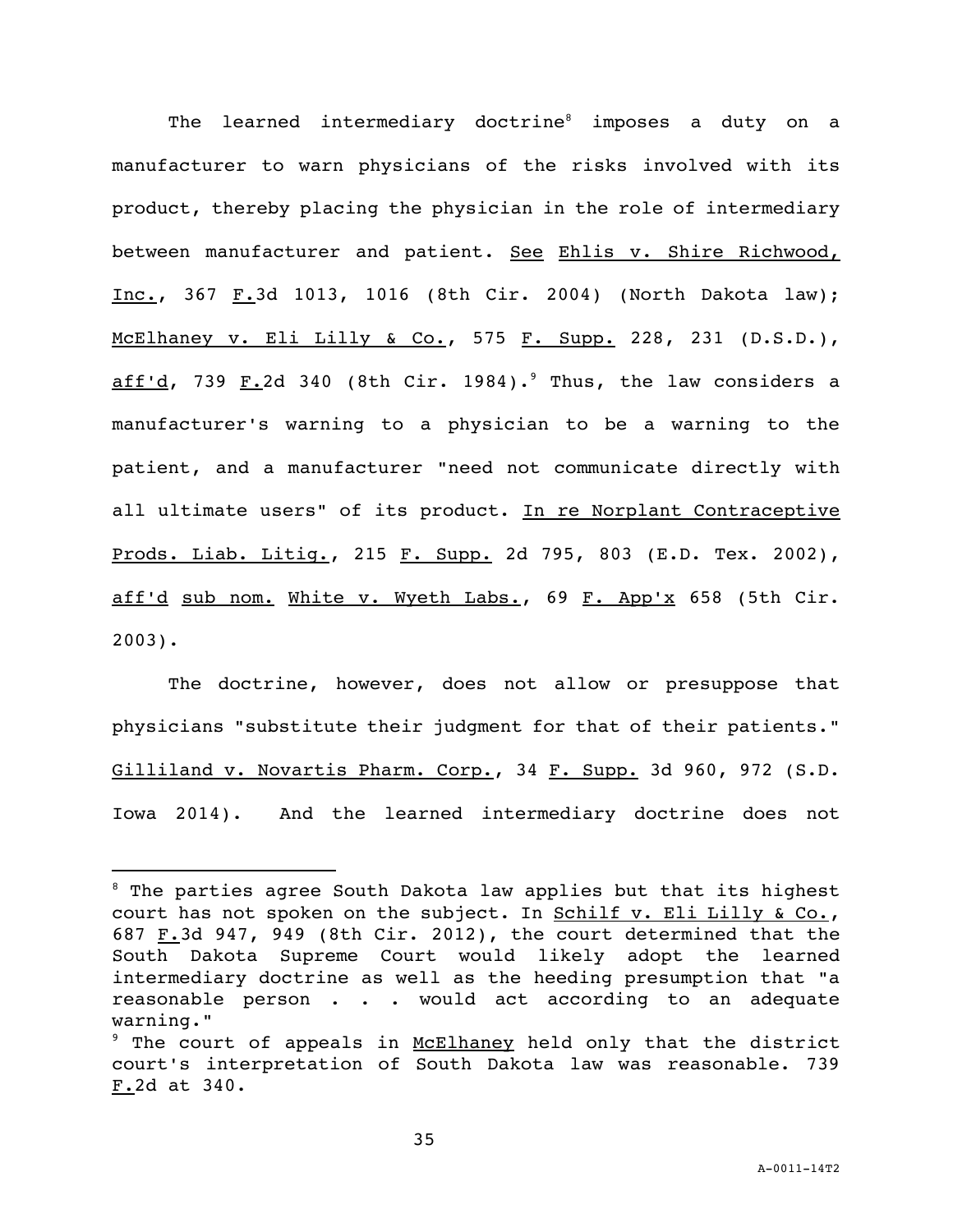eliminate a factfinder's need to consider whether the patient's decision would have been different if the warning had been sufficiently thorough. Ibid. Instead, the doctrine's purpose is "to enable patients to make informed and intelligent decisions whether to undergo a recommended therapy by balancing the probable risks against the probable benefits of the course of treatment proposed by their physicians." Ibid.

(1)

In considering plaintiffs' deceit claim, and the impact — if any — of the learned intermediary doctrine, we first observe that the deceit cause of action in South Dakota is a statutory creature. South Dakota's Legislature has determined that "[o]ne who willfully deceives another, with intent to induce him to alter his position to his injury or risk, is liable for any damage which he thereby suffers." S.D. Codified Laws § 20-10-1. Deceit is either:

> (1) The suggestion, as a fact, of that which is not true, by one who does not believe it to be true;

> (2) The assertion, as a fact, of that which is not true, by one who has no reasonable ground for believing it to be true;

> (3) The suppression of a fact by one who is bound to disclose it, or who gives information of other facts which are likely to mislead for want of communication of that fact; or

> (4) A promise made without any intention of performing.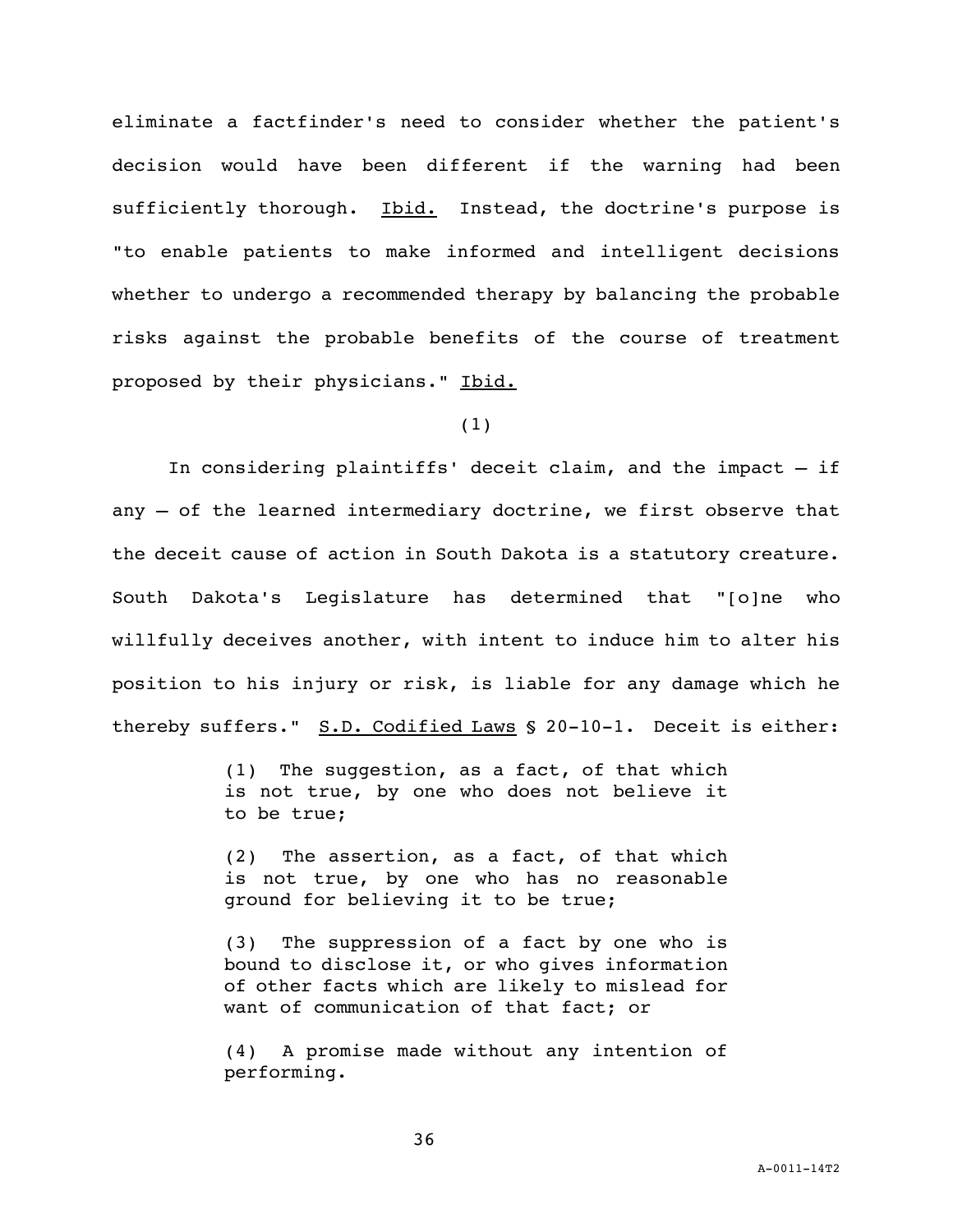### $[S.D.C.L. S 20-10-2.]$

A deceit claim, therefore, requires "proof of an intentional misrepresentation or concealment of a fact on which plaintiff relied and that caused an injury to plaintiff." Northwestern Pub. Serv. v. Union Carbide Corp., 236 F. Supp. 2d 966, 973-74 (D.S.D. 2002); see also Arnoldy v. Mahoney, 791 N.W.2d 645, 660 (S.D. 2010).

Plaintiffs' proofs were clearly sufficient to meet this standard. Owens testified she knew about the risks of dyspareunia and severe pain, but did not include them in Ethicon's warnings because she expected surgeons to discuss them with their patients. Hinoul similarly stated that the IFU, and by extension the patient brochure, did not identify all potential risks. Likewise, Arnaud acknowledged he was aware of problems with Prolift before it went on the market; he was aware of the potential risks of mesh erosion, pain, and dyspareunia, as well as the need to improve the mesh material, but believed it was the surgeon's duty to develop solutions. These known circumstances were not fully identified in the warnings rendered by the time of plaintiff's surgery because, as we noted earlier, the IFU and other materials had already gone to the printer and defendants were desirous of placing the product in the marketplace as soon as possible.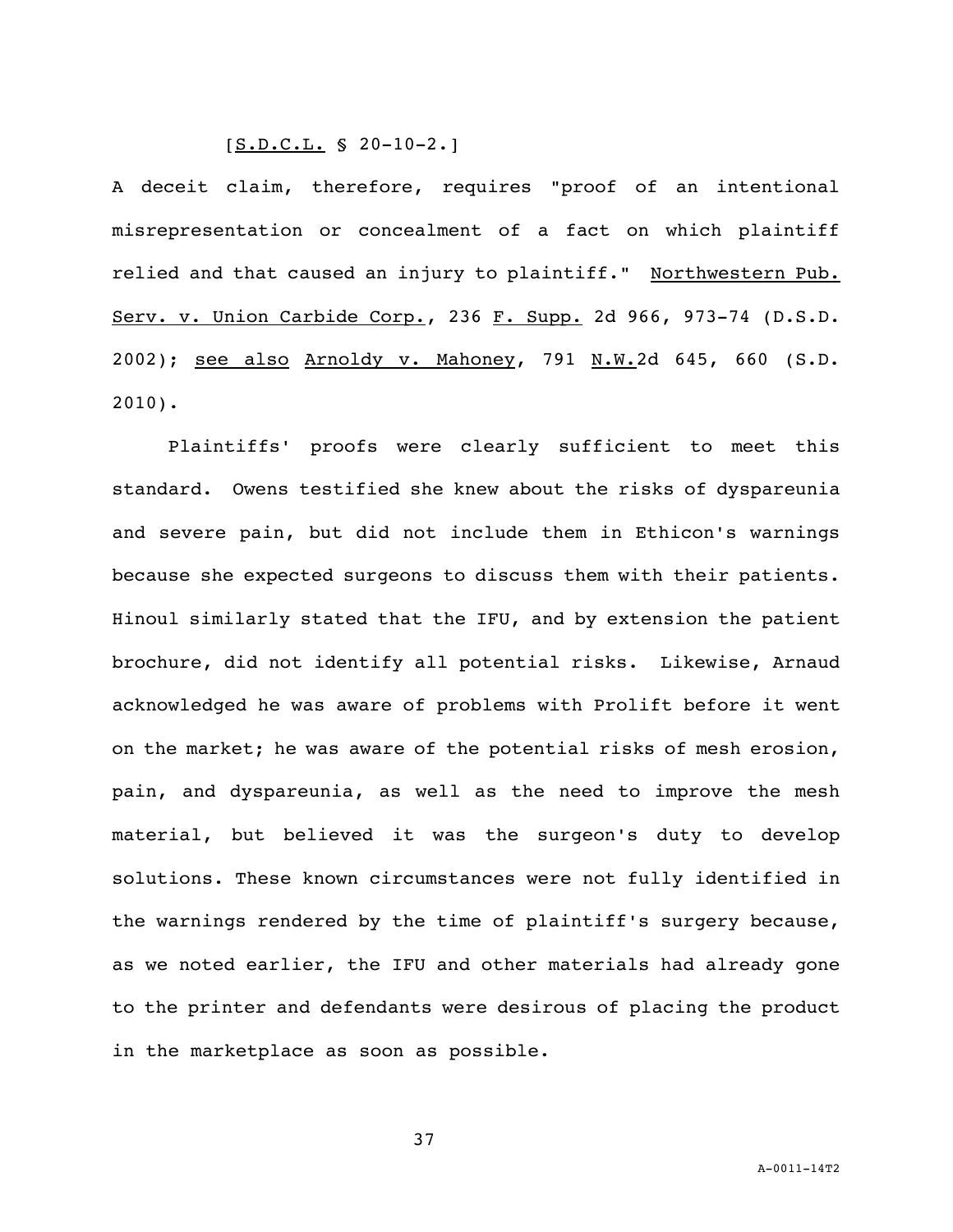Also, plaintiff testified she visited defendants' website to review the patient brochure, that she relied on the information in the brochure in making her decision to use Prolift, and that she would have decided against the mesh implant if all risks had been disclosed. The record, therefore, contains sufficient evidence from which the jury could have found defendants willfully deceived plaintiff by providing intentionally misleading information in the patient brochure and by suppressing facts they were bound to disclose, that they made the misrepresentations to induce plaintiff to use the Prolift system, that plaintiff relied on the information in the brochure, and that she suffered damages as a result of their deception.

We agree with plaintiffs that the learned intermediary doctrine cannot serve to negate the deceit claim. It may be that in enacting the cause of action of deceit without incorporating the learned intermediary doctrine, South Dakota's Legislature intended to exclude its application; this argument has a commonsense appeal. But, here, the jury determined that defendants failed to give adequate notice to plaintiff's physician; consequently, even if South Dakota recognized the learned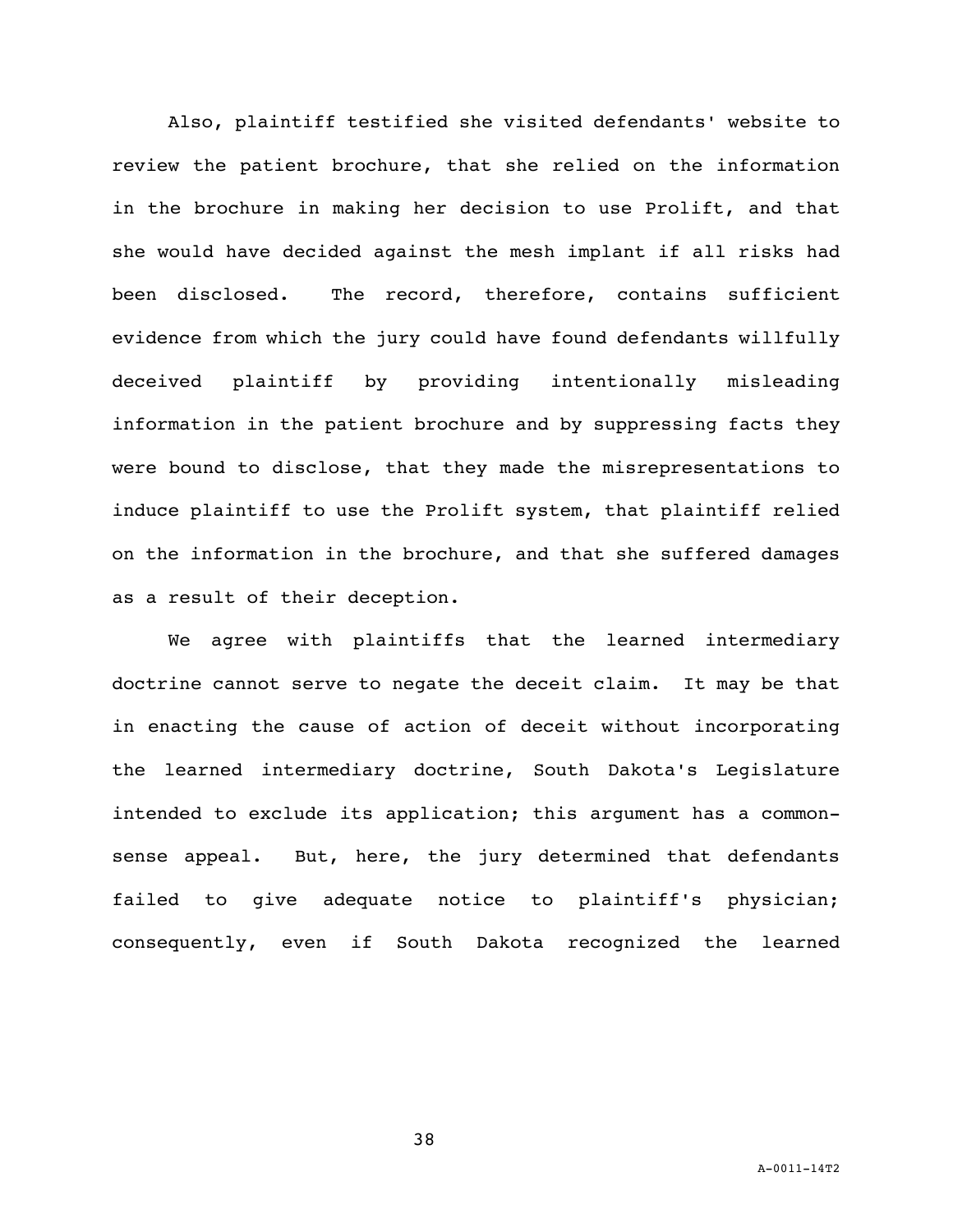intermediary doctrine,<sup>10</sup> it would not likely be applied once there is a determination of an inadequate warning. That is, as our courts have recognized, when there is a failure to adequately warn the physician, the learned intermediary doctrine as a defense simply drops away. See Perez v. Wyeth Labs. Inc., 161 N.J. 1, 19 (1999) (recognizing the learned intermediary doctrine is "an exception to the manufacturer's traditional duty to warn consumers directly" so that, when "its premises are absent," the defense "simply drops out of the calculus, leaving the duty of the manufacturer to be determined in accordance with general principles of tort law"). In other words, in that circumstance, the intermediary cannot be said to be adequately learned because he or she was not adequately informed.

For these reasons, we find no merit in defendants' argument that the doctrine should have barred the deceit claim.

(2)

Defendants also contend the trial judge misapplied the learned intermediary doctrine to plaintiffs' failure-to-warn claim by giving a causation instruction that allowed the jury to bypass

i<br>L

 $10$  It is not entirely clear that this will occur, although most states have adopted the doctrine. South Dakota's pattern jury instructions, which have been "carefully drafted to reflect the law," State v. Eagle Star, 558 N.W.2d 70, 73 n.2 (S.D. 1996), do not include the learned intermediary doctrine as a defense to such an action.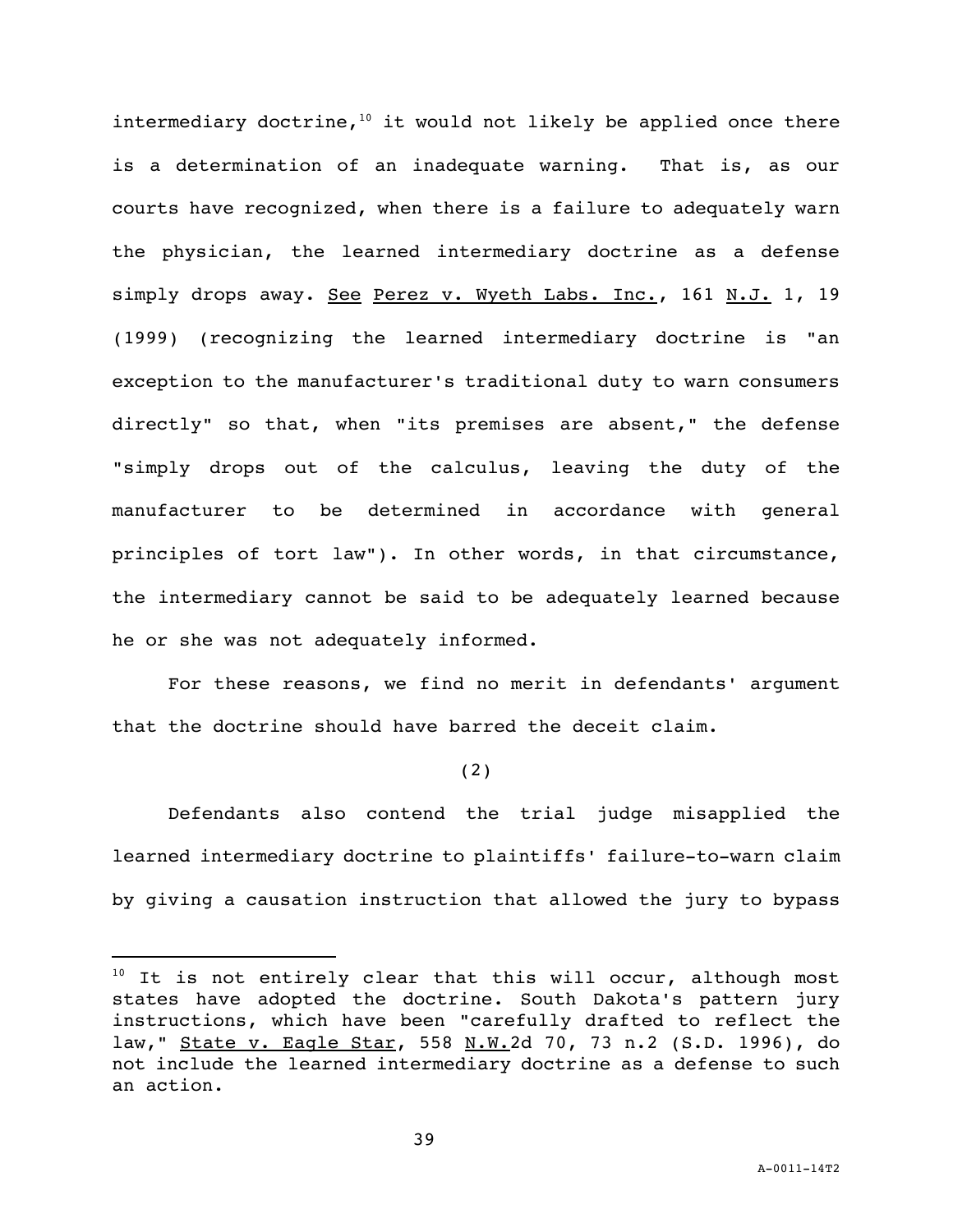the doctrine. They argue this instruction allowed the jury to find causation based on plaintiff's review of the patient brochure without regard to the warnings provided to Benson as the learned intermediary. We disagree.

At the charge conference, the judge found the patient brochure was "not part of the failure to warn strict liability [claim], which has a learned intermediary doctrine," but instead was "part of proximate cause." The judge also found that "proximate cause has to include [plaintiff's] decision-making process," and explained the proximate cause charge had to make clear to the jury that the decision involved both the physician and the patient and that, even if Benson had been willing to use the Prolift system, plaintiff might have declined if she had known of all the risks.

 In the charge as delivered to the jury, the judge instructed that plaintiffs were required to prove defendants gave Benson inadequate warnings about the Prolift system and that, in evaluating the warnings, it could consider the IFU, patient brochure, and surgical guide. The judge further instructed the jury that plaintiffs were required to prove the alleged failure to warn was a proximate cause of Linda's injury. After charging the jury on the meaning of proximate cause, the judge added:

> If you find that defendants did not provide an adequate warning, plaintiff also must prove that an adequate warning would have caused Dr.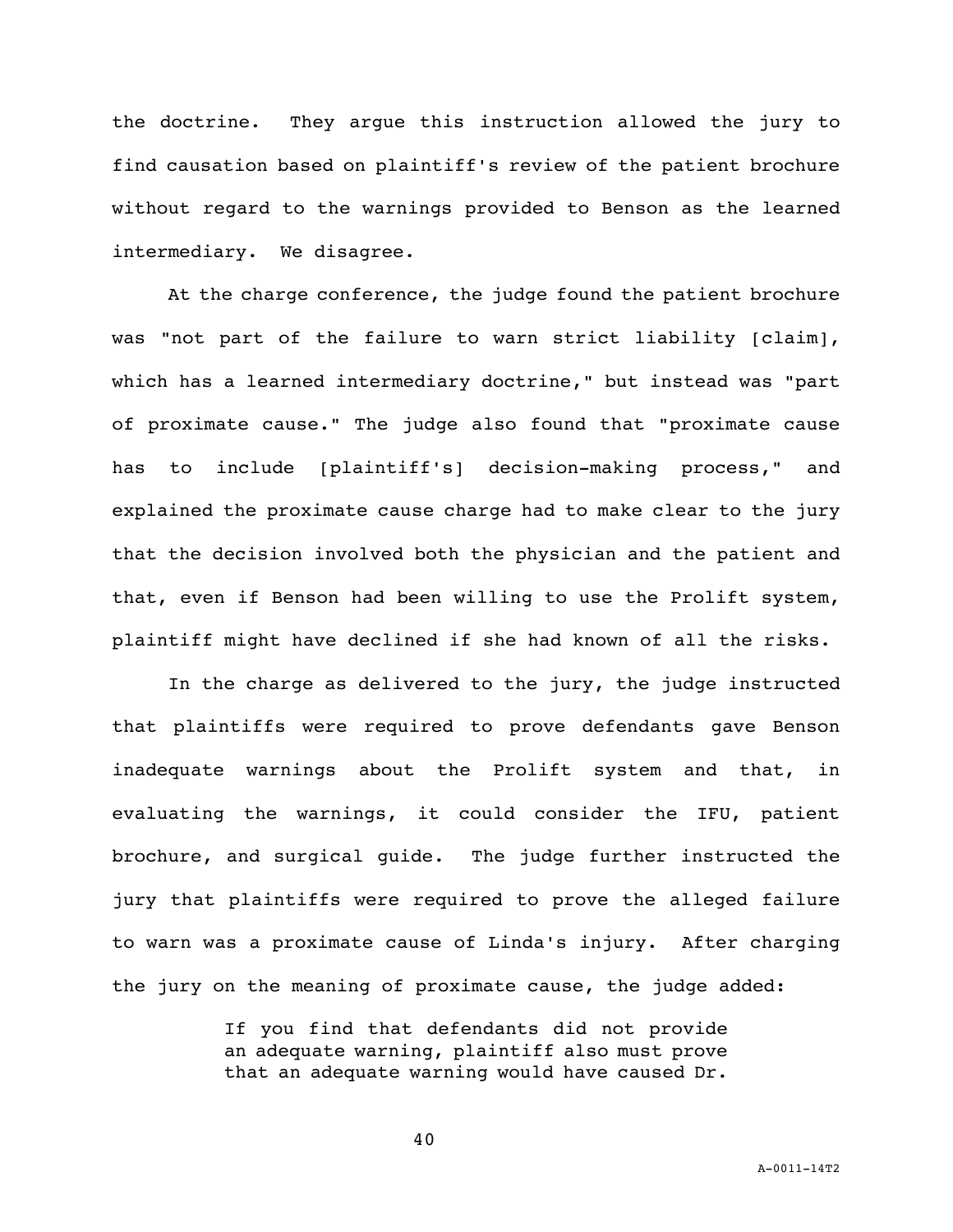Benson not to prescribe and use the Prolift system or Linda Gross not to agree to the use of the Prolift system.

[Emphasis added.]

No objection was lodged before the jury began deliberations.

Jury instructions, of course, should correctly state the law in clear and understandable language. Moqull v. CB Commercial Real Estate Grp., Inc., 162 N.J. 449, 464 (2000); Boryszewski v. Burke, 380 N.J. Super. 361, 374 (App. Div. 2005), certif. denied, 186 N.J. 242 (2006). When reviewing jury instructions, we are required to read the charge as a whole and will not intervene if the charge "adequately conveys the law and does not confuse or mislead the jury." Sons of Thunder, Inc. v. Borden, Inc., 148 N.J. 396, 418 (1997). Our standard of review prevents us from intervening unless the jury could have reached a different result had the court provided the correct instruction. Viscik v. Fowler Equip. Co., 173 N.J. 1, 18 (2002). Absent an objection, an appellant must convince us that the error was clearly capable of producing an unjust result. R. 2:10-2.

Causation is "an essential element in a failure[-]to[-]warn claim," Burley v. Kytec Innovative Sports Equip., Inc., 737 N.W.2d 397, 410 (S.D. 2007), and "ultimately rests with the patient's decision to take or reject" the product offered, Payne v. Novartis Pharm. Corp., 767 F.3d 526, 532 (6th Cir. 2014) (applying Tennessee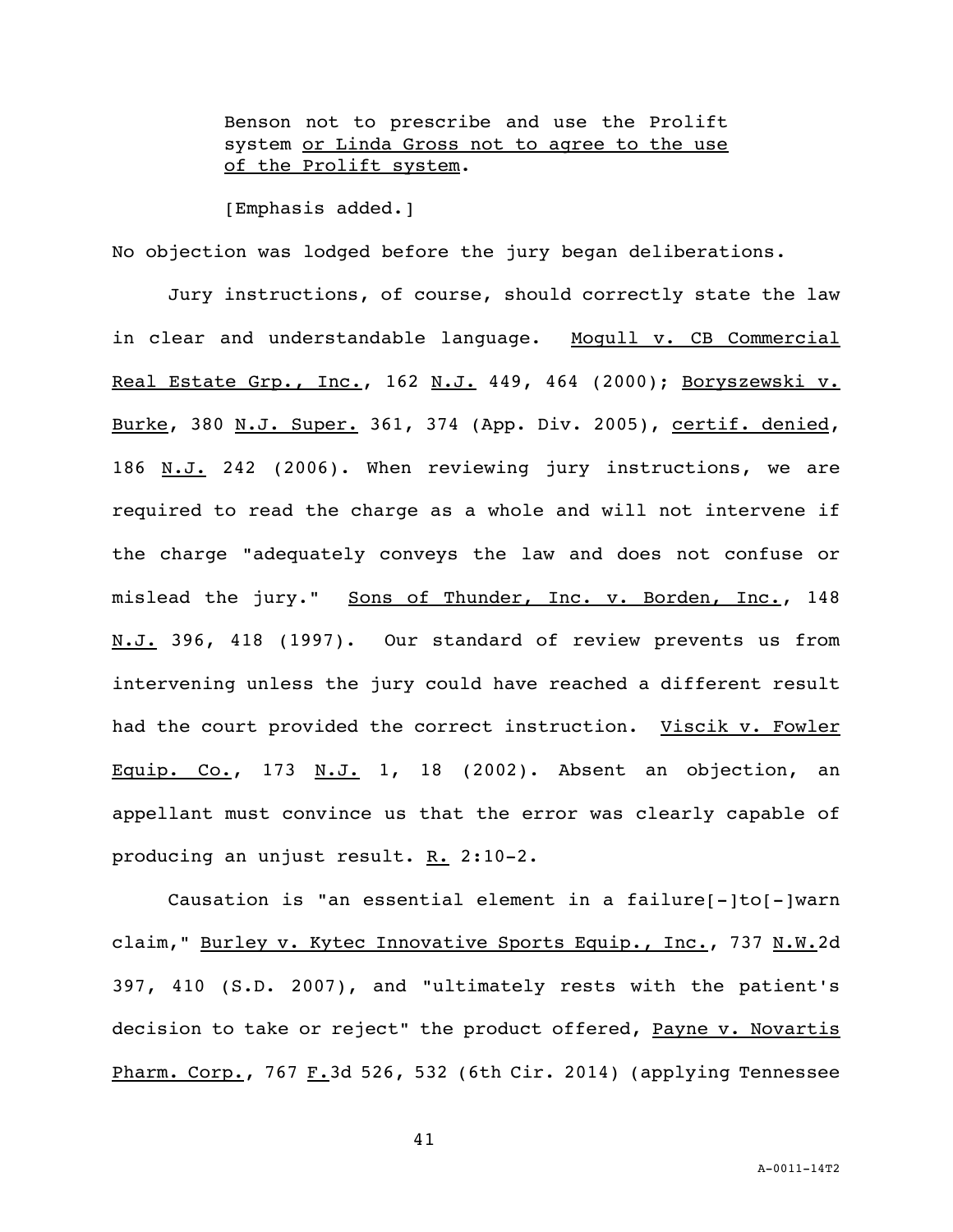law). See also In re Prempro Prods. Liab. Litiq., 586 F.3d 547, 570 (8th Cir. 2009) (finding, pursuant to Arkansas law, sufficient evidence for a jury to determine a failure to warn was the proximate cause of the plaintiff's injuries and that the patient would not have chosen hormone replacement therapy if she had known of the risk of breast cancer); Restatement (Third) of Torts: Products Liability § 6 cmt b (1998) (explaining that a health care provider has a duty "to supply to the patient such information as is deemed appropriate under the circumstances so that the patient can make an informed choice as to therapy"). The South Dakota Supreme Court has emphasized a similar "patient-oriented" standard in informed consent cases. Savold v. Johnson, 443 N.W.2d 656, 659 (S.D. 1989) (holding that the rule to determine whether adequate information was provided to a patient was whether a reasonable person would not have agreed to the proposed treatment if told beforehand of the risk which resulted in injury); Wheeldon v. Madison, 374 N.W.2d 367, 374 (S.D. 1985) (holding "the right to know  $-$  to be informed  $-$  is a fundamental right personal to the patient and should not be subject to restriction by medical practices that may be at odds with the patient's informational needs").

The judge instructed the jury that plaintiffs were required to prove an adequate warning would have caused Benson to recommend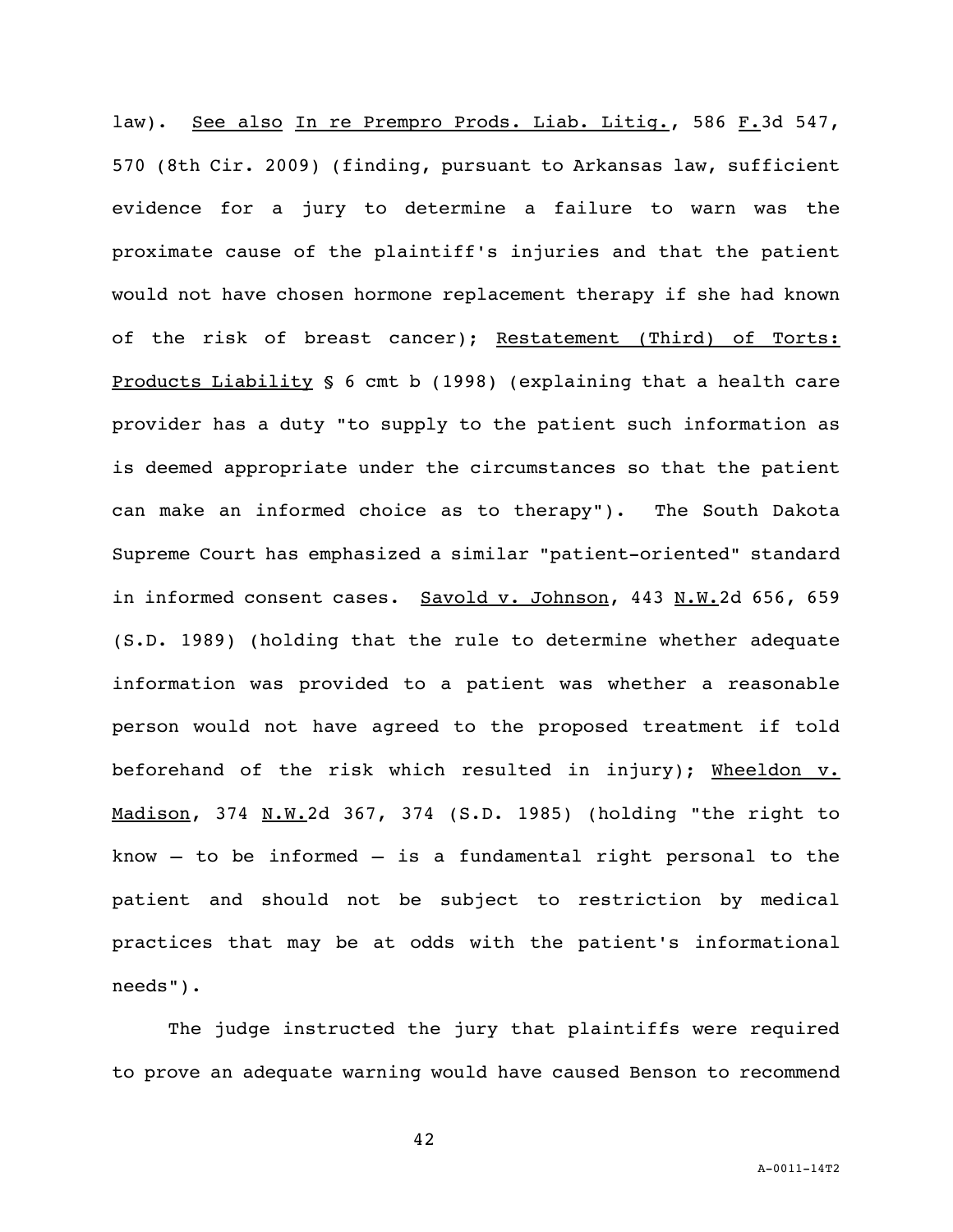against the Prolift system or plaintiff to decline its use. As explained elsewhere in this opinion, the record is replete with evidence from which the jury could conclude that adequate warnings would have caused Benson to alter his recommendation to use the Prolift system and plaintiff to choose another treatment option. Among other things, Benson said that he relied on the IFU as a complete statement of the risks, that, in light of defendants' warnings, he believed the benefits of Prolift outweighed the risks, and that he decided the mesh implant was the best option. Benson testified he recommended Prolift, but plaintiff made the final decision to proceed with the surgery. Benson and plaintiff, however, testified they would not have proceeded with Prolift if all risks known at the time of her surgery — such as chronic pain, the difficulty of mesh removal, and the possibility of multiple post-implantation surgeries — were disclosed.

The jury was presented with sufficient evidence by which it could reasonably conclude that the lack of adequate warnings was a proximate cause of plaintiff's injuries.

B

Defendants argue the judge erred in denying their motion for judgment as a matter of law on the failure-to-warn claim, asserting the causation evidence was insufficient to support the jury's verdict. We reject this contention.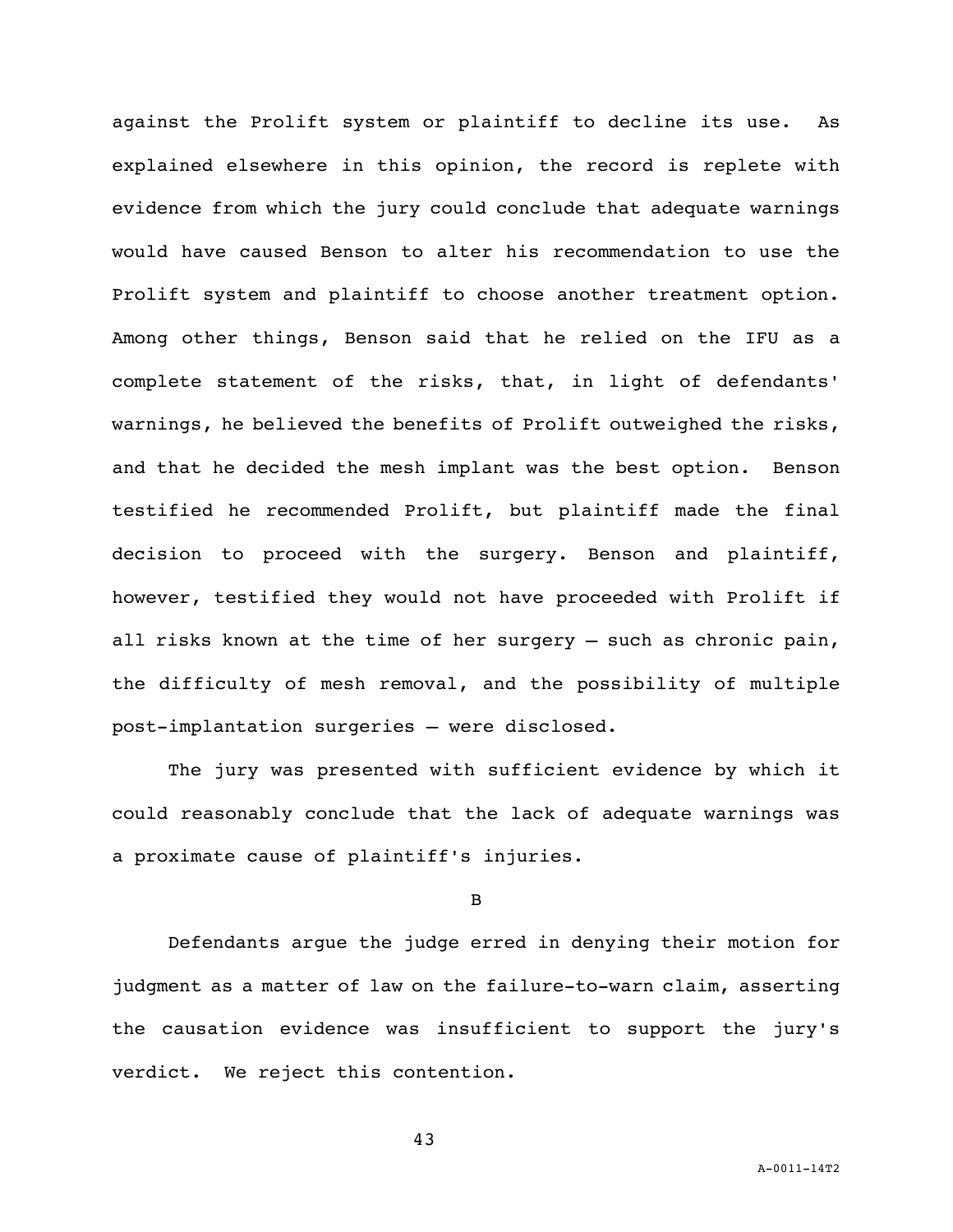The judge determined there was "extremely strong" evidence to support plaintiffs' position that defendants failed to provide adequate warnings to Benson. She found the documents and testimony of experts and witnesses, including defendants' employees, showed that Prolift could cause severe injuries and that its removal could lead to catastrophic complications:

> [P]laintiffs presented a lot of evidence that certainly could support a finding by the jury that this was a very risky product, that particularly when it came to the removal of the product, where it didn't work properly, that a woman was  $-$  could be faced with very, very substantial risks to her well-being and to her quality of life and substantial pain, loss of sexual activity, all kinds of different problems in addition to numerous surgeries. And the testimony could have been believed, . . . and apparently was believed by the jury, . . . that the defendant knew about this problem, that they were told about this problem, that their own doctors were warning them about this problem, that their own studies were showing this problem, that this was a major, major problem and not an uncommon problem, and therefore, that the defendant had a duty to warn about the problem.

The judge also observed it was "obvious" from Benson's

testimony

that the risks with this product, which were known to the defendants, . . . were not known to the doctor, were not conveyed to the doctor and that in fact if [they] had been conveyed, the doctor would have made a different decision.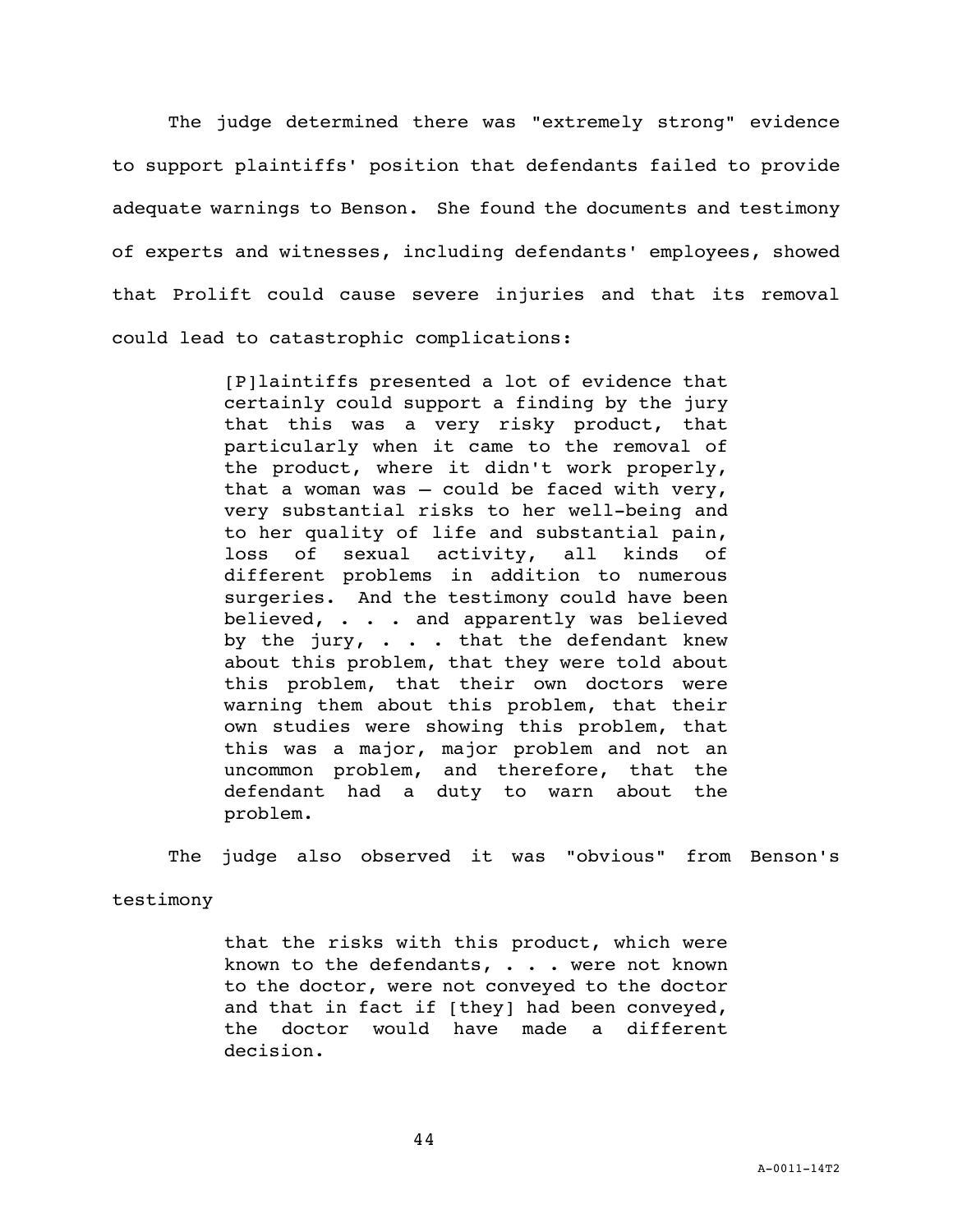In support, the judge cited Benson's testimony that if he had known Prolift should not be implanted in sexually active people, he would not have chosen this treatment for plaintiff and, at the very least, he would have spent forty-five minutes to an hour discussing the risks with her. The judge also relied on plaintiff's testimony that she would not have selected the Prolift option if she had known of the risks and recognized there was overwhelming evidence to show the company had information about Prolift that it chose not to provide to the physician.

To prevail on a claim for strict liability failure to warn, under South Dakota law, a plaintiff must show:

> 1. a danger existed associated with a foreseeable use of the product;

> 2. an inadequate warning was given regarding the danger;

> 3. as a result of the inadequate warning, the product was rendered defective and unreasonably dangerous;

> 4. the defective and unreasonably dangerous condition existed at the time it left the control of the manufacturer;

> 5. the product was expected and did reach the user without a substantial unforeseeable change in the condition that it was in when it left the manufacturer's control; and

> 6. the defective condition was the legal cause of [her] injuries.

[Burley, supra, 737 N.W.2d at 409.]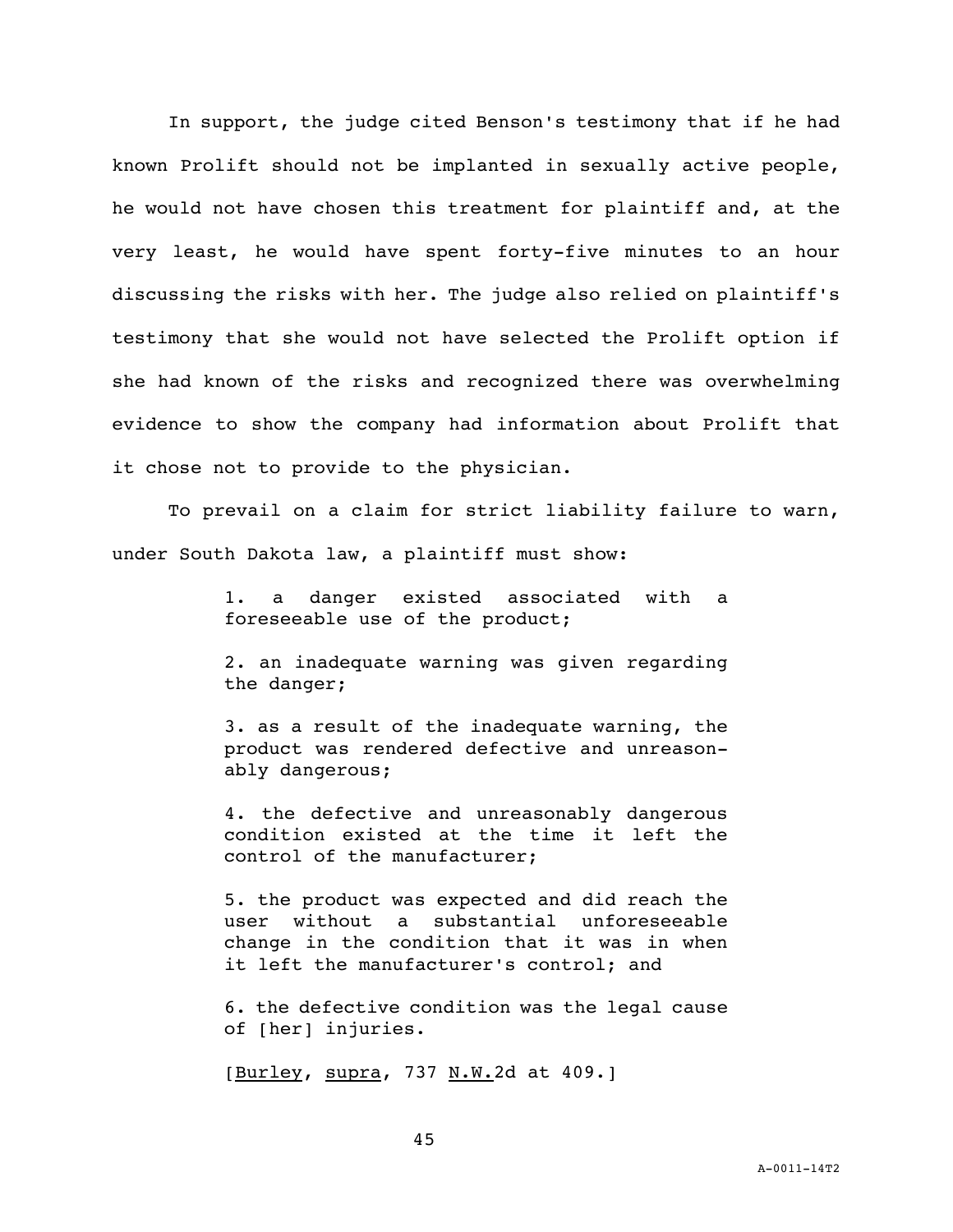"Proximate or legal cause is a cause that produces a result in a natural and probable sequence and without which the result would not have occurred." First Premier Bank v. Kolcraft Enters., Inc., 686 N.W.2d 430, 454 (S.D. 2004). A proximate cause does not have to be the only cause but may act in combination with other causes; it almost always presents a fact question, except where the evidence is such that there are no differences of opinion. Ibid.

The evidence was sufficient to allow the jury to find an adequate warning would have prevented plaintiff's injuries. Benson testified he read and relied on the warnings in the IFU, assumed the IFU provided a comprehensive list of the risks and potential complications, and trusted Ethicon to provide "truthful and complete" information.

After plaintiff's surgery, Benson learned "a great deal more" about the risks of the Prolift system. For example, at the time of the implant surgery in July 2006, he understood that the risk of erosion was low and that its removal, if an issue arose, would improve a patient's circumstances. He later learned about the complications surrounding mesh removal, the possibility of multiple post-implantation surgeries, and the chance that removal of the mesh might not resolve the patient's problems. Also after plaintiff's surgery, he learned about the risks of chronic pelvic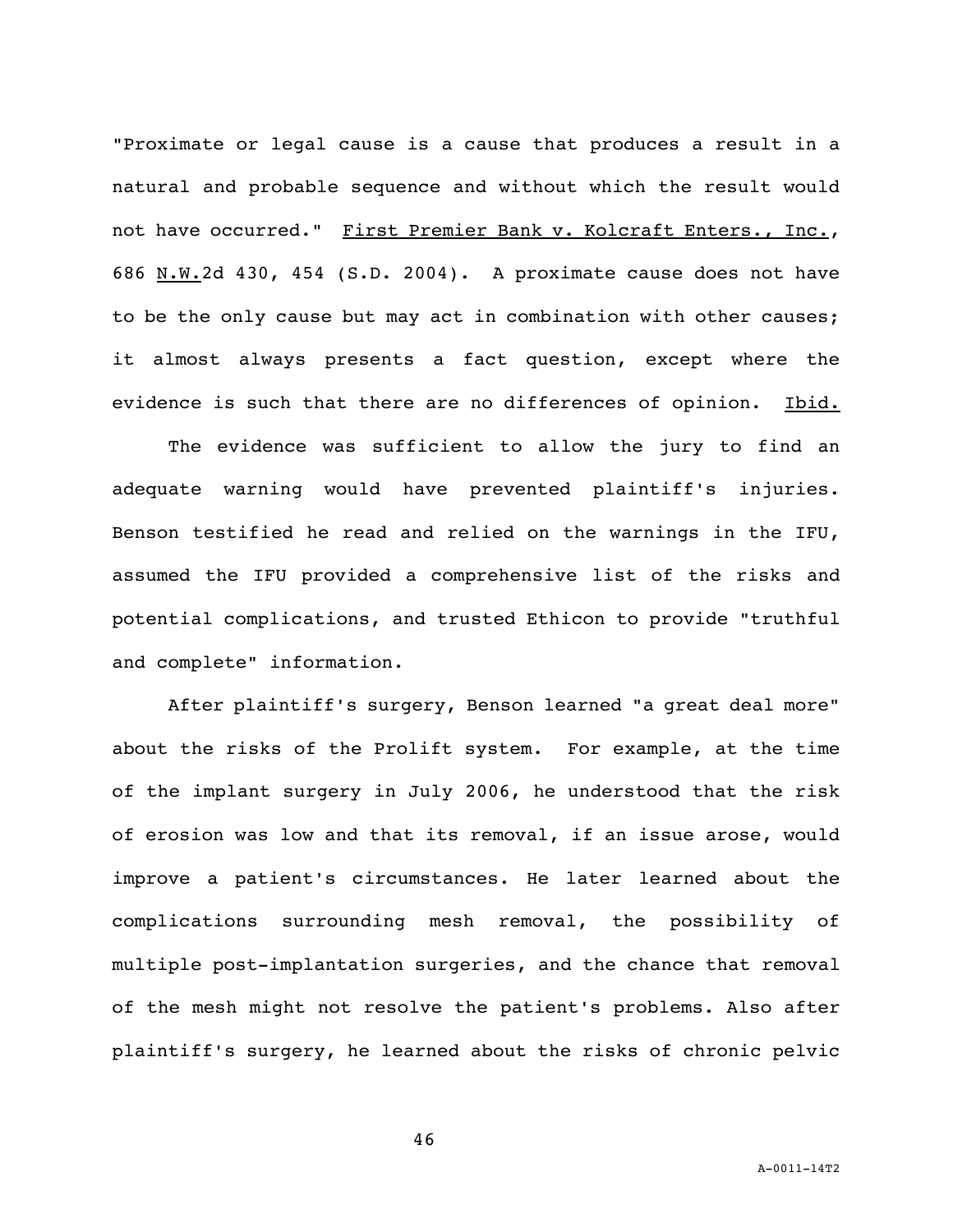pain and inflammation, and the consequences of mesh contraction.

Benson acknowledged that if he had known about the additional risks in July 2006, he would have offered — but not recommended — Prolift to plaintiff as an option. Given her age at the time of surgery (forty-one) and active lifestyle, and the fact this was her first prolapse surgery, he would have allowed for the options of observation, a pessary, or a traditional suture colporrhaphy. He also said their discussion about the Prolift system would have been more robust, that it would have included every possible adverse outcome, and that it would have lasted forty-five minutes to an hour, instead of the fifteen to twenty minutes he spent with plaintiff. When asked to list all the risks that he discussed with his patients after July 2006, Benson answered:

> [I]t would define about everything that could be possibly thought of that could happen related to a surgery: Infection, bleeding, injuring the bladder, the bowel, the ureters, the urethra, dyspareunia, vaginal discharge, pelvic pain, centralized pain, vaginal foreshortening, constricture, impaired recovery. These are just some of the topics that we talk about.

Plaintiff confirmed she would not have agreed to use Prolift had she known all the risks. For example, she did not know about the risks of mesh contraction, chronic pelvic pain, dyspareunia, or permanent urinary retention. She also did not know about the difficulties surrounding mesh removal. She explained that the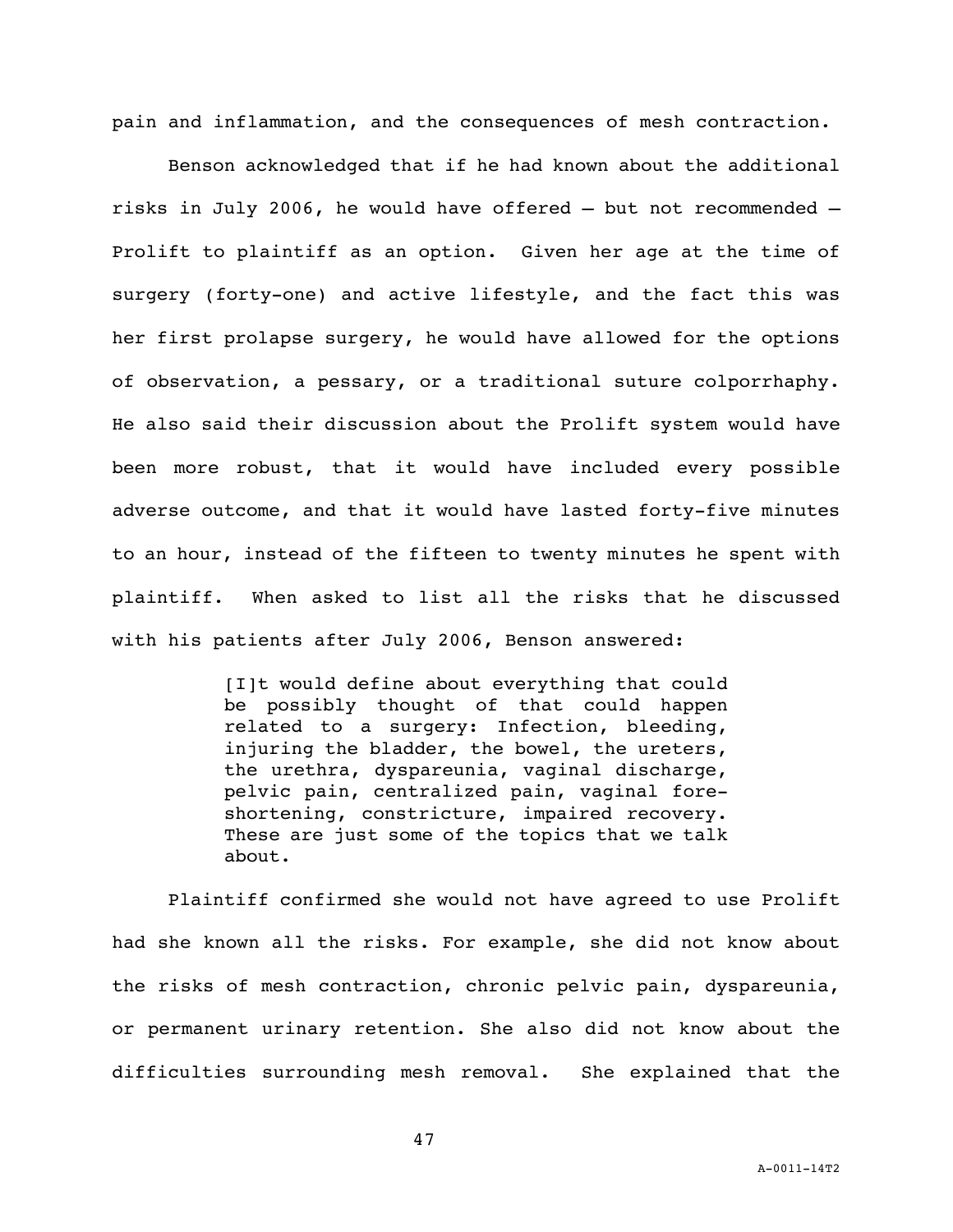patient brochure reassured her that complications were rare and the risk of mesh erosion was small.

There was also ample evidence that defendants were aware of additional risks at the time of Prolift's launch. Ciarrocca testified he knew about the results of the French TVM study, which warned against the use of Prolift in sexually active women and in those who had hysterectomies, but these warnings were not included in the IFU because Ethicon had already printed launch stock and the company wanted to get the product to market as soon as possible. Similarly, Owens testified that at the time of Prolift's launch she knew mesh could erode or migrate or lead to inflammation, that the removal of mesh could be very difficult, and that the November 2004 article by the French TVM group had identified the risks of severe pain and dyspareunia. She also knew the mesh implant might cause long-term complications.

Defendants argue that Benson's testimony relied on circumstances that post-dated plaintiff's surgery. Although he admittedly lacked knowledge in July 2006 about certain risks, the appropriate question is whether Benson would have prescribed the Prolift implant if Ethicon had provided adequate warnings of the risks it was aware of at that time. There was sufficient evidence for the jury to find that if Ethicon had placed adequate warnings in the IFU, the warnings would have altered Benson's conduct and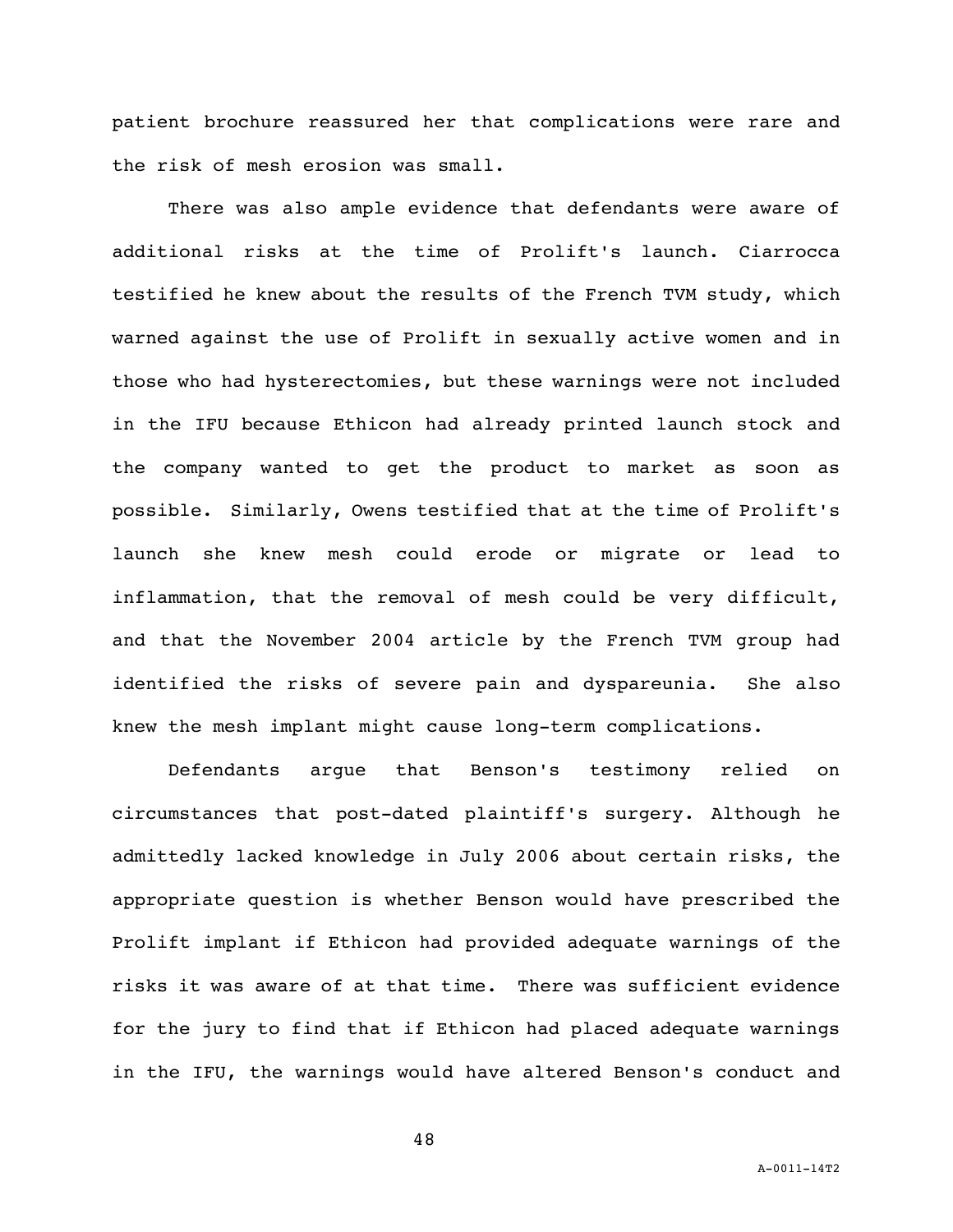prevented plaintiff's injuries. $11$ 

i<br>L

C

Defendants urge that we find an abuse of discretion in the admission of evidence about: (1) subsequent changes to Prolift's IFU regarding warnings; (2) the so-called "destroyed vagina" email; and (3) the cross-examination of a defense expert about her failure to respond to inquiries for information about a former patient. In considering these arguments, we rely on our standard of review, which recognizes that trial judges possess broad discretion in performing their gatekeeping role in the admission or exclusion of evidence. Verdicchio v. Ricca, 179 N.J. 1, 34 (2004). We will not intervene unless the ruling "was so wide of the mark that a manifest denial of justice resulted." Green v. N.J. Mfrs. Ins. Co., 160 N.J. 480, 492 (1999); Bitsko v. Main Pharmacy, Inc., 289 N.J. Super. 267, 284 (App. Div. 1996).

(1)

Defendants argue the judge abused her discretion in her ruling about the FDA's clearance of Prolift and the concomitant revised warnings that occurred after plaintiff's implant surgery. We find

 $11$  Rodriguez v. Stryker Corp., 680 F.3d 568, 576-77 (6th Cir. 2012), and Motus v. Pfizer Inc., 196 F. Supp. 2d 984 (C.D. Cal. 2001), aff'd as mod., 358 F.3d 659, 661 (9th Cir. 2004), upon which defendants rely, do not persuade; those courts found insufficient evidence to prove causation because, unlike Benson, the physicians there never read the manufacturer's warnings.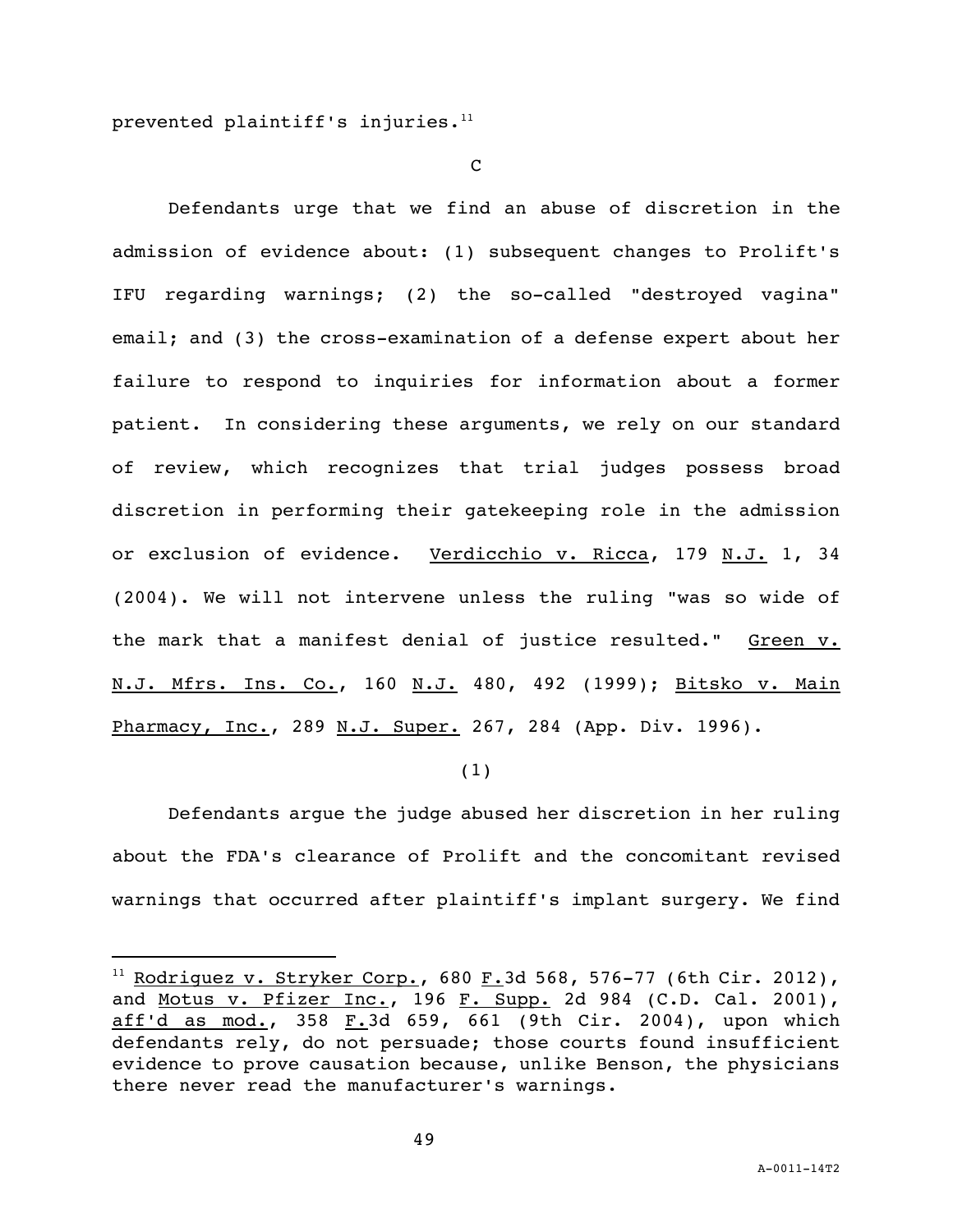no merit in this argument.

i<br>L

The record demonstrates that in pretrial proceedings, defendants were desirous of providing evidence that Prolift was cleared by the FDA in May 2008; the judge, however, correctly ruled that in fairness, and with appropriate limitations,  $12$ plaintiffs would be permitted to offer evidence of the revised Prolift warnings. This double-edged sword posed a tactical problem for defendants that limited the proofs regarding both FDA clearance and subsequent product warnings. Although defendants chose not to open the door, they later argued that the exclusion of FDA clearance was erroneous and prejudicial. The judge responded in her post-trial decision that defendants' position in this regard was "disingenuous" because she had ruled that the "defense had the right to bring that evidence in, and I repeatedly told them, go ahead and ask the question" but "they didn't want some of the subsequent actions in. That was their choice. It was a strategy call that they made during trial." We agree; defendants made a choice and should not now be heard to complain about the consequences of that choice. See Brett v. Great Am. Recreation,

 $12$  For example, plaintiffs were not permitted to arque or seek admission of evidence that: "[d]efendants' conduct was illegal or criminal; that [d]efendants committed fraud on the FDA; that the Prolift should have been designated a Class III device by the FDA; or reference in any way the Prolift's withdrawal from market."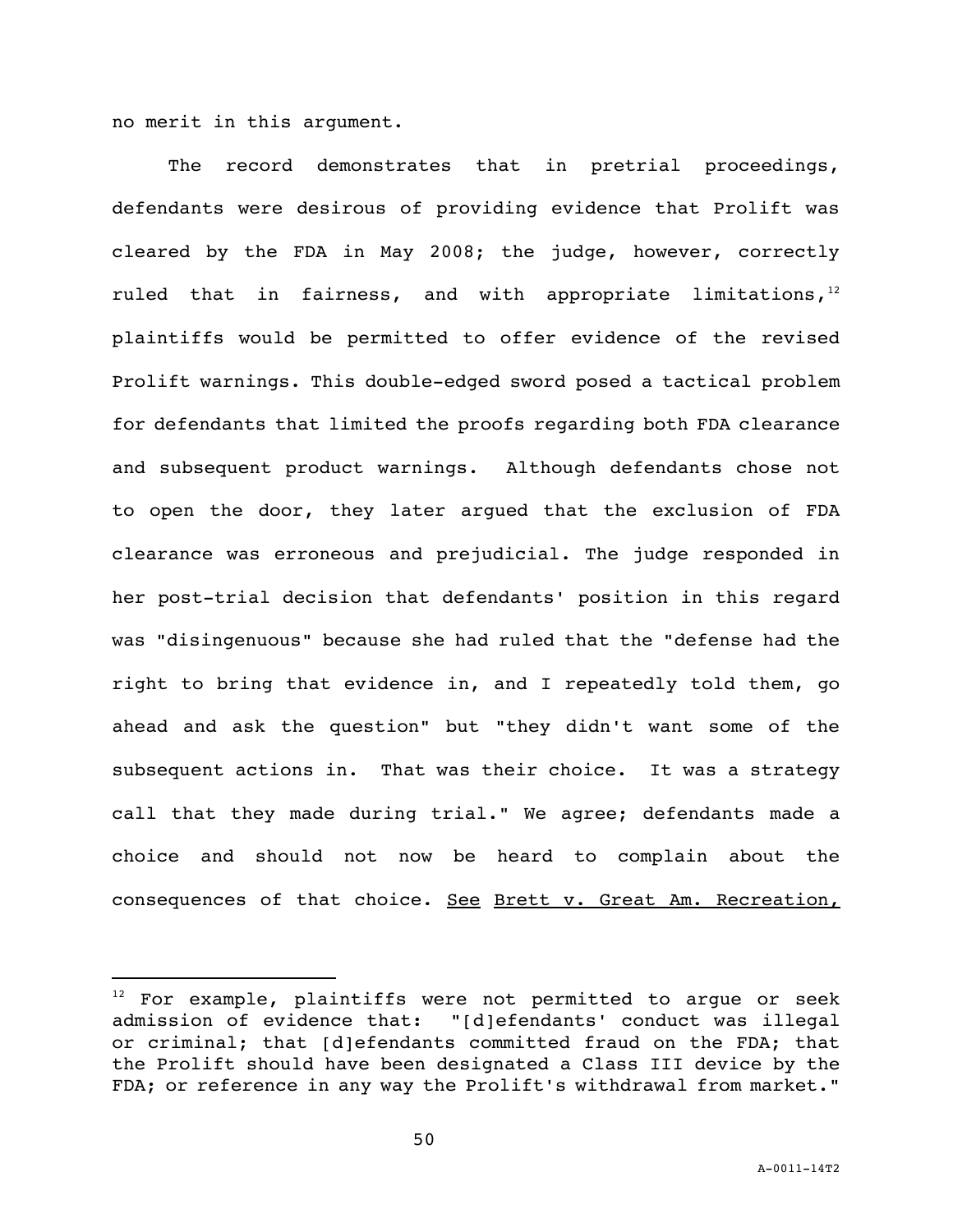$Inc., 144 N.J. 479, 504-05 (1996).$ </u>

If, however, the judge's ruling that admission of FDA clearance was conditioned upon admission of the revised warnings was erroneous, we would agree defendants should not have been placed in that strategic quandary. This turns on the question of whether the revised warnings were mandated, which would fall within an exception to  $N.J.R.E.$  407's ban on evidence of subsequent remedial measures, Cepeda v. Cumberland Eng'g Co., 76 N.J. 152, 193-94 n.11 (1978), overruled on other grounds, Suter v. San Angelo Foundry & Mach. Co., 81  $N.J.$  150, 177 (1979), or voluntarily adopted, which would preclude admission, Harris v. Peridot Chem.  $(N.J.)$ , Inc., 313 N.J. Super. 257, 292 (App. Div. 1998).<sup>13</sup> We are satisfied the information provided to the judge supported her determination that the warnings were mandated and the revisedwarnings evidence admissible if evidence of FDA clearance was elicited.

The record reveals that, on June 1, 2007, defendants prepared a "Traditional 510(k) Premarket Notification" for the Prolift+M system, which used a polypropylene mesh in combination with other

i<br>L

 $13$  N.J.R.E. 407 generally precludes evidence of subsequent remedial measures not because the evidence lacks relevancy but because its admission "might discourage corrective action and induce perpetuation of the damage and condition that gave rise to the lawsuit." Hansson v. Catalytic Constr. Co., 43 N.J. Super. 23, 29 (App. Div. 1956).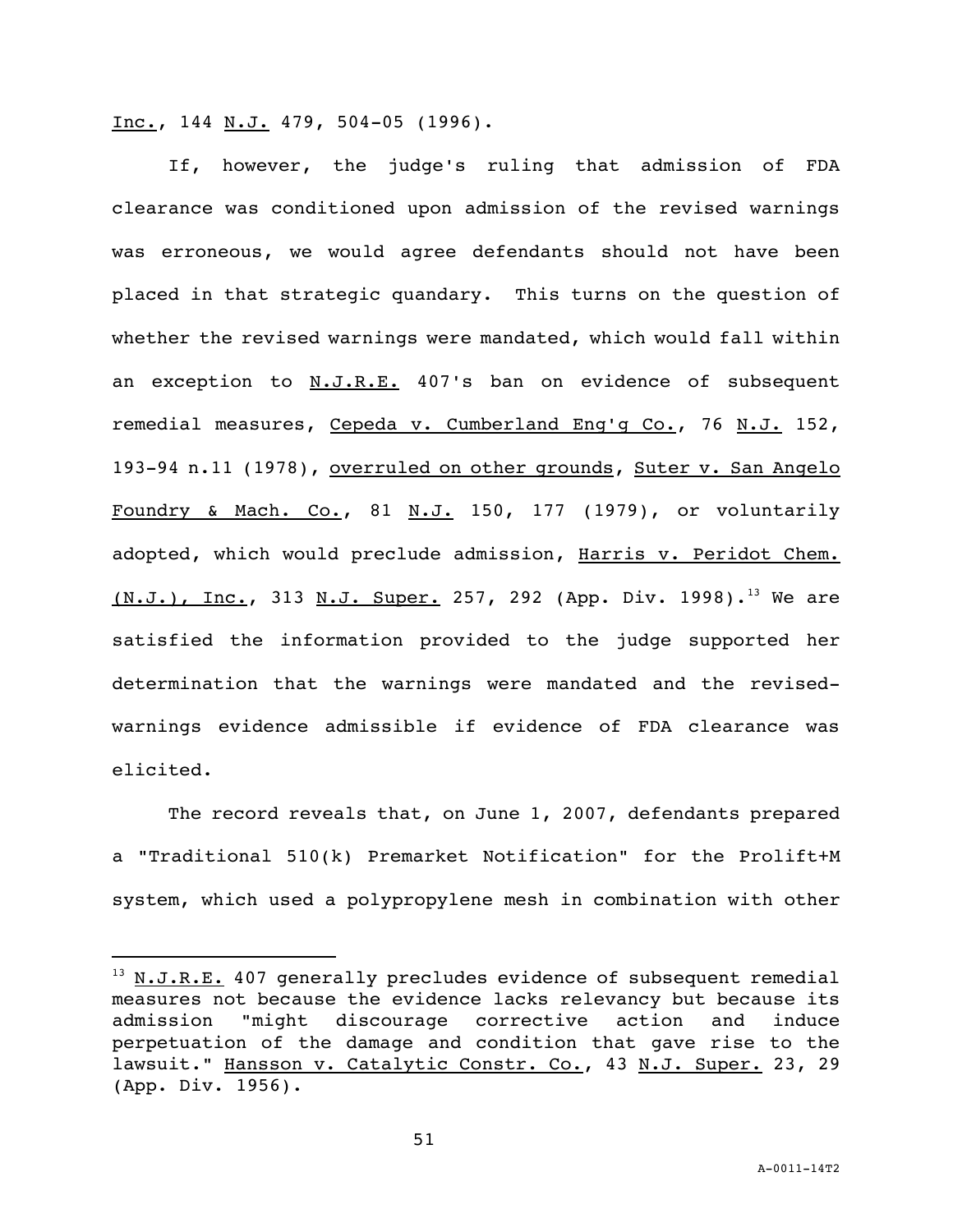material. Ethicon sought  $510(k)$  clearance for the Prolift+M system and, on July 19, 2007, provided information to the FDA to "assist with the delineation between GYNECARE GYNEMESH, GYNECARE PROLIFT, and GYNECARE PROLIFT+M." On July 31, 2007, the FDA notified Ethicon that the changes to Gynemesh PS required "at minimum" an "Add-to-File," including: information about specific changes made to the device originally cleared; a statement of whether these changes altered the safety or effectiveness of the product as compared to the original device; and "[a]ny and all relevant tests and data related to the performance of the new, altered device (in this case the Gynecare Prolift Repair System)."

On August 6, 2007, Ethicon submitted additional information, advising the FDA that the change from Gynemesh PS to the Prolift system was considered "an insignificant change" and that "it was deemed that no Premarket Notification was necessary" for the Prolift system.

On August 24, 2007, the FDA requested further data on Prolift+M as well as Prolift, noting potential issues with the Prolift system's safety and efficacy given the complexity of the procedure and high risk for organ perforation. The FDA advised Ethicon that the amendment submitted as an add-to-file was converted to a  $510(k)$  submission for the Prolift system and that other essential items were necessary, such as device labeling.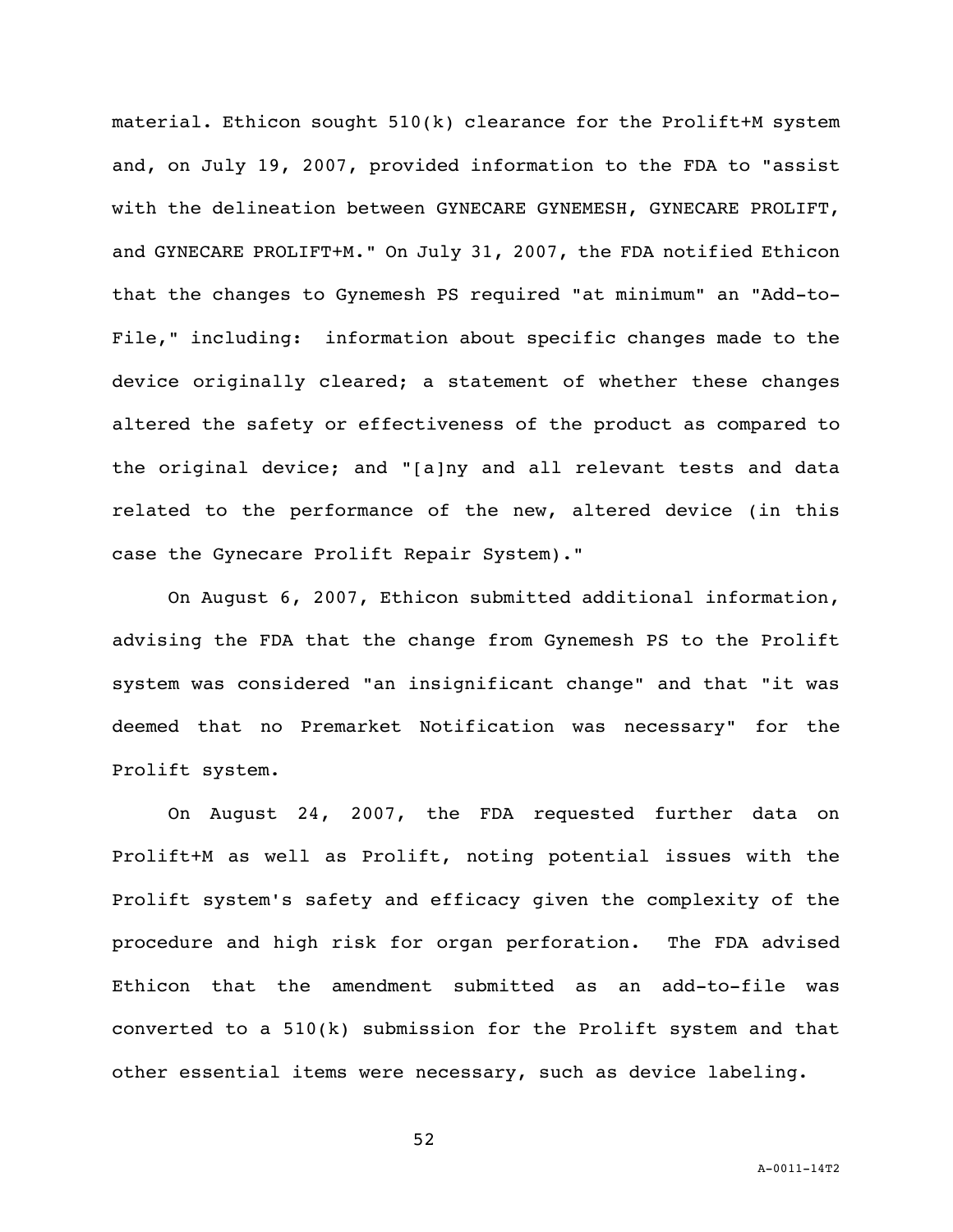In its response on September 20, 2007, Ethicon advised that "[o]riginally, PROLIFT was provided as a predicate device for the surgical placement of the PROLIFT+M mesh," but the Prolift system was "now considered part of this [510(k)] submission." The same day, the FDA advised Ethicon that it did not completely respond to the deficiencies listed in the August 24 letter and that it required a detailed summary of clinical data for Prolift and a revised labeling for review. At a conference on January 22, 2008, Ethicon and the FDA met to discuss the questions raised by the agency and, on May 9, 2008, Ethicon responded to the FDA's questions with revised IFUs and patient brochures for the Prolift and Prolift+M. As represented by defendants, the FDA granted 510(k) clearance to Prolift in May 2008, "with a revised IFU that included additional warnings and omitted several statements contained in the original IFU."

Clearly, the revised warnings were a response to changes mandated by the FDA and not what defendants refer to as Ethicon's "significant initiative." In support, defendants argued they successfully resisted some revisions proposed by the FDA and introduced others on their own, suggesting the revised label was a result of "voluntary back-and-forth" discussions. This argument misses the point. The FDA informed Ethicon that it needed revised labeling for Prolift and, therefore, the revisions were not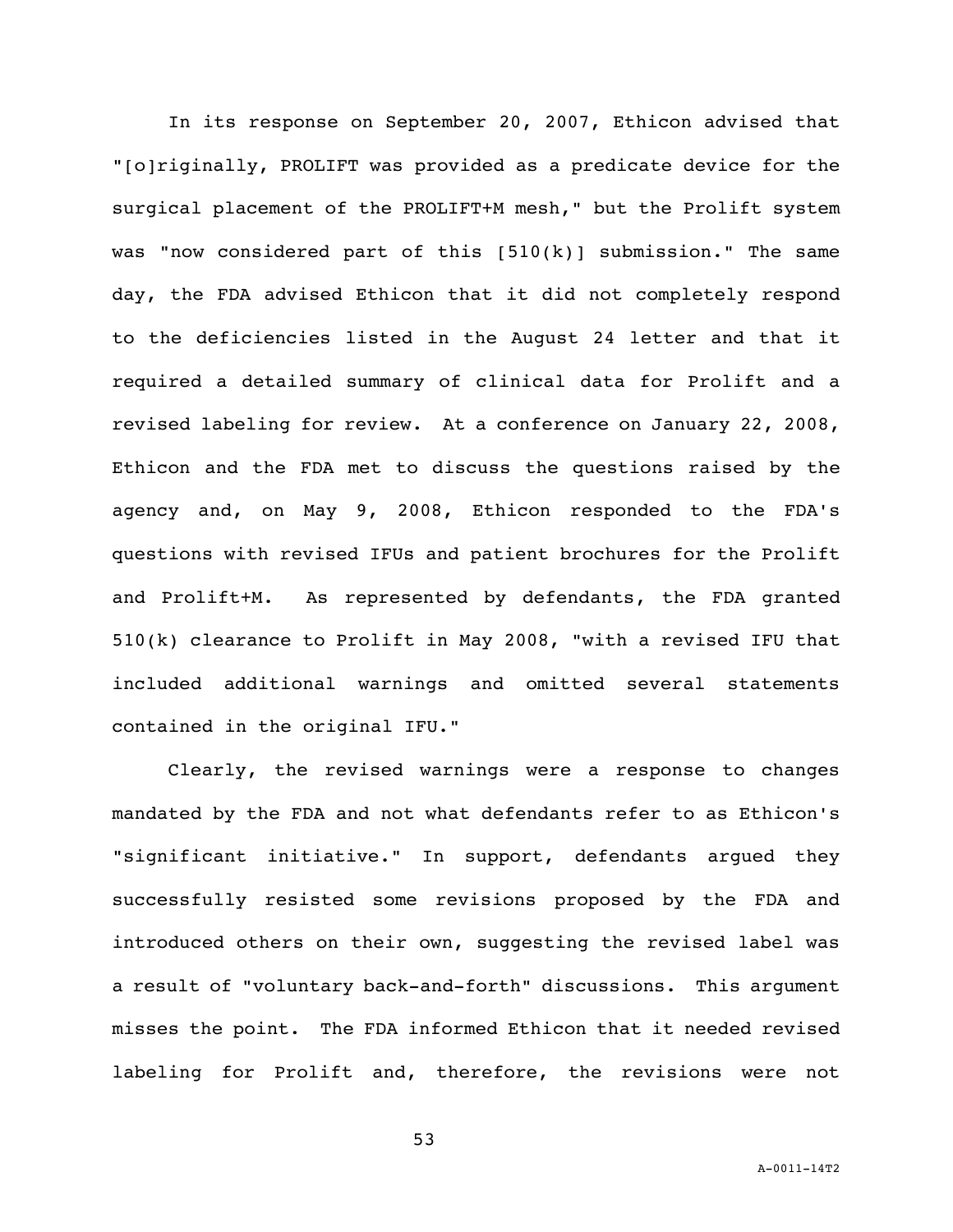voluntary. In any event, the matter rested in the trial judge's exercise of discretion as to which we find no abuse.

(2)

Defendants argue the trial judge abused her discretion by admitting into evidence a 2009 email from Dr. Fah Che Leong, describing a patient who suffered a "permanently destroyed vagina" as a result of Prolift surgery. They argue this evidence constituted inadmissible hearsay, was not relevant because it post-dated plaintiff's surgery by almost three years, and was highly prejudicial.

At trial, the judge overruled defendants' objection, finding that Hinoul, the designated Ethicon representative on medical affairs, identified Leong's email as an adverse event report. The judge further found that Hinoul said Ethicon monitored their products by: reaching out to customers for feedback; encouraging company dialogue with surgeons who used the Prolift system; providing the adverse event reports to the FDA; and retaining these reports as part of their records.

The business exception to the ban on hearsay provides:

A statement contained in a writing or other record of acts, events, conditions, and, subject to Rule 808, opinions or diagnoses, made at or near the time of observation by a person with actual knowledge or from information supplied by such a person, if the writing or other record was made in the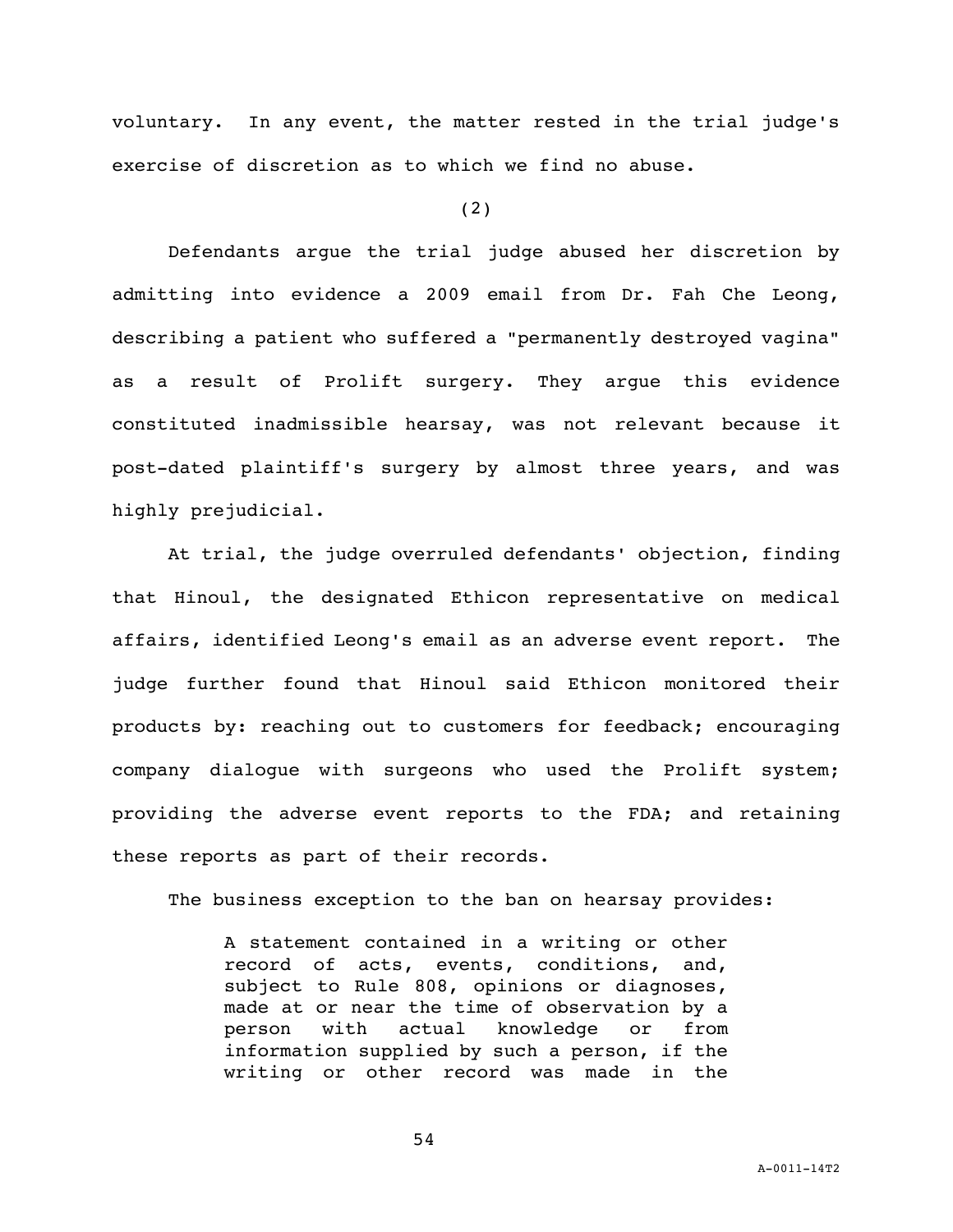regular course of business and it was the regular practice of that business to make it, unless the sources of information or the method, purpose or circumstances of preparation indicate that it is not trustworthy.

 $[N.J.R.E. 803(c)(6).]$ 

A statement falls within this exception when it is shown that: (1) the writing was made "in the regular course of business"; (2) the writing was "prepared within a short time of the act, condition or event being described"; and (3) "the source of the information and the method and circumstances of the preparation of the writing justify allowing it into evidence." Feldman v. Lederle Labs., 132 N.J. 339, 354 (1993) (quoting State v. Matulewicz, 101 N.J. 27, 29 (1985)).

Hinoul testified that, on February 19, 2009, Leong, an urogynecologist at St. Louis University, sent an email to Scott Jones, $14$  a product director for Prolift who worked in Ethicon's marketing department, stating that he was taking to the operating room a patient who had an anterior and posterior Prolift implanted by another physician. Leong informed Jones that the patient had mesh extruding "literally everywhere," that she would "likely lose any coital function" and that she had "a large stone in the bladder

i<br>L

 $14$  Leong's email was written in response to an email from Jones, asking if Leong still had an interest in using the Prolift system and if a proposed training agenda would meet his needs.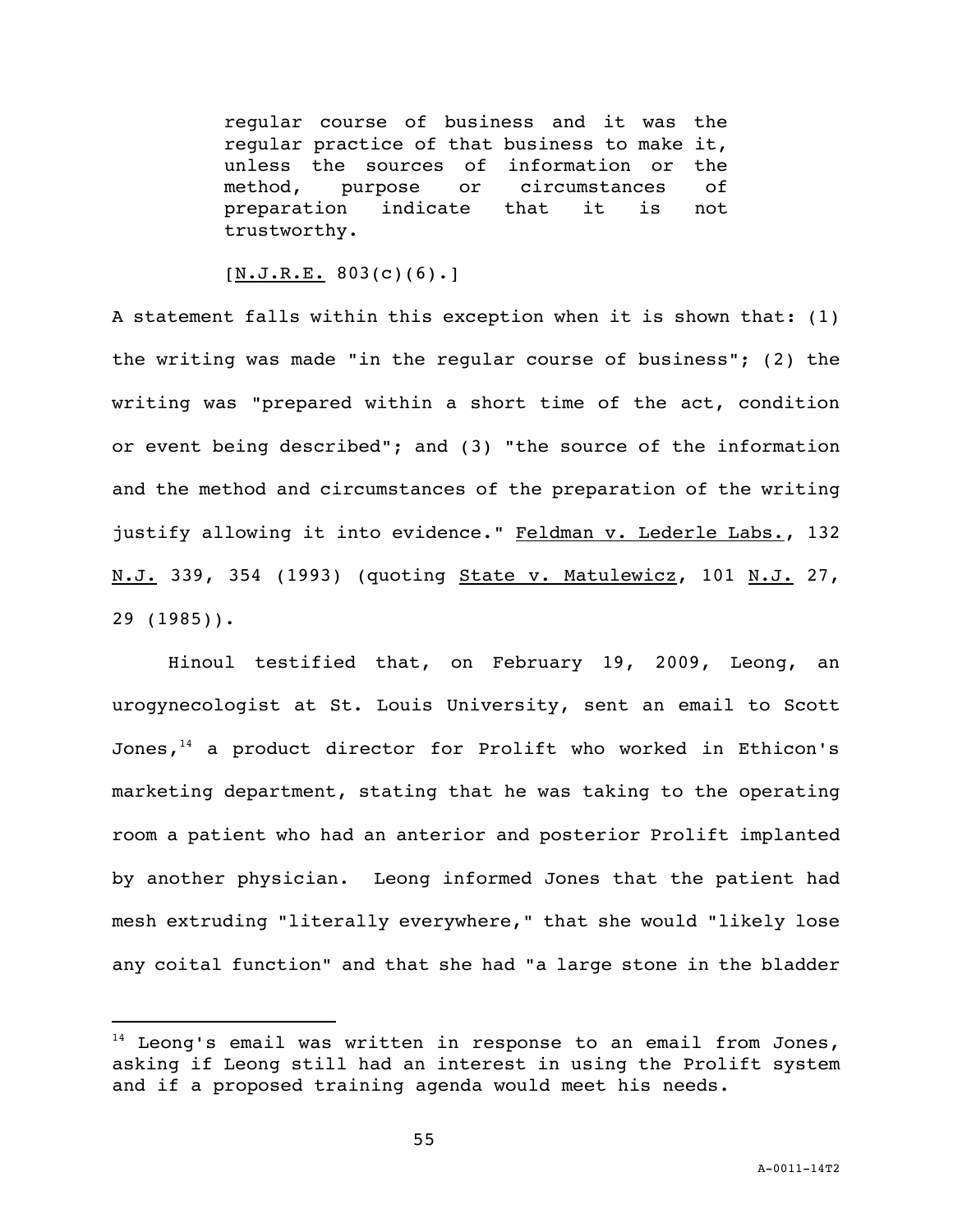from a bladder perforation with the anterior arm." Leong wrote that he would no longer perform these procedures and that he "bet" a majority of surgeons using the mesh kit were not qualified to do so, adding: "This patient will have a permanently destroyed vagina, and I am only hoping to get her out of this without more morbidity."

According to Hinoul, at the time of Prolift's launch, Ethicon knew that in rare instances the Prolift could lead to mesh extrusion, pain with intercourse, and very serious damage to a woman's vagina. When asked how many times he learned of women who suffered mutilated or destroyed vaginas due to Prolift, Hinoul said he was aware of "a couple of case reports."

Hinoul said it was Ethicon's goal as a company to continuously improve its devices and explained that seeking information was part of an ongoing process — that the company valued feedback for use in its business and wanted to hear "all sides of the story." Ciarrocca similarly testified Ethicon relied on feedback from implanting surgeons that came through many channels, including email. Leong's email satisfied the first requirement of the hearsay exception because it was written in the regular course of Ethicon's business. The email also met the second requirement in that Leong wrote it as he was preparing to take his patient into the operating room, purportedly with actual knowledge of the patient's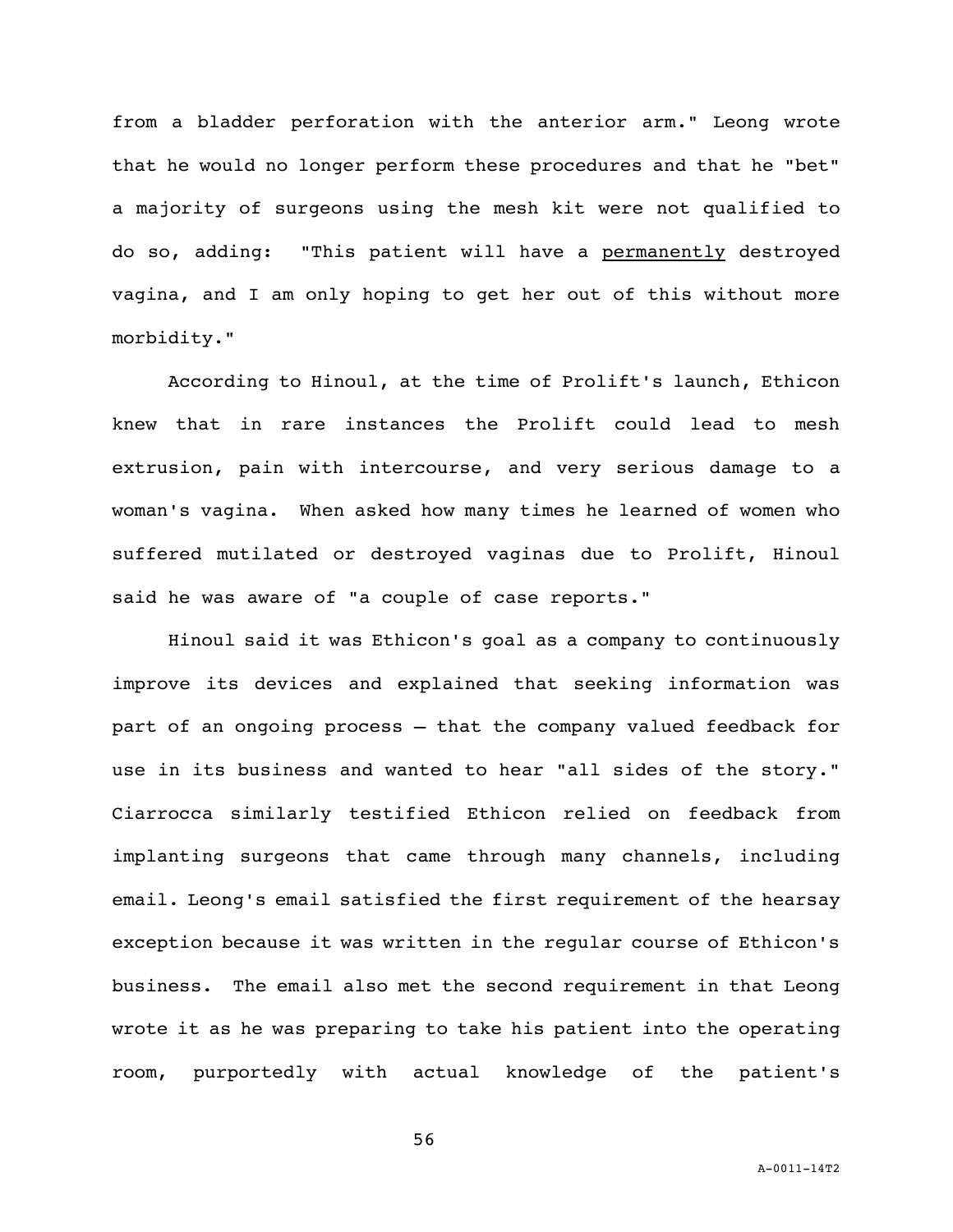complications. And the email met the third requirement because it was prepared by a physician who had used Prolift in the past and had been in prior contact with Jones at Ethicon. Both the source of the information and the circumstances of its preparation suggested the email's reliability and trustworthiness.

We agree, however, its relevance was of limited value because the email post-dated plaintiff's surgery. In addition, the email's colorful language carried a significant prejudicial sting. We do not doubt that the judge would have acted well within her discretion had she excluded the email through application of N.J.R.E. 403.

Notwithstanding whether it was erroneously admitted, we find the jury's consideration of the email was not clearly capable of generating an unjust result. Defendants had an ample opportunity to cross-examine Hinoul about the document and emphasize the fact that the email post-dated plaintiff's implant surgery. Moreover, any prejudice was not as significant as suggested by defendants because Hinoul's testimony fully demonstrated Ethicon knew about all potential complications from Prolift surgery from the beginning:

> Q. So, any adverse reaction, adverse event that's documented right up till the present, medical affairs knew it the day the Prolift was put on the market, right?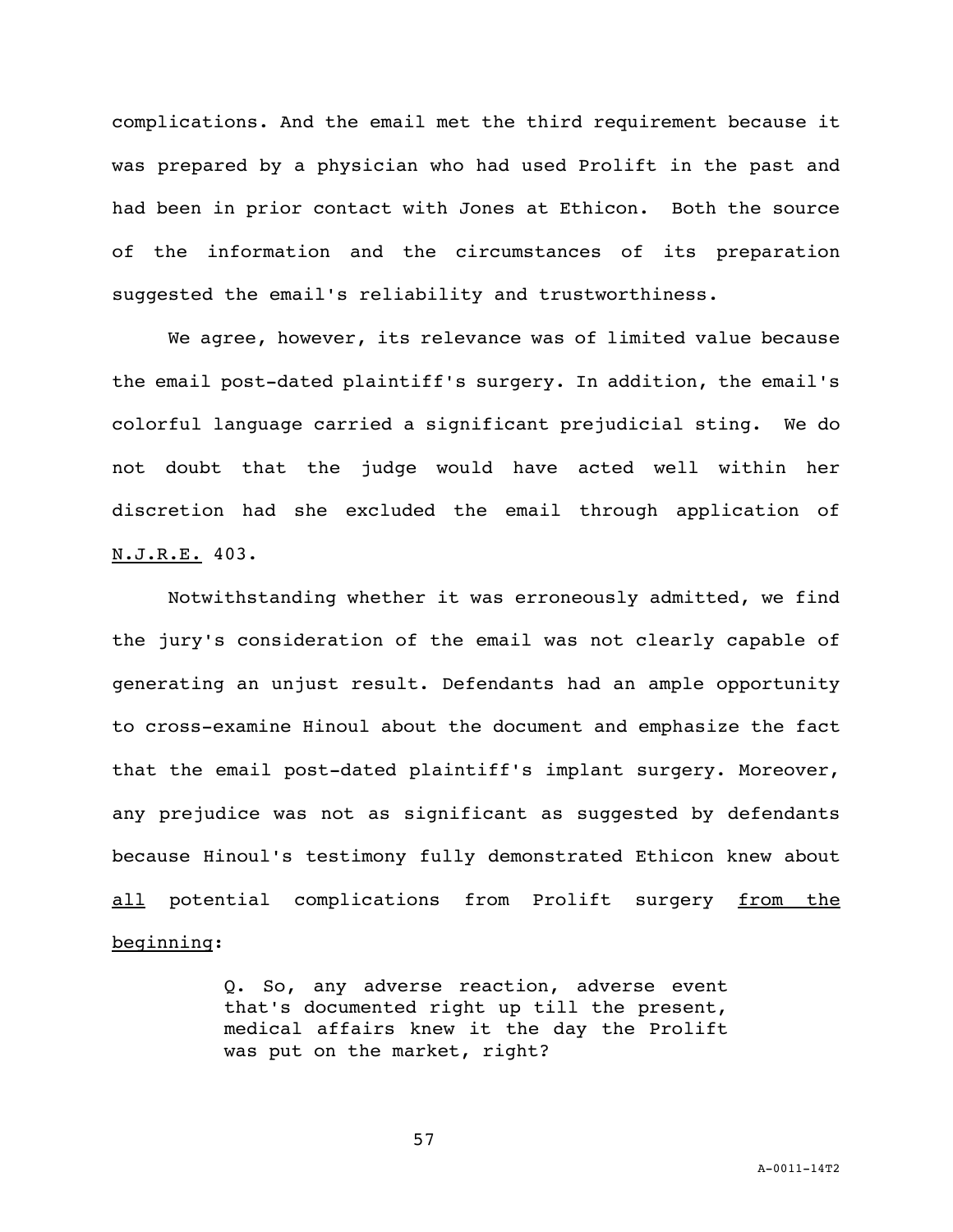A. Yes. So the adverse event profile hasn't changed over the period that we've put it on the market.

. . . .

Q. And every single complication and all the damage from the other surgeries and everything we've discussed, medical affairs knew on day one before the Prolift ever went out on the market, this was going to happen to some patients due to the Prolift and its complications. Correct?

A. Yes. Because that's the —

Q. The answer is yes. Right?

- A. It starts in 2003.
- Q. The answer is yes. Right?
- A. Yes.

Owens similarly testified that before the launch of Prolift in March 2005 she knew mesh could erode or migrate, and cause severe pain and dyspareunia.

Because defendants were aware of all known adverse reactions "from day one," the fact that the email in question post-dated plaintiff's surgery is of limited significance. Even if we were to agree this email was more prejudicial than probative and should, therefore, have been excluded, we find that it had a limited impact when considering the great amount of other similar evidence presented to the jury.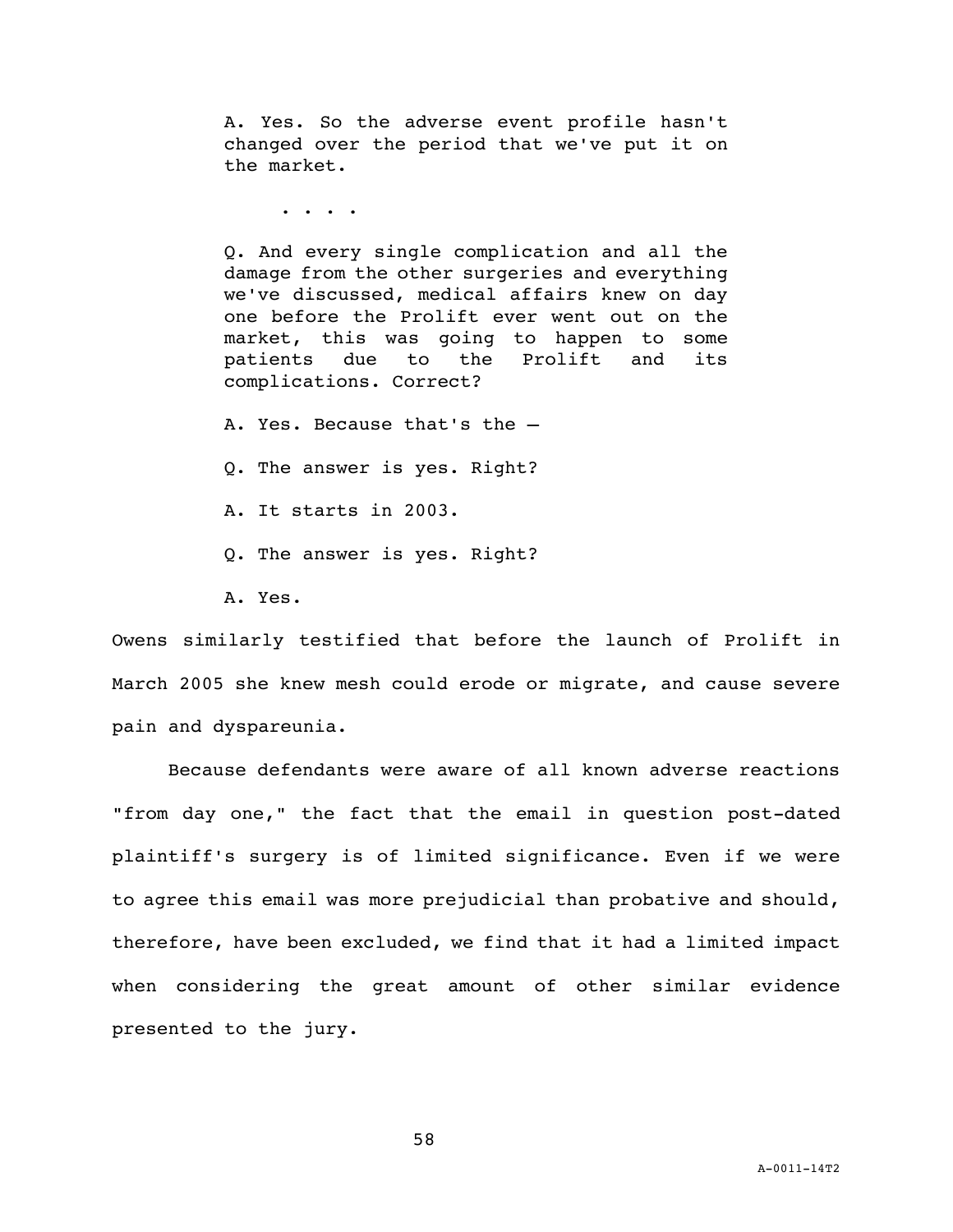Defendants contend plaintiffs were unfairly permitted to attempt to undermine the credibility of defendants' expert in urology, Elizabeth Kavaler, M.D., by asking during crossexamination about her failure to respond to out-of-court inquiries about a former Prolift patient.

Kavaler, board certified and licensed in New York, testified she had performed "1500, 1800" prolapse repair surgeries, including 350 or 400 Prolift implants and acted as a consultant to pharmaceutical companies, including defendants. Kavaler reviewed plaintiff's medical records, depositions of her treating physicians, and some expert reports. She also examined plaintiff on September 24, 2012, and observed no exposed mesh or evidence of infection, inflammation or contraction. Instead, she found good healing of vaginal tissues with "a little bit of thickening" at the top of the vagina, which was probably scar tissue. She also observed an incision across plaintiff's buttocks, where muscles on one side had dropped lower than the other.

Kavaler recognized that plaintiff had vaginal surgery in 2001 (hysterectomy) and 2006 (rectocele), after which she had three surgeries in a very short time. Kavaler opined these surgeries caused the nerve supply in the pelvic floor to become "overactive," resulting in diffuse pain, and she believed the pain was consistent

59

(3)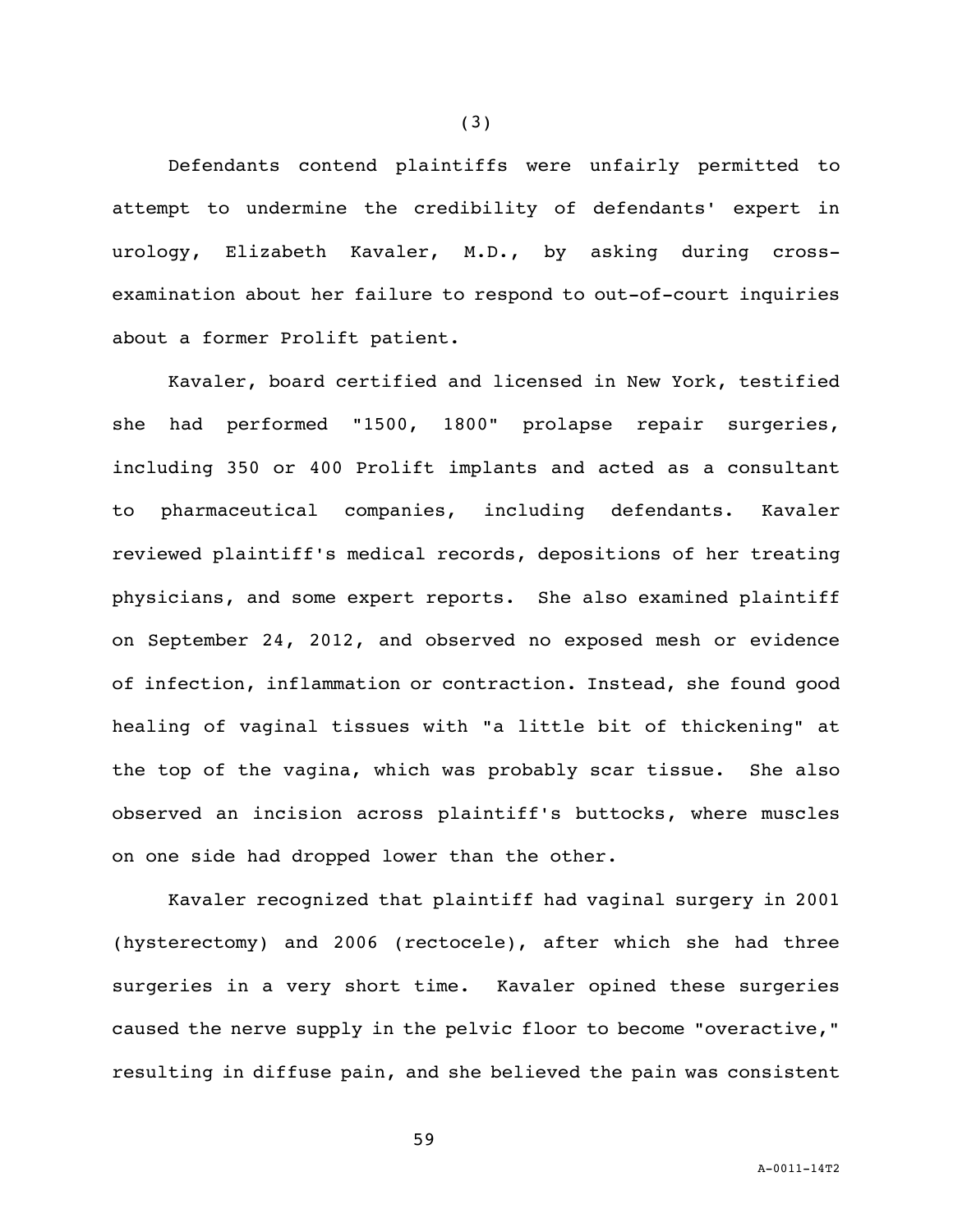with muscle spasms. She explained that muscle spasms were common after pelvic floor surgery and were the result of positioning, instrumentation, dissection or incisions and, also, that spasms tended to migrate, did not necessarily occur at the surgical site, and got worse with activity.

In Kavaler's opinion, plaintiff did not give her body a chance to heal from the muscle spasms and subsequent operations "continued to create trauma." She believed plaintiff's initial pain was a routine side effect of the Prolift implant and the chronic pelvic spasms were caused by the additional surgeries. She explained mesh did not migrate and mesh pieces removed by Raders and Trabuco were located in areas where vaginal tissue had become thin due to multiple incisions and closures. Kavaler also did not believe Prolift was the source of plaintiff's urinary retention and noted that plaintiff did not develop this problem until eighteen months after the initial prolapse surgery. Although acknowledging plaintiff suffered from urinary retention, chronic pelvic pain, pudendal neuralgia, and dyspareunia, Kavaler believed these problems started with the post-Prolift surgeries and that "[t]aking out the mesh did not help." Thus, in Kavaler's opinion, Prolift was an effective treatment for plaintiff's pelvic organ prolapse.

Turning to the particular issue at hand, during cross-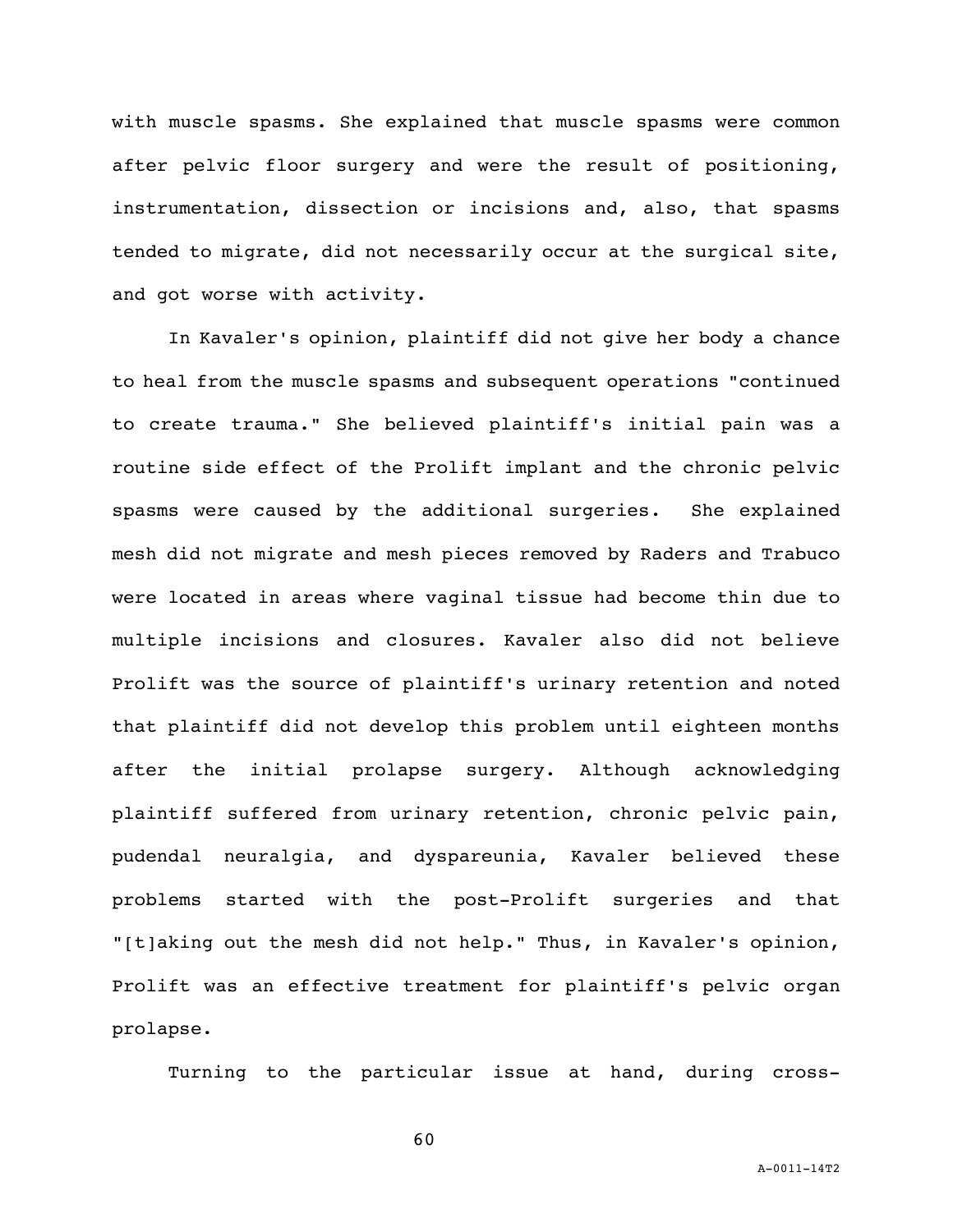examination, plaintiffs' counsel asked Kavaler about a telephone call he made to her office in December 2010 to talk about one of her patients. Defense counsel objected and, at side bar, plaintiffs' counsel argued he tried to contact Kavaler three times, that she would not return his calls, and that these actions showed bias against plaintiffs. The judge overruled the objection, finding a jury could consider the witness possessed a general antagonism towards plaintiffs' lawyer as a basis of bias and as relevant to her credibility. Consequently, plaintiffs' counsel asked Kavaler, in the presence of the jury, if she recalled being contacted in December 2010 by an attorney regarding one of her patients with a Prolift implant who had filed a lawsuit. Kavaler replied: "That's correct. I did. It was from you." She also acknowledged receiving a call and two letters, and not answering them. Kavaler explained she could not speak to the attorney without HIPAA<sup>15</sup> authorization and that the patient would not speak with her.

To be sure, "[e]xtensive cross-examination of experts is generally permitted," but "subject to reasonable limitations imposed by the trial court in its discretion." Nowacki v. Cmty. Med. Ctr., 279 N.J. Super. 276, 290 (App. Div.), certif. denied,

i<br>L

<sup>&</sup>lt;sup>15</sup> Health Insurance Portability and Accountability Act of 1996 (HIPAA), 42 U.S.C.A. §§ 1320d-1 to -9.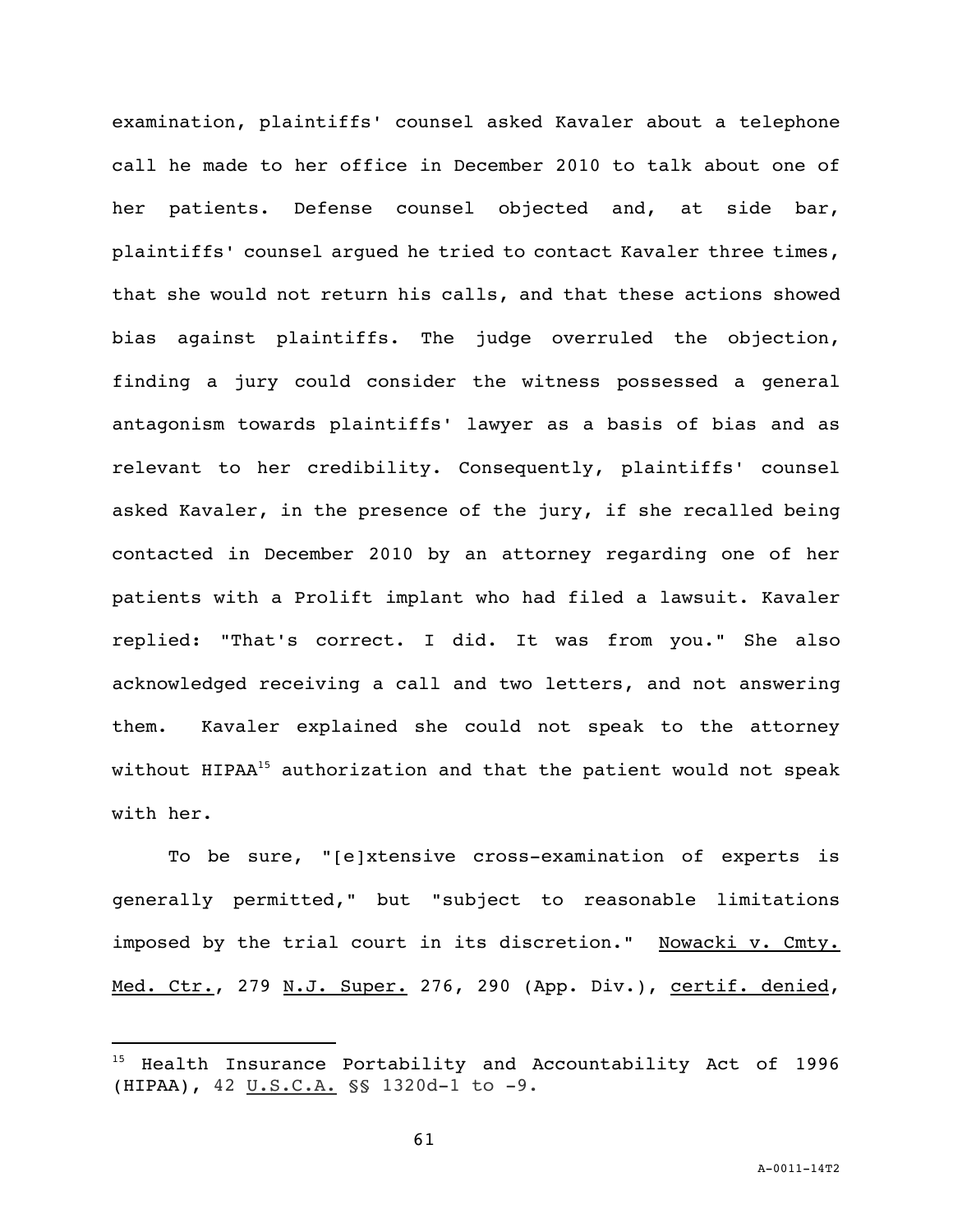141 N.J. 95 (1995). A judge's rulings that impact the scope of cross-examination will not be disturbed absent a showing of clear error and prejudice. Prioleau v. Kentucky Fried Chicken, Inc., 434 N.J. Super. 558, 587 (App. Div. 2014), aff'd in part and modified in part, 223 N.J. 245 (2015).

We agree with defendants that permitting this excursion — for the sole purpose of suggesting that Kavaler was biased against plaintiffs — into plaintiffs' counsel's failed communications with Kavaler about another patient constituted a mistaken exercise of the judge's discretion. We do not, however, find that it constitutes a valid ground for granting a new trial. It was only a brief side trip during the course of this lengthy trial, and the circumstances were not repeated during plaintiffs' closing statement to the jury.

Moreover, as Kavaler explained, it would have been improper for her to speak to an attorney about another patient without that patient's consent, thereby posing a legitimate question about the bona fides of the attorney in attempting to communicate with her in the first place. Indeed, even if the doctor had been given consent by her former patient, she was under no obligation to take counsel's telephone call. To suggest otherwise — as plaintiffs were permitted to do through this brief examination of Kavaler —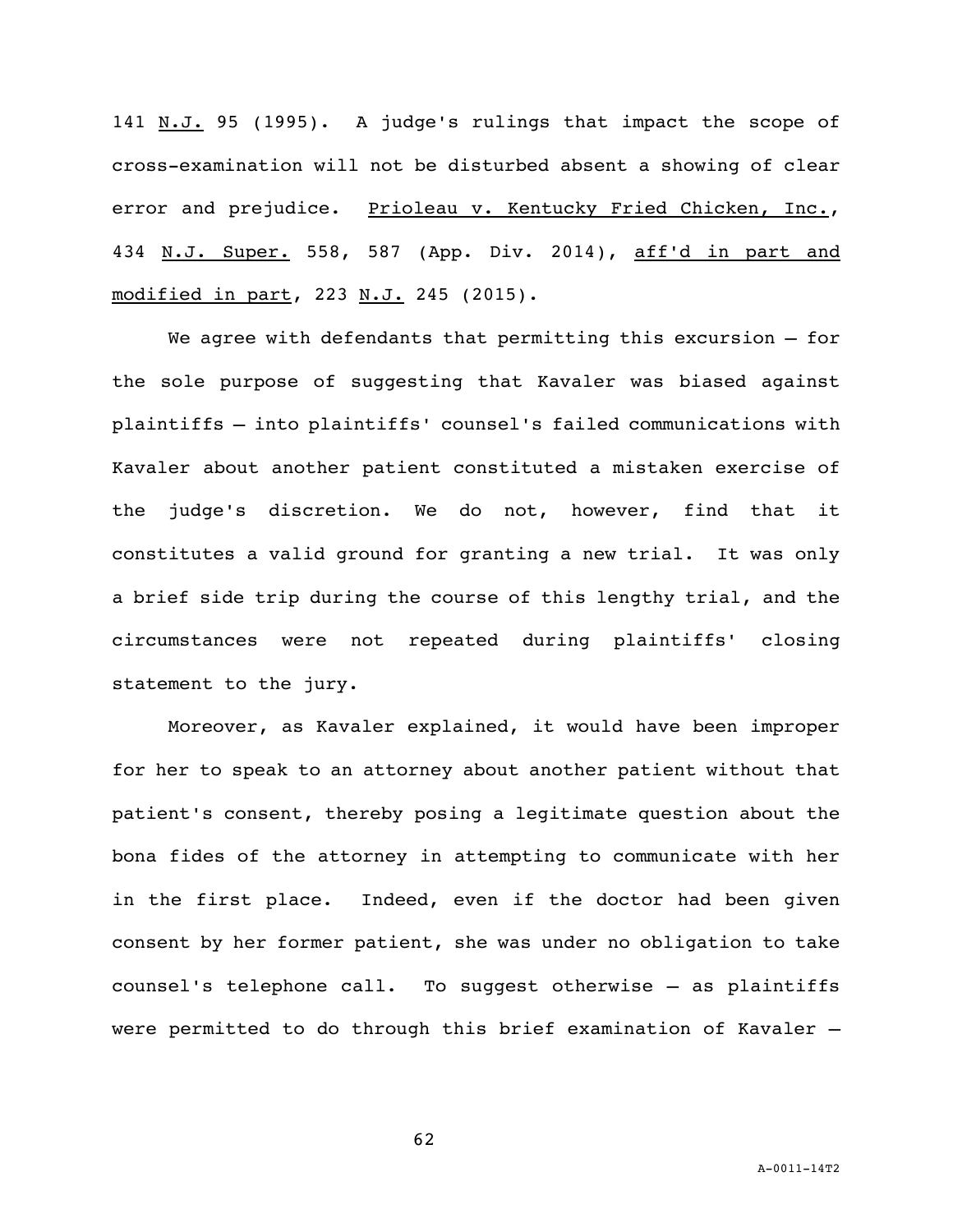constitutes a complete misreading of our case law on the subject.<sup>16</sup> Kavaler owed counsel no courtesy and was not obligated to speak to him when he telephoned, and the argument that her failure to take the phone call demonstrated bias is utterly without merit. The testimony should not have been permitted, but that error does not require a new trial.

D

Defendants argue that the judge erroneously denied their motion to vacate the punitive damages award because, in their view, it was not supported by the evidence and not permitted by the New Jersey Products Liability Act (PLA), N.J.S.A. 2A:58C-1 to -11. The judge found the PLA did not bar an award of punitive damages because the PLA only bars punitive damages for devices with premarket approval. The judge also found the award was reasonable in its amount and justified under the circumstances; to the judge, the award was not excessive, shocking, or unjust, and fell within the parameters suggested by  $N.J.S.A.$  2A:15-5.12.

i<br>L

<sup>&</sup>lt;sup>16</sup> In support of the argument that this cross-examination was permissible, plaintiffs refer us to In re Pelvic Mesh/Gynecare Litigation, 426 N.J. Super. 167, 186 (App. Div. 2012), where, to the contrary, we "disavow[ed] any suggestion that a physician, or any witness for that matter, has a duty to support substantively a litigant's claims or defenses. The duty of a witness is to tell the truth when testifying and to provide information accurately in anticipation of testimony. No physician or other witness has a duty to support the 'litigation interests' of a party to a lawsuit in the sense of supporting the party's claims or defenses."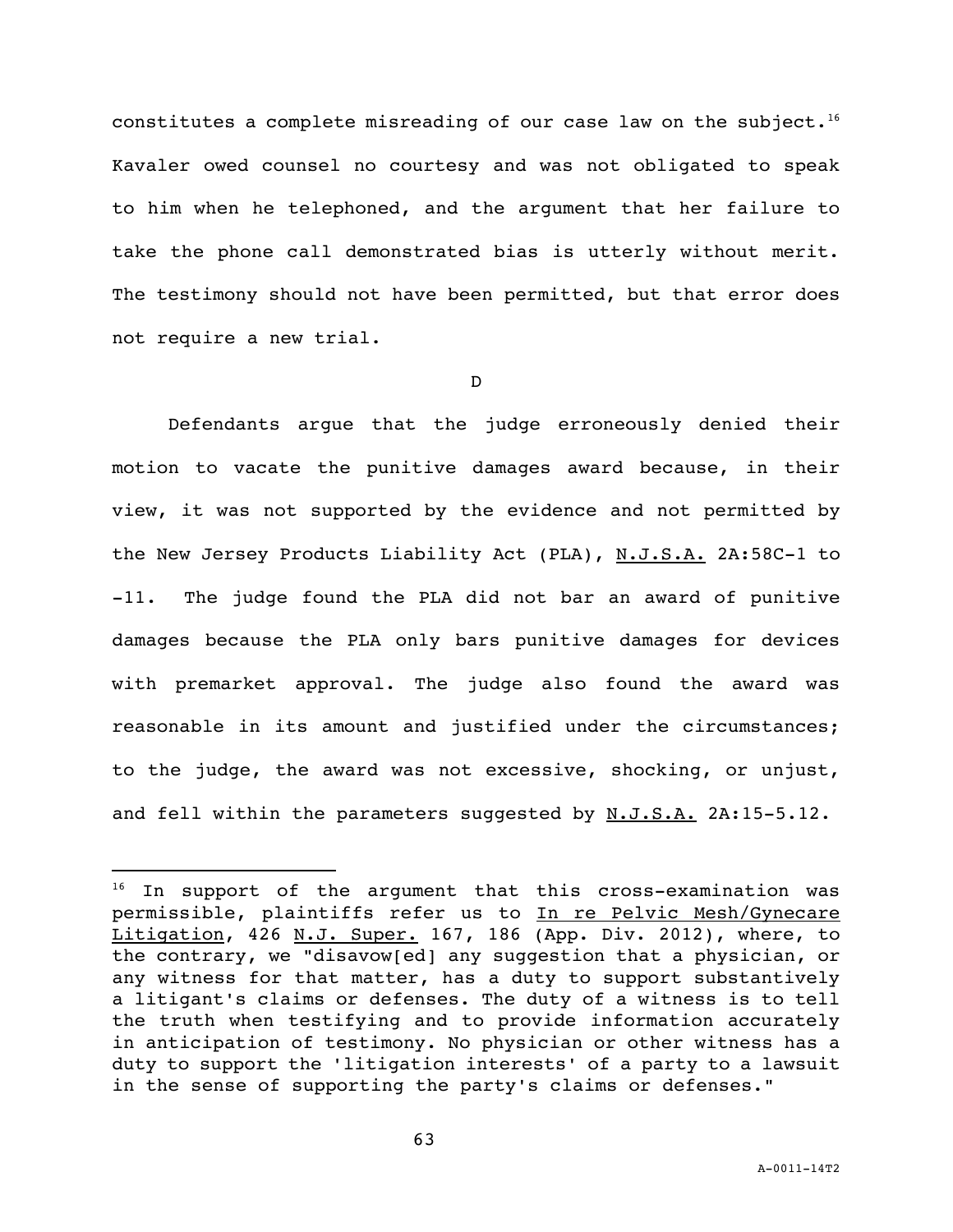Punitive damages are awarded to deter egregious conduct and punish the offender. Longo v. Pleasure Prods., Inc., 215 N.J. 48, 57 (2013). The Punitive Damages Act, N.J.S.A. 2A:15-5.9 to -5.17, allows such damages only if:

> the plaintiff proves, by clear and convincing evidence, that the harm suffered was the result of the defendant's acts or omissions, and such acts or omissions were actuated by actual malice or accompanied by a wanton and willful disregard of persons who foreseeably might be harmed by those acts or omissions. This burden of proof may not be satisfied by proof of any degree of negligence including gross negligence.

 $[N.J.S.A. 2A:15-5.12(a).]$ 

"'Wanton and willful disregard' means a deliberate act or omission with knowledge of a high degree of probability of harm to another and reckless indifference to the consequences of such act or omission." N.J.S.A. 2A:15-5.10. In determining whether to award punitive damages, a trier of fact must consider all relevant evidence, including, but not limited to:

> (1) The likelihood, at the relevant time, that serious harm would arise from the defendant's conduct;

> (2) The defendant's awareness of reckless disregard of the likelihood that the serious harm at issue would arise from the defendant's conduct;

> (3) The conduct of the defendant upon learning that its initial conduct would likely cause harm; and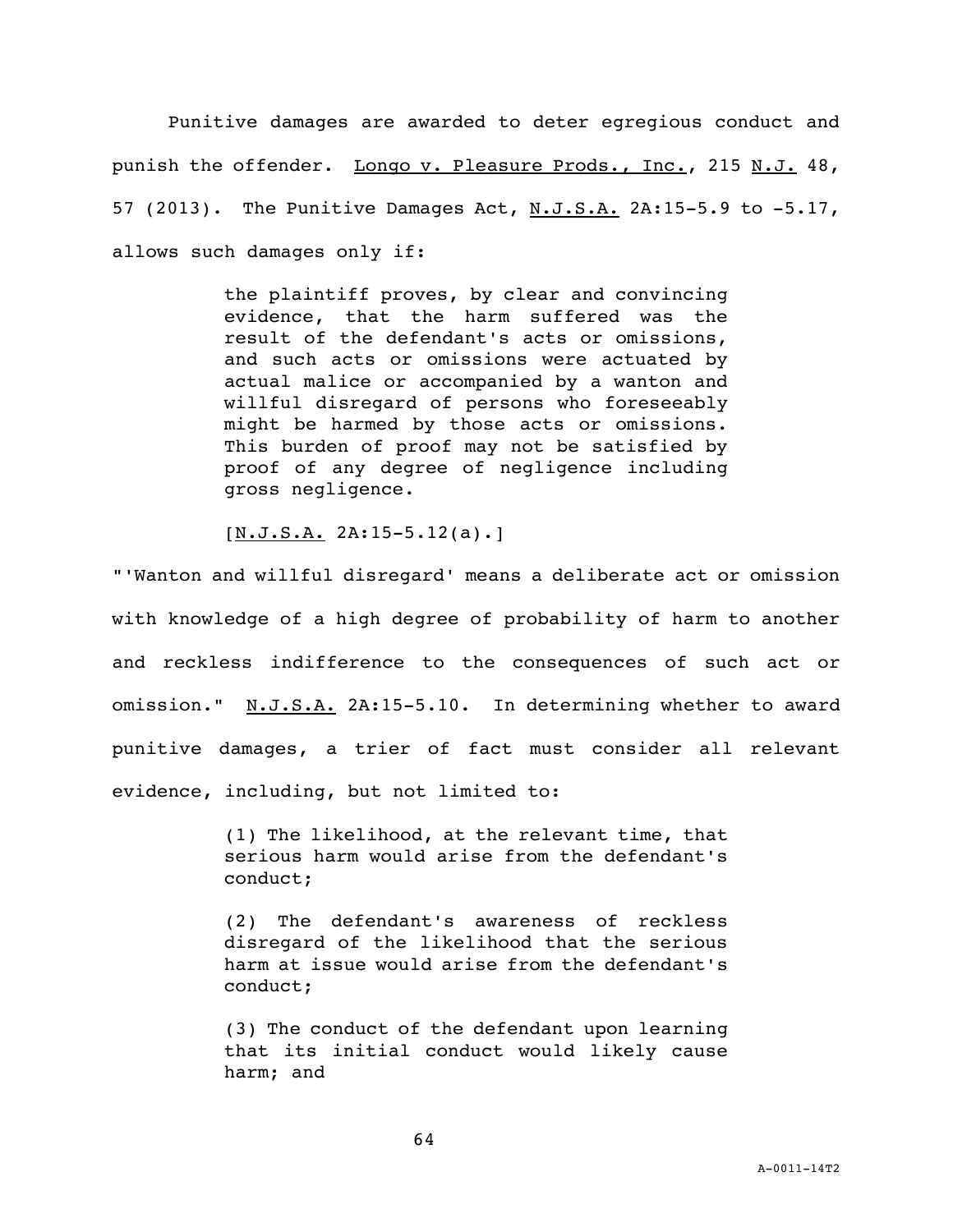(4) The duration of the conduct or any concealment of it by the defendant.

 $[N.J.S.A. 2A:15-5.12(b).]$ 

It, therefore, is essential that all relevant circumstances, including the nature of the defendant's misconduct and the harm to the plaintiff, be considered. See Herman v. Sunshine Chem. Specialties, Inc., 133 N.J. 329, 338 (1993).

Punitive damages are available in failure-to-warn, strict products liability actions. Ibid. Such damages are appropriate where the manufacturer knew of the dangers created by its product and failed to warn users of serious health hazards. Fischer v. Johns-Manville Corp., 103 N.J. 643, 670-71 (1986). In fact, punitive damages "serve as the only deterrent to manufacturers who would purposefully market dangerous products with insufficient warnings." Ripa v. Owens-Corning Fiberglas Corp., 282 N.J. Super. 373, 396 (App. Div.), certif. denied, 142 N.J. 518 (1995).

The evidence more than adequately supported the jury's award of punitive damages. In March 2005, defendants knew of additional risks omitted from the IFU and patient brochure. Owens, Arnaud and Hinoul acknowledged that potential complications such as mesh retraction, dyspareunia, and severe pain, as well as the difficulty of mesh removal, were known at the time of Prolift's launch, but were not mentioned by name in either document. And Ciarrocca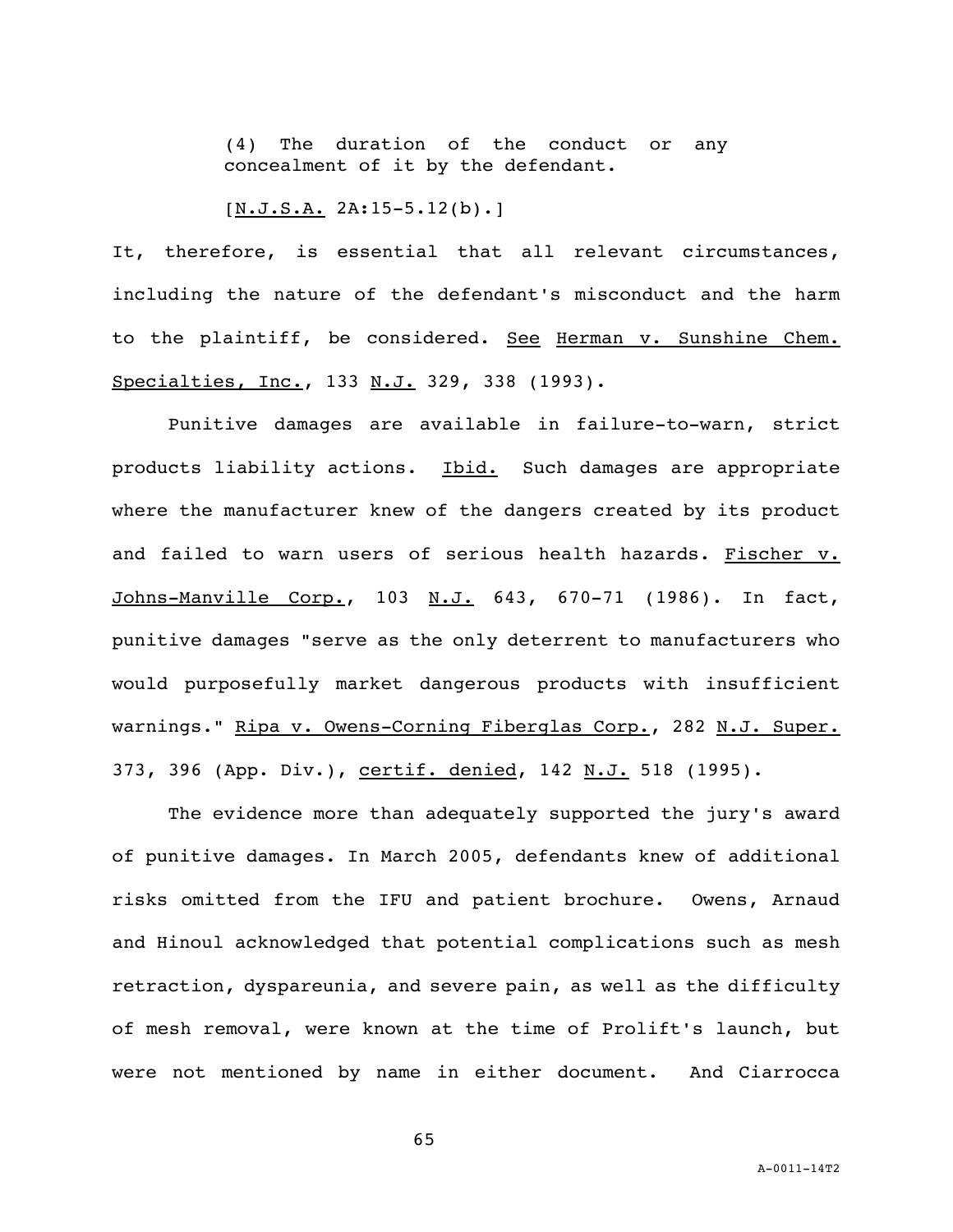testified Ethicon did not incorporate into the IFU the warning proposed by Arnaud in January 2005 regarding mesh retraction and pain during sexual intercourse because the document was already at the printers and the company wanted to get the product to market as soon as possible.

Experts confirmed the IFU did not include all known complications. For example, plaintiffs' urogynecology expert, Anne Weber, M.D., testified that, before Prolift's launch, Ethicon knew Gynemesh PS would cause "an inordinate number of complications" based on emails from the French TVM group reporting too much mesh contraction and erosion, and she identified twenty-eight warnings that defendants did not include in the IFU. Even a defense expert acknowledged the IFU should have listed such risks as erosion, contraction, and punctures of organs, because these were complications a reasonable surgeon would not automatically think would occur with Prolift.

Surgeons also advised Ethicon about complications arising from the mesh implant, including a patient's inability to void after surgery and dyspareunia with pain at the six-arm insertion point. For example, in November 2005, Eberhard notified Arnaud that insertion of the Prolift straps or arms required too many steps, that the guide was too sharp and presented a risk of vessel or bowel perforation, and that during the cannula's removal, the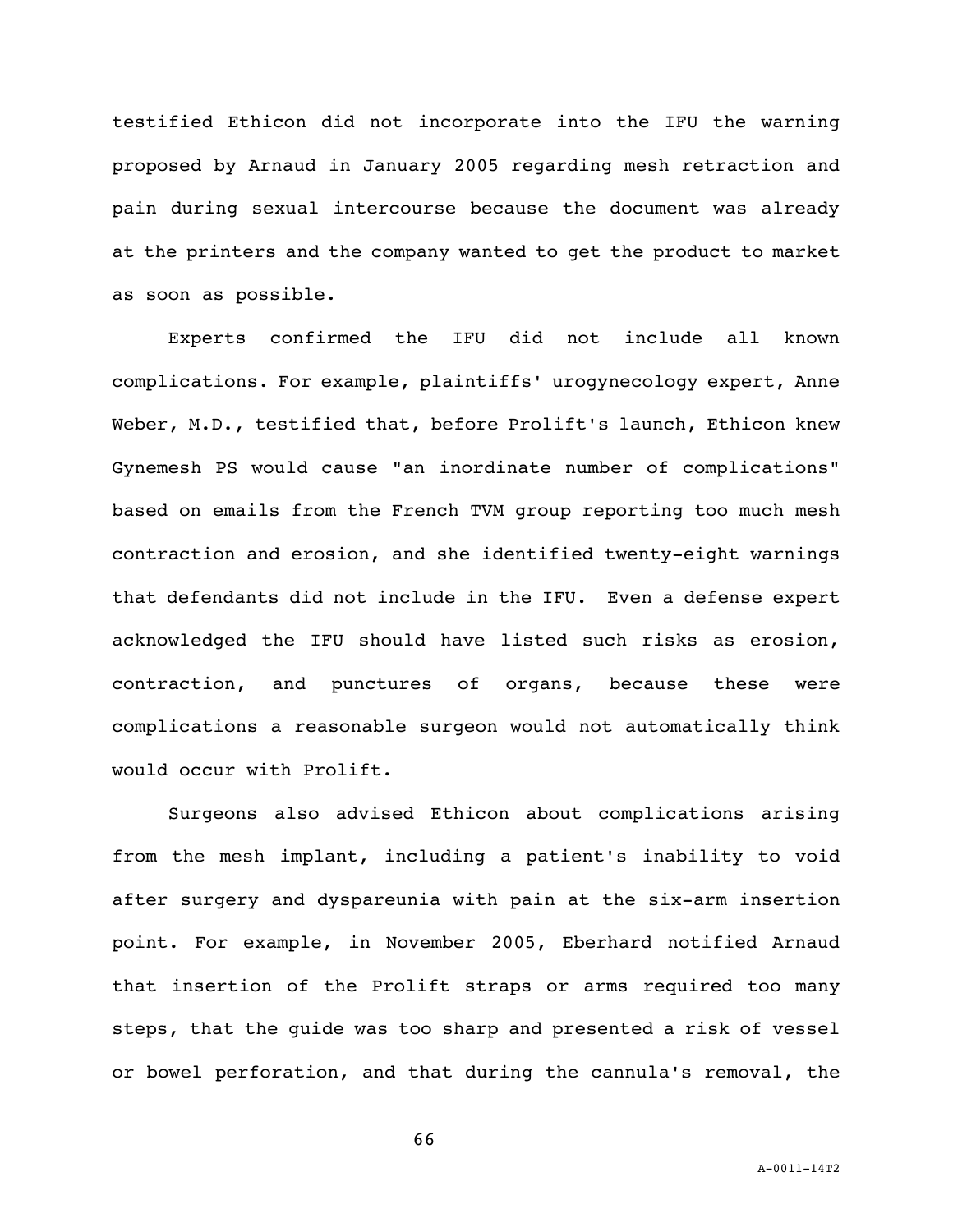straps assumed a rope-like shape, which caused some patients discomfort.

There also was evidence of clinical studies and reports which raised warnings about the Prolift system. A March 2005 article by the French TVM group raised concerns about the level of mesh exposure in patients eight weeks after surgery and recommended caution when carrying out the new procedure. In May 2005, Arnaud and Kammerer wrote a report in which they concluded that Ultrapro mesh was a reasonable substitute for the Gynemesh PS material used in Prolift. In June 2006, shortly before plaintiff's implant surgery, the French TVM group published the results of another study showing that the prolapse recurrence rate twelve months after Prolift surgery did not meet the pre-defined criteria for success of less than twenty percent. By avoiding premarket approval, Ethicon did not conduct clinical studies or test the use of its specially designed instruments to implant the Prolift mesh in a "live person" before its launch.

The jury was entitled to find from this and other evidence that defendants provided warnings so deliberately misleading as to warrant the imposition of punitive damages. When considering the nature of defendants' misconduct and the serious harm to plaintiff, the award of punitive damages was justified. See Ripa, supra, 282 N.J. Super. at 380-82 (holding sufficient evidence in